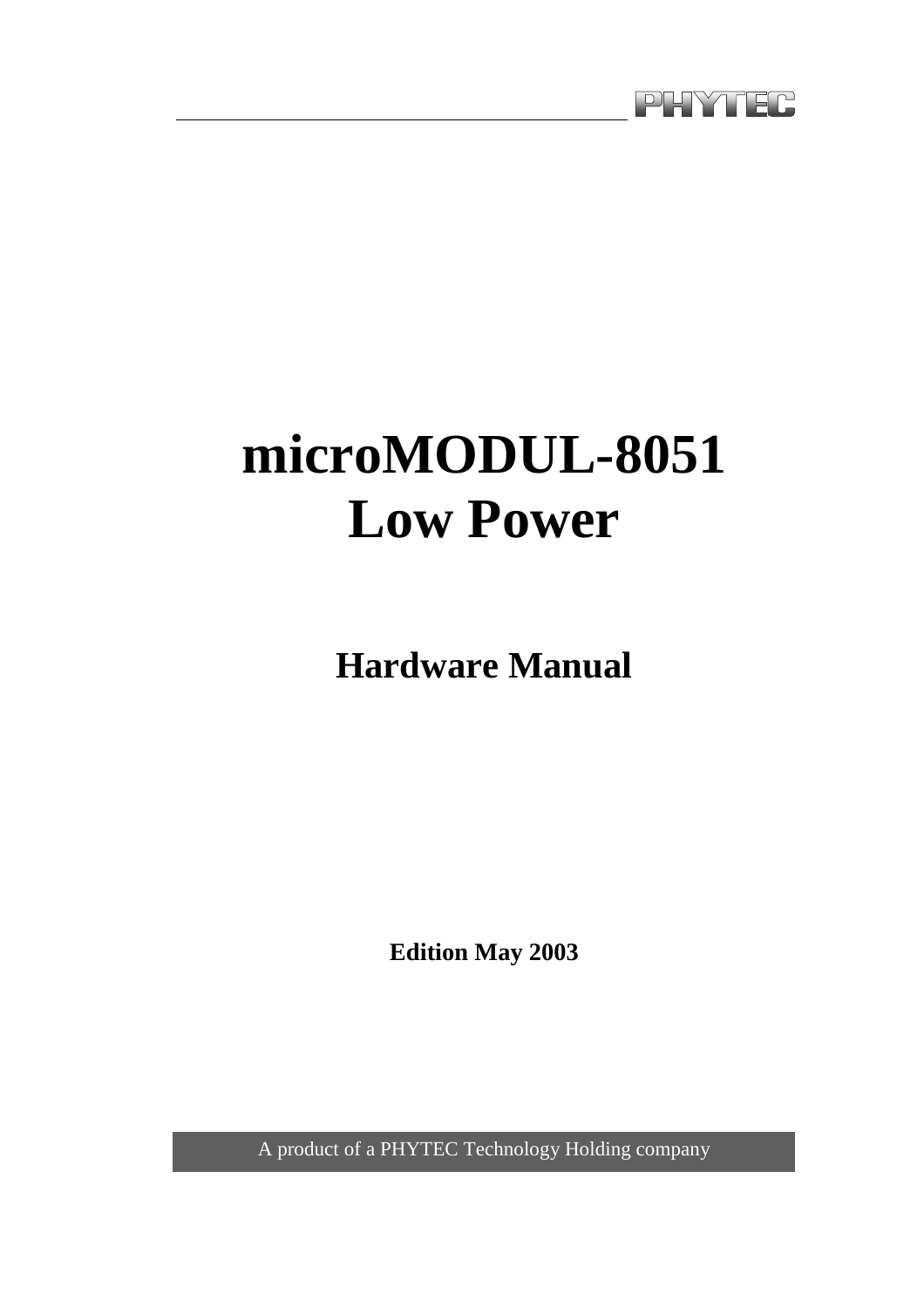In this manual are descriptions for copyrighted products that are not explicitly indicated as such. The absence of the trademark  $(\mathbb{N})$  and copyright  $(\mathbb{O})$  symbols does not imply that a product is not protected. Additionally, registered patents and trademarks are similarly not expressly indicated in this manual.

The information in this document has been carefully checked and is believed to be entirely reliable. However, PHYTEC Meßtechnik GmbH assumes no responsibility for any inaccuracies. PHYTEC Meßtechnik GmbH neither gives any guarantee nor accepts any liability whatsoever for consequential damages resulting from the use of this manual or its associated product. PHYTEC Meßtechnik GmbH reserves the right to alter the information contained herein without prior notification and accepts no responsibility for any damages which might result.

Additionally, PHYTEC Meßtechnik GmbH offers no guarantee nor accepts any liability for damages arising from the improper usage or improper installation of the hardware or software. PHYTEC Meßtechnik GmbH further reserves the right to alter the layout and/or design of the hardware without prior notification and accepts no liability for doing so.

Copyright 2003 PHYTEC Meßtechnik GmbH, D-55129 Mainz.

Rights - including those of translation, reprint, broadcast, photomechanical or similar reproduction and storage or processing in computer systems, in whole or in part - are reserved. No reproduction may occur without the express written consent from PHYTEC Meßtechnik GmbH.

|                          | <b>EUROPE</b>                                                                             | <b>NORTH AMERICA</b>                                                                              |
|--------------------------|-------------------------------------------------------------------------------------------|---------------------------------------------------------------------------------------------------|
| Address:                 | PHYTEC Technologie Holding AG<br>Robert-Koch-Str. 39<br>$D-55129$ Mainz<br><b>GERMANY</b> | PHYTEC America LLC<br>203 Parfitt Way SW, Suite G100<br>Bainbridge Island, WA 98110<br><b>USA</b> |
| Ordering<br>Information: | $+49(800)0749832$<br>order@phytec.de                                                      | 1 (800) 278-9913<br>sales@phytec.com                                                              |
| Technical<br>Support:    | $+49(6131)9221-31$<br>support@phytec.de                                                   | 1 (800) 278-9913<br>support@phytec.com                                                            |
| Fax:                     | $+49(6131)9221-33$                                                                        | 1 (206) 780-9135                                                                                  |
| Web Site:                | http://www.phytec.de                                                                      | http://www.phytec.com                                                                             |

3rd Edition: May 2003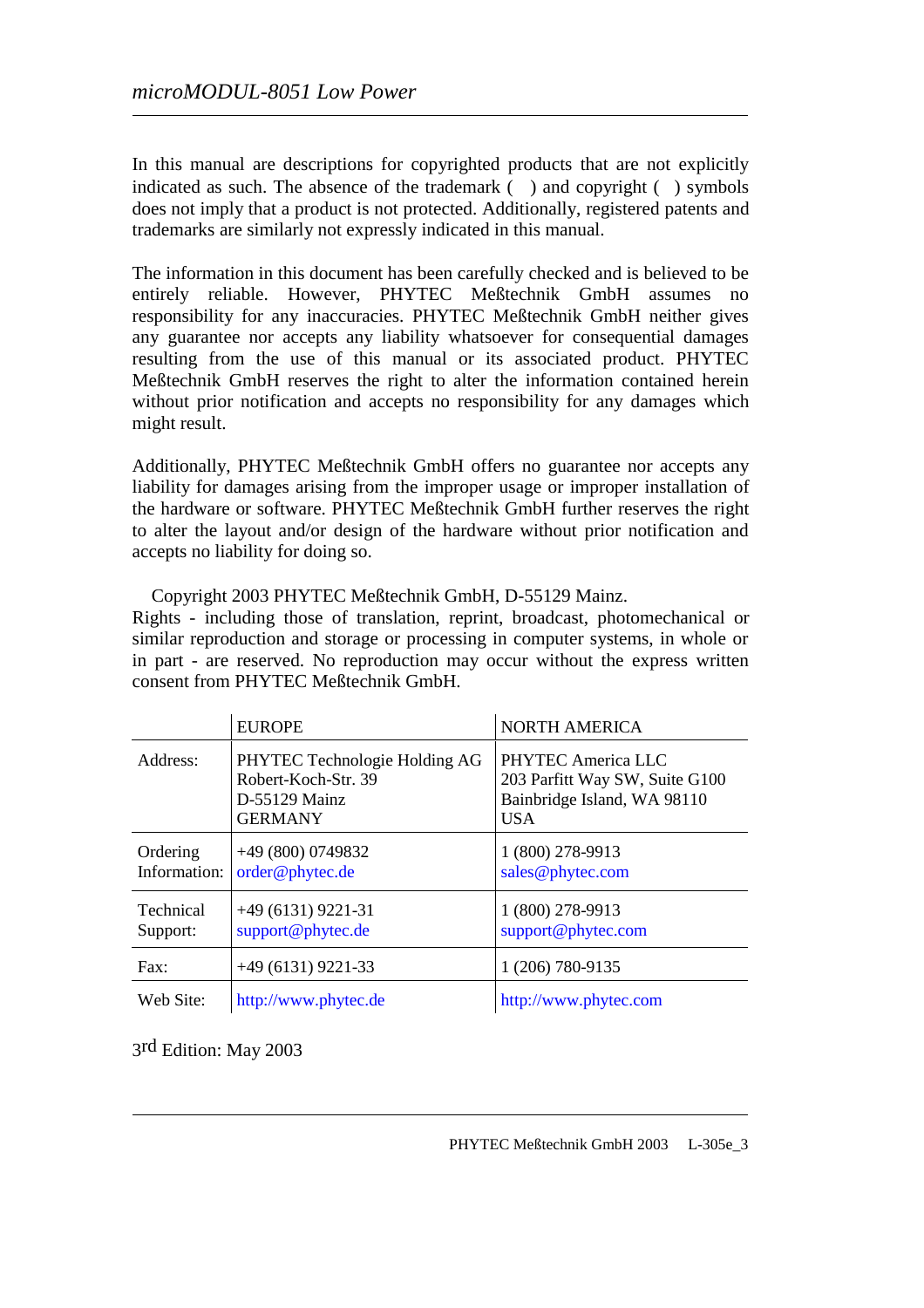| 1                       |     |                                                       |     |
|-------------------------|-----|-------------------------------------------------------|-----|
|                         | 1.1 |                                                       |     |
|                         | 1.2 |                                                       |     |
| 2                       |     |                                                       |     |
| 3                       |     |                                                       |     |
|                         | 3.1 |                                                       |     |
|                         | 3.2 |                                                       |     |
|                         | 3.3 |                                                       |     |
|                         | 3.4 |                                                       |     |
|                         | 3.5 |                                                       |     |
|                         | 3.6 |                                                       |     |
|                         | 3.7 |                                                       |     |
| $\overline{\mathbf{4}}$ |     |                                                       |     |
|                         | 4.1 |                                                       |     |
|                         | 4.2 |                                                       |     |
|                         | 4.3 |                                                       |     |
|                         | 4.4 |                                                       |     |
|                         | 4.5 |                                                       |     |
| 5                       |     |                                                       |     |
| 6                       |     |                                                       |     |
| 7                       |     | <b>Power Saving Modes </b>                            | .33 |
|                         | 7.1 |                                                       |     |
|                         | 7.2 |                                                       |     |
|                         | 7.3 |                                                       |     |
|                         | 7.4 | RS-232, Address Decoder, Reference Voltage Source and |     |
|                         |     |                                                       |     |
| 8                       |     |                                                       |     |
| 9                       |     |                                                       |     |
|                         |     |                                                       |     |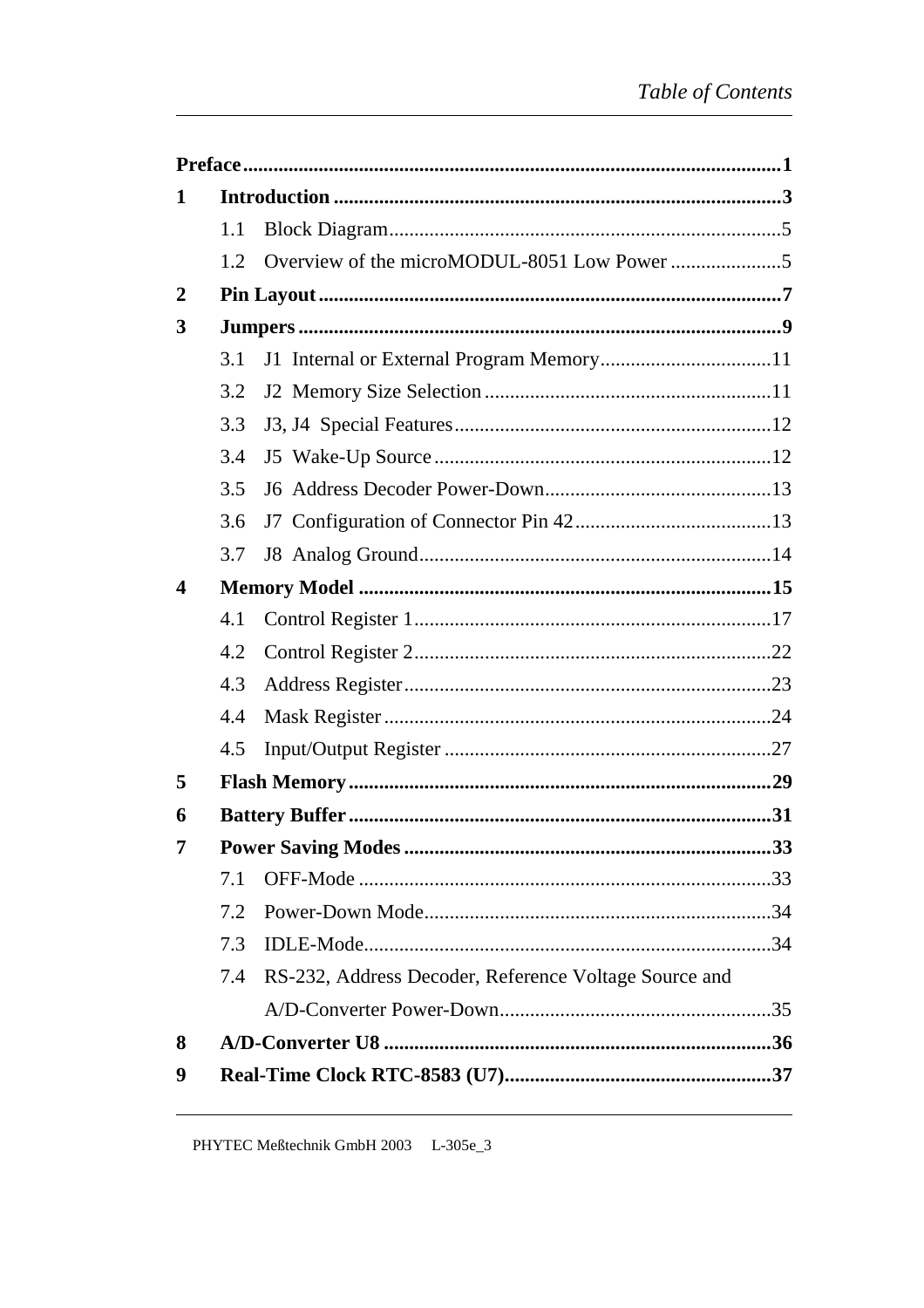# **Index of Figures**

| Figure 12: Power Consumption of the microMODUL-8051 Low Power40 |  |
|-----------------------------------------------------------------|--|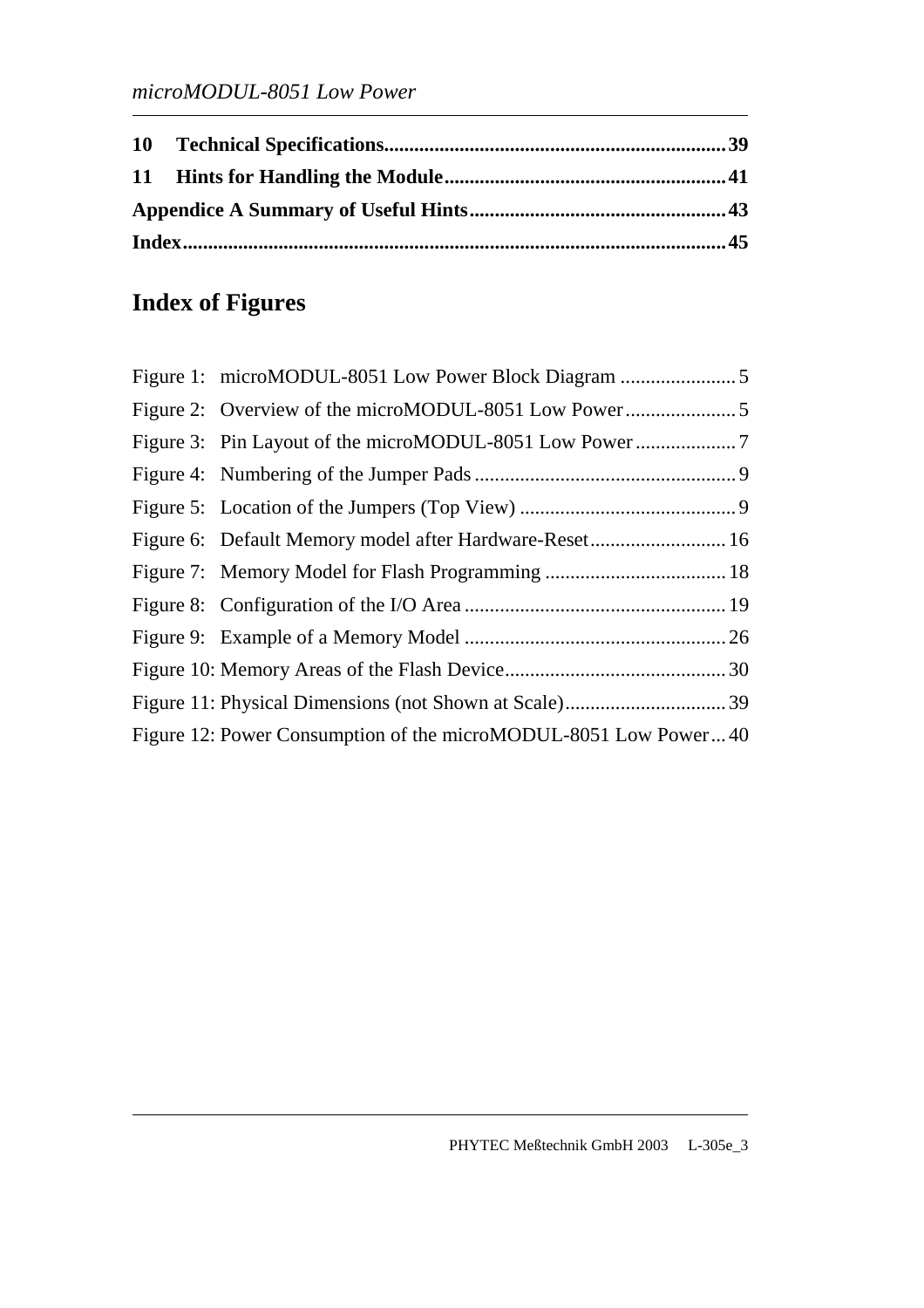# **Index of Tables**

| Table 1:  |                                                                       |  |
|-----------|-----------------------------------------------------------------------|--|
| Table 2:  |                                                                       |  |
| Table 3:  | J1 Access to External or Internal Program Memory  11                  |  |
| Table 4:  |                                                                       |  |
| Table 5:  | J3 and J4 Second RS-232 Interface Configuration 12                    |  |
| Table 6:  |                                                                       |  |
| Table 7:  | J6 Address Decoder Power-Down Configuration  13                       |  |
| Table 8:  |                                                                       |  |
| Table 9:  |                                                                       |  |
| Table 10: |                                                                       |  |
|           |                                                                       |  |
|           |                                                                       |  |
|           |                                                                       |  |
|           | Table 14: Examples of Different Combinations of the Address-          |  |
|           | Table 15: Output Register of the Address Decoder                      |  |
|           | Table 16: Input Register of the Address Decoder (Read Access Only) 28 |  |
|           | Table 17: Power Saving Modes of the microMODUL-8051                   |  |
|           |                                                                       |  |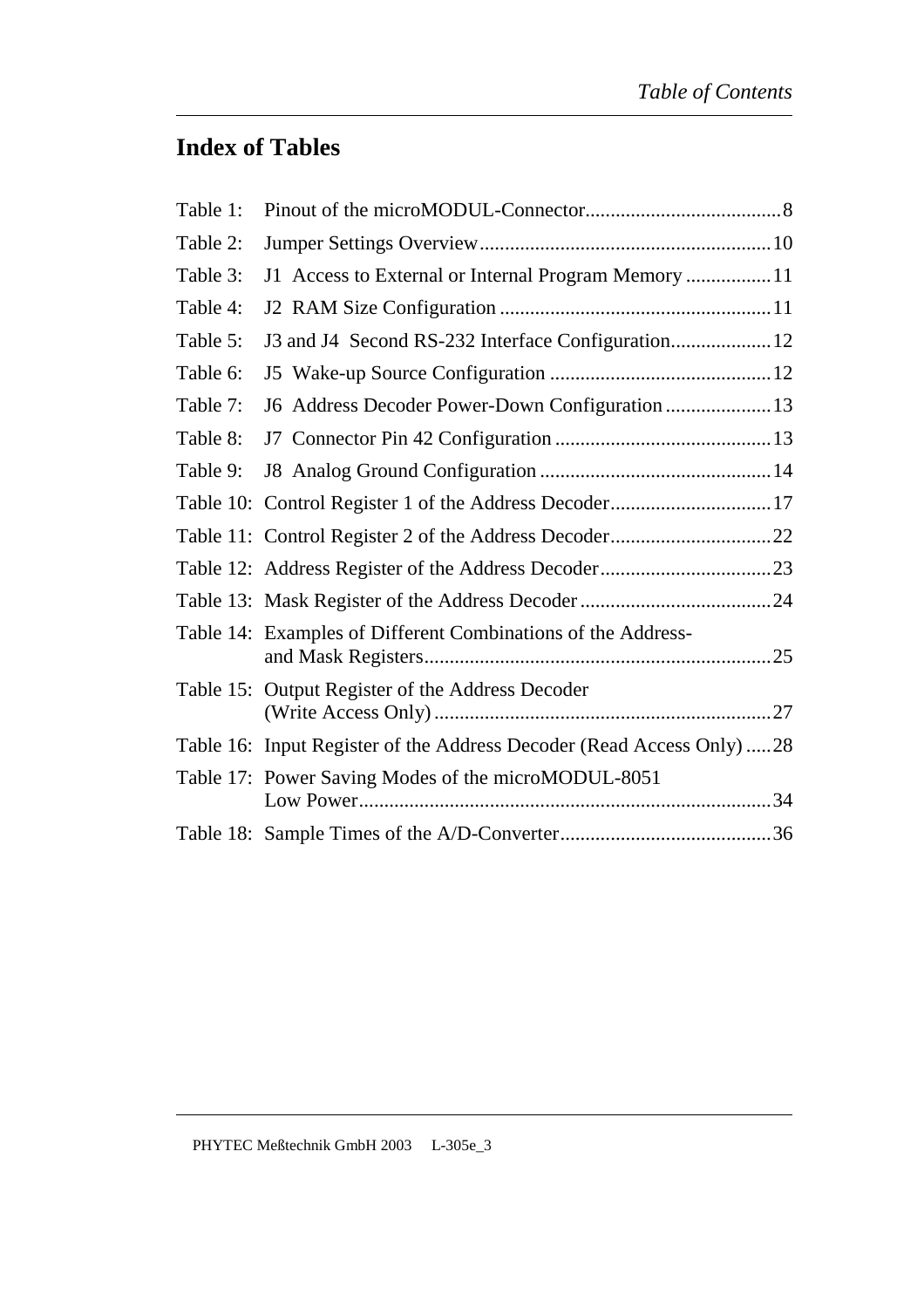PHYTEC Meßtechnik GmbH 2003 L-305e\_3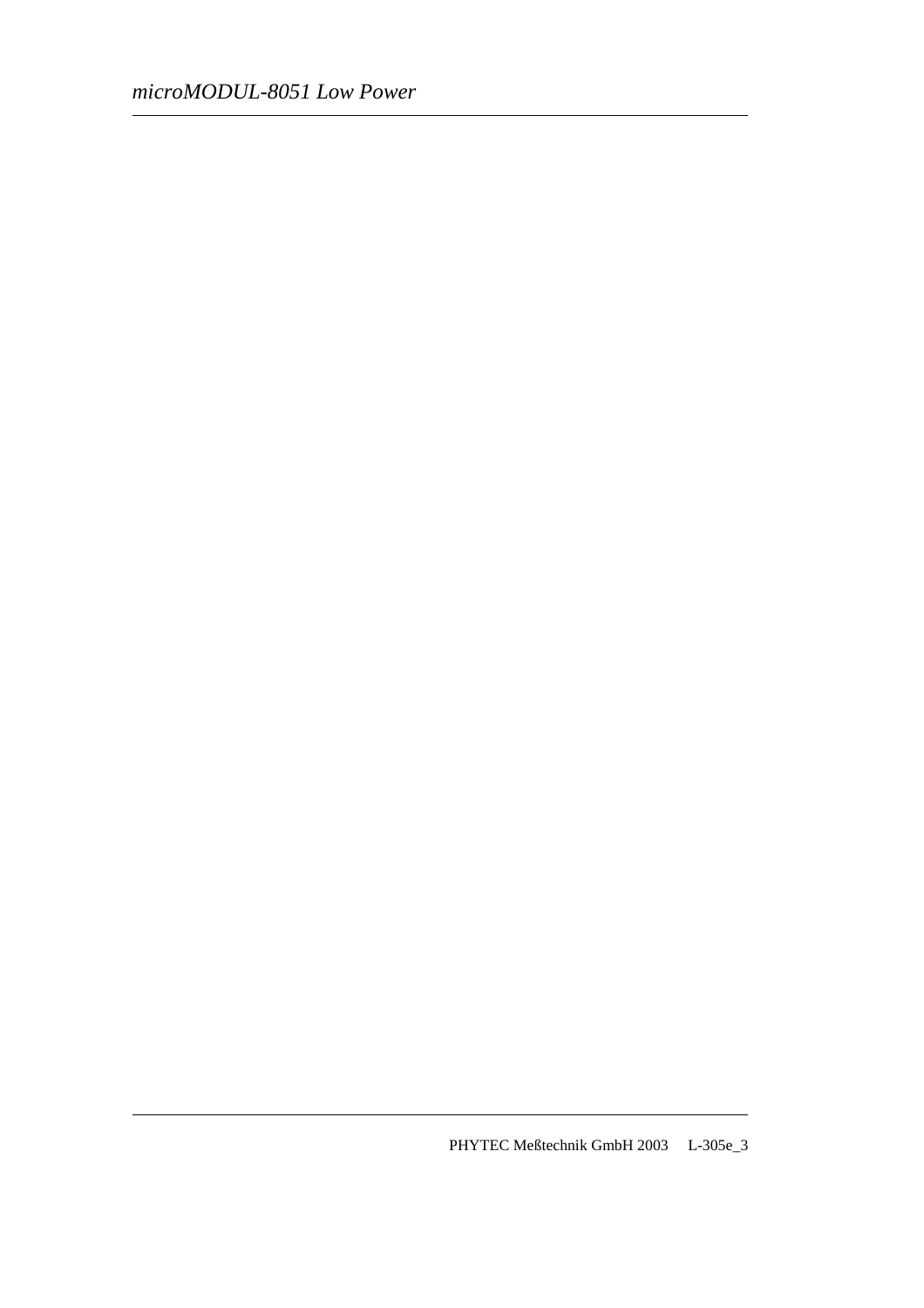$\epsilon$ 

## <span id="page-6-0"></span>**Preface**

This microMODUL-8051 Low Power Hardware Manual describes the board's design and functions. Precise specifications for the 80C32-derivative microcontrollers can be found in the enclosed microcontroller Data-Sheet/User's Manual. If software is included please also refer to additional documentation for this software.

In this hardware manual and in the attached schematics, low active signals are denoted by a "/" in front of the signal name (i.e.: /RD). A "0" indicates a logic-zero or low-level signal, while a "1" represents a logic-one or high-level signal.

#### **Declaration regarding EMV-Conformity of the PHYTEC microMODUL-8051 Low Power**

PHYTEC Single Board Computers (henceforth products) are designed for installation in electrical appliances or as dedicated Evaluation Boards (i.e.: for use as a test and prototype platform for hardware/software development) in laboratory environments.

#### **Caution:**

PHYTEC products lacking protective enclosures are subject to damage by ESD and, hence, may only be unpacked, handled or operated in environments in which sufficient precautionary measures have been taken in respect to ESD-dangers. It is also necessary that only appropriately trained personnel (such as electricians and engineers) handle and/or operate these products. Moreover, PHYTEC products should not be operated without protection circuitry if connections to the product's pin header rows are longer than 3 m.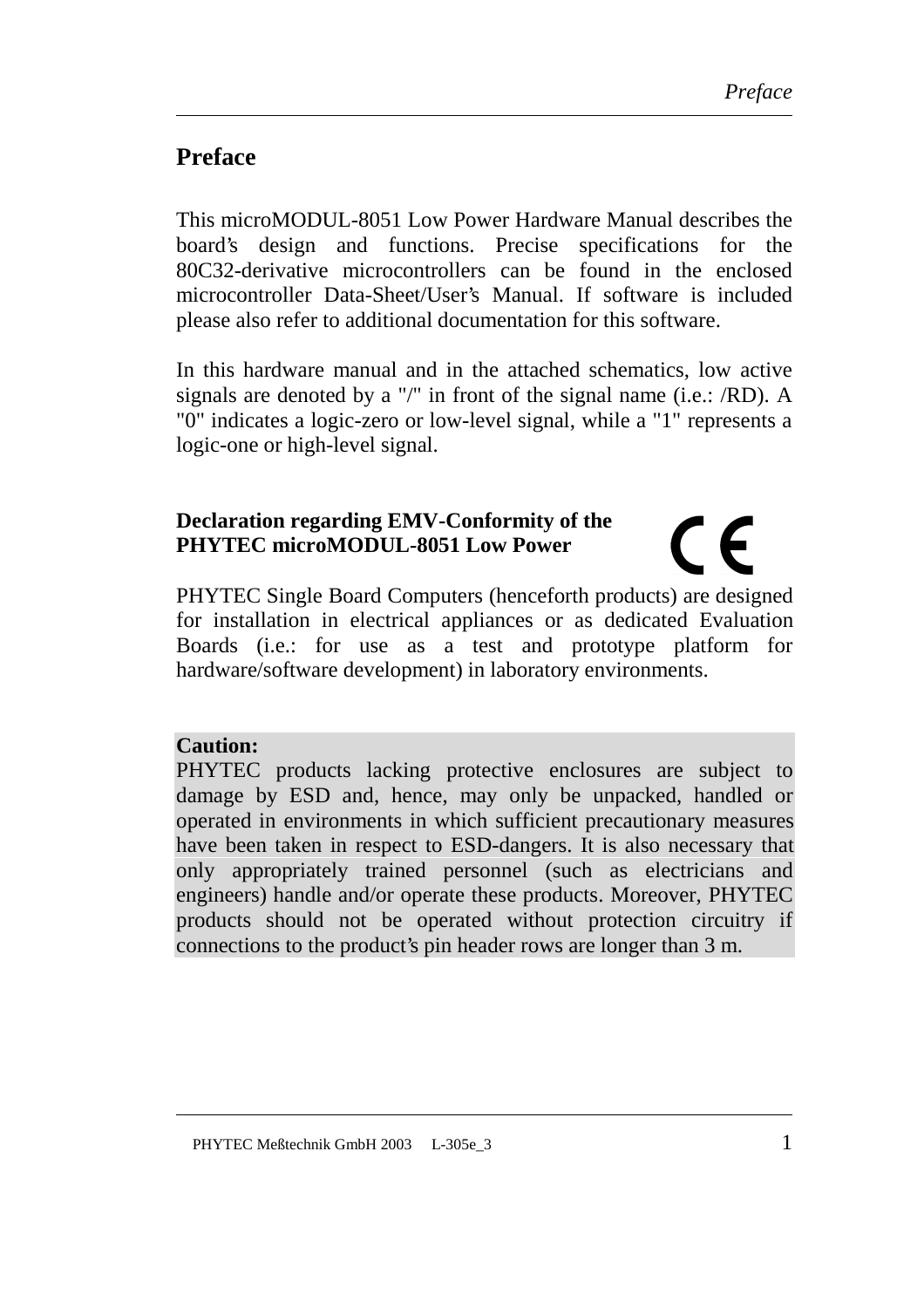PHYTEC products fulfill the norms of the European Union's Directive for Electro Magnatic Conformity only in accordance to the descriptions and rules of usage indicated in this hardware manual (particularly in respect to the pin header row connectors, power connector and serial interface to a host-PC).

Implementation of PHYTEC products into target devices, as well as user modifications and extensions of PHYTEC products, is subject to renewed establishment of conformity to, and certification of, Electro Magnetic Directives. Users should ensure conformance following any modifications to the products as well as implementation of the products into target systems.

The microMODUL-8051 Low Power is one of a series of PHYTEC Single Board Computers (SBCs) that can be populated with different controllers and, hence, offers various functions and configurations. PHYTEC supports all common 8- and 16-bit controllers in two ways:

- (1) as the basis for Rapid Development Kits which serve as a reference and evaluation platform
- (2) as insert-ready, fully functional micro- / mini- and phyCORE OEM modules which can be embedded directly into the user's peripheral hardware design.

PHYTEC's microcontroller modules allow engineers to shorten development horizons, reduce design costs and speed project concepts from design to market.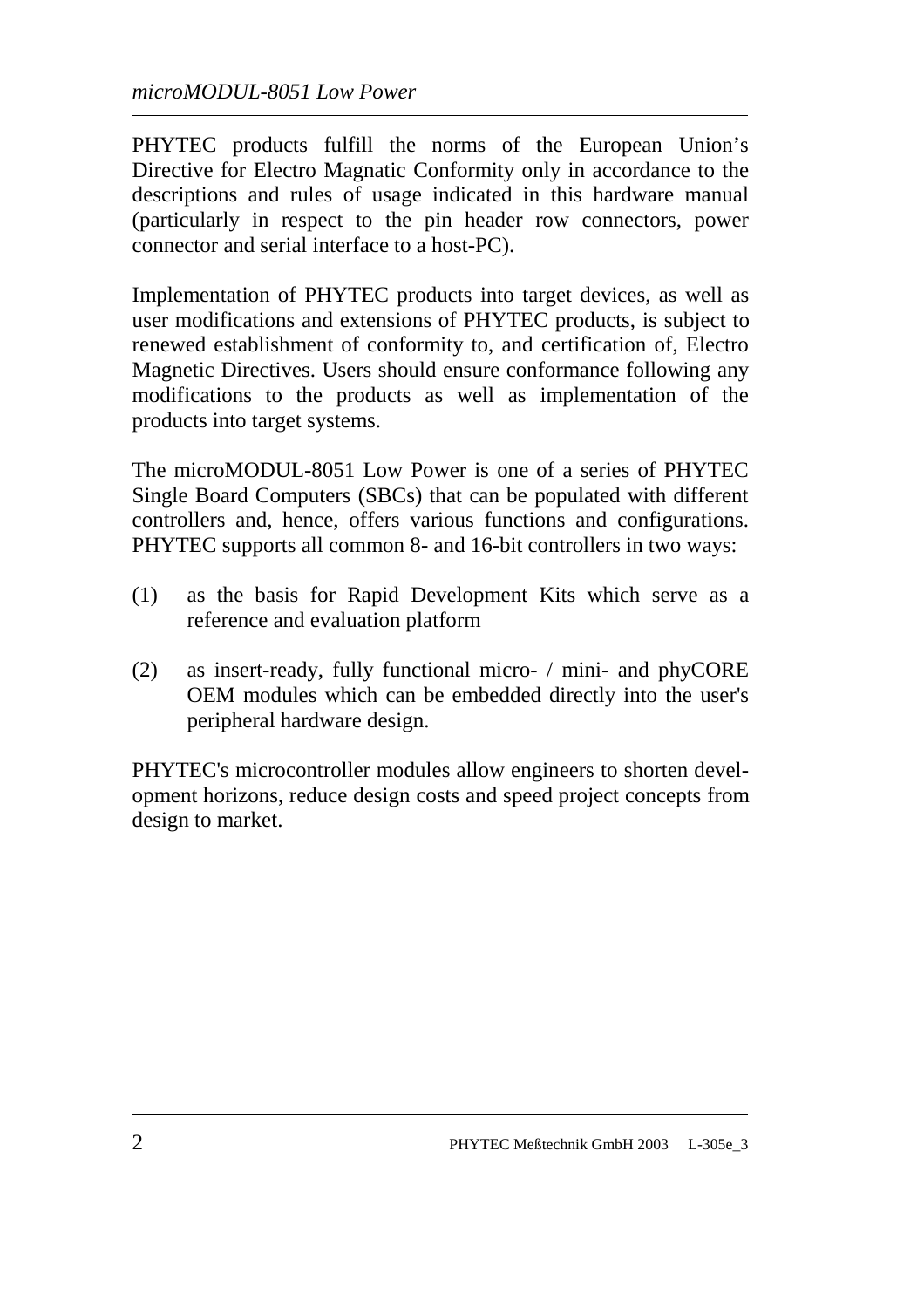## <span id="page-8-0"></span>**1 Introduction**

The microMODUL-8051 Low Power is a matchbox-size (51 x 36 mm) microcontroller board. Its various low power modes and optional external 11-channel A/D-converter with 12-bit resolution make the board particularly suitable for long-term data acquisition and applications requiring minimal power consumption. The board typically draws power via 3 - 4 mignon cells. It can be populated with various 8051-compatible microcontrollers (i.e. Dallas 80C323, OKI MSM 80C154S) These controllers generally offer special features, such as special on-chip peripherals.

Precise specifications for the controller populating the board can be found in the applicable controller User's Manual or Data Sheet. No description of compatible 80C32-derivative microcontroller functions is included, as such functions are not relevant for the basic operation of the microMODUL-8051 Low Power.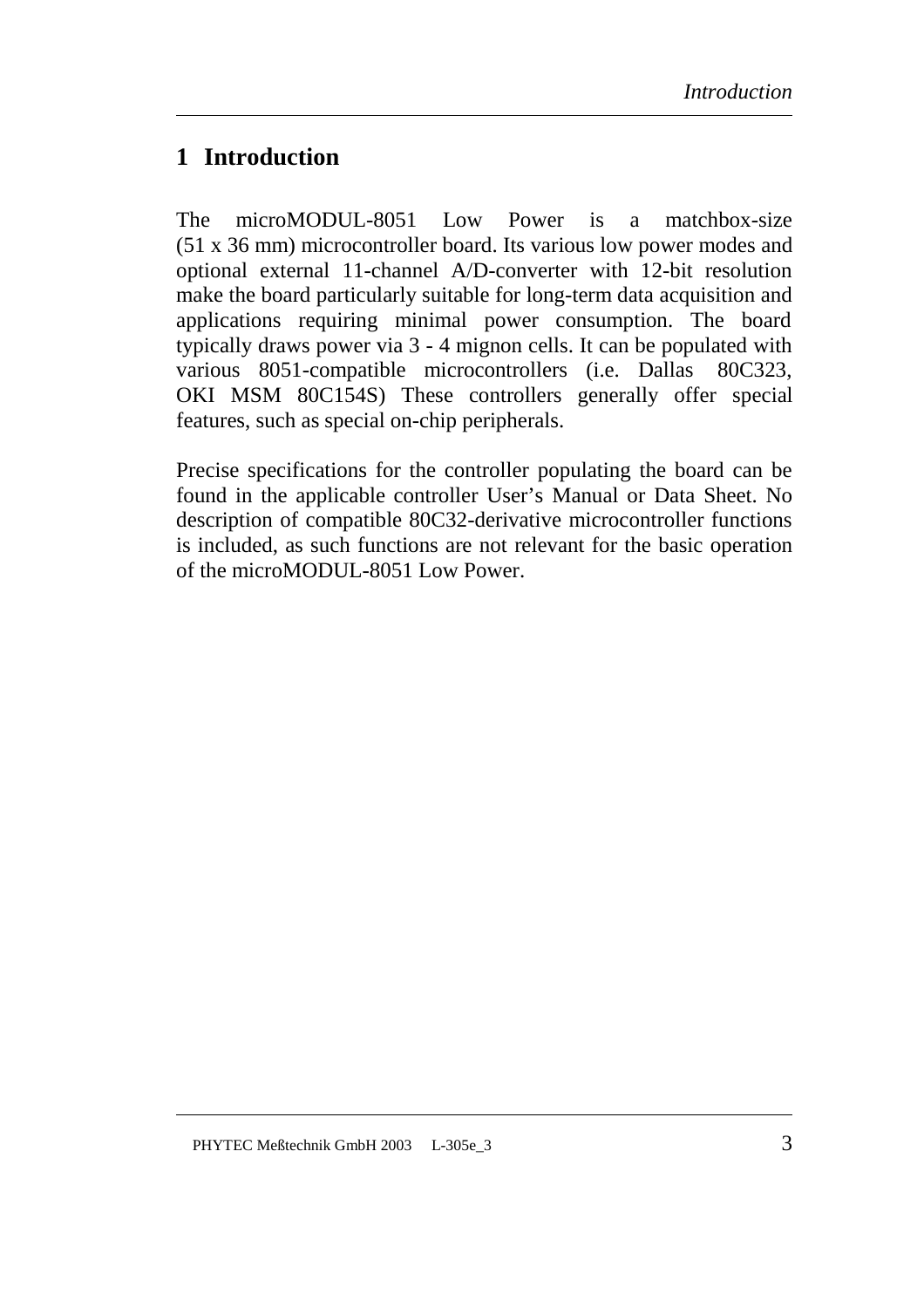#### **The microMODUL-8051 Low Power offers the following features:**

- SBC in matchbox-size dimensions (51 x 36 mm) achieved through modern SMD technology
- improved interference safety through multi-layer technology
- controller signals and ports extend to standard-width (2.54 mm) pins aligning the edges of the board, allowing the board to be plugged into any target application like a "big chip"
- requires a single power supply of  $2 6V + 10\%$
- 128 (up to 512) kByte Flash on-board (TQFP)
- on-board Flash-programming
- no dedicated programming voltage through use of 3.3 V-Flashdevices
- 32 (up to 512) kByte RAM on-board (SMD)
- flexible software-configured address decoding through a complex logic device
- bank latches for Flash and RAM integrated in address decoder
- optional external 11-channel A/D-converter with 12-bit resolution and 10us conversion time
- two free Chip Select signals for simple I/O connection to external peripherals
- Real-Time Clock (RTC 8583)
- Real-Time Clock and SRAM with an external battery buffer runs with up to 16 Mhz CPU clock (Dallas 80C323 only)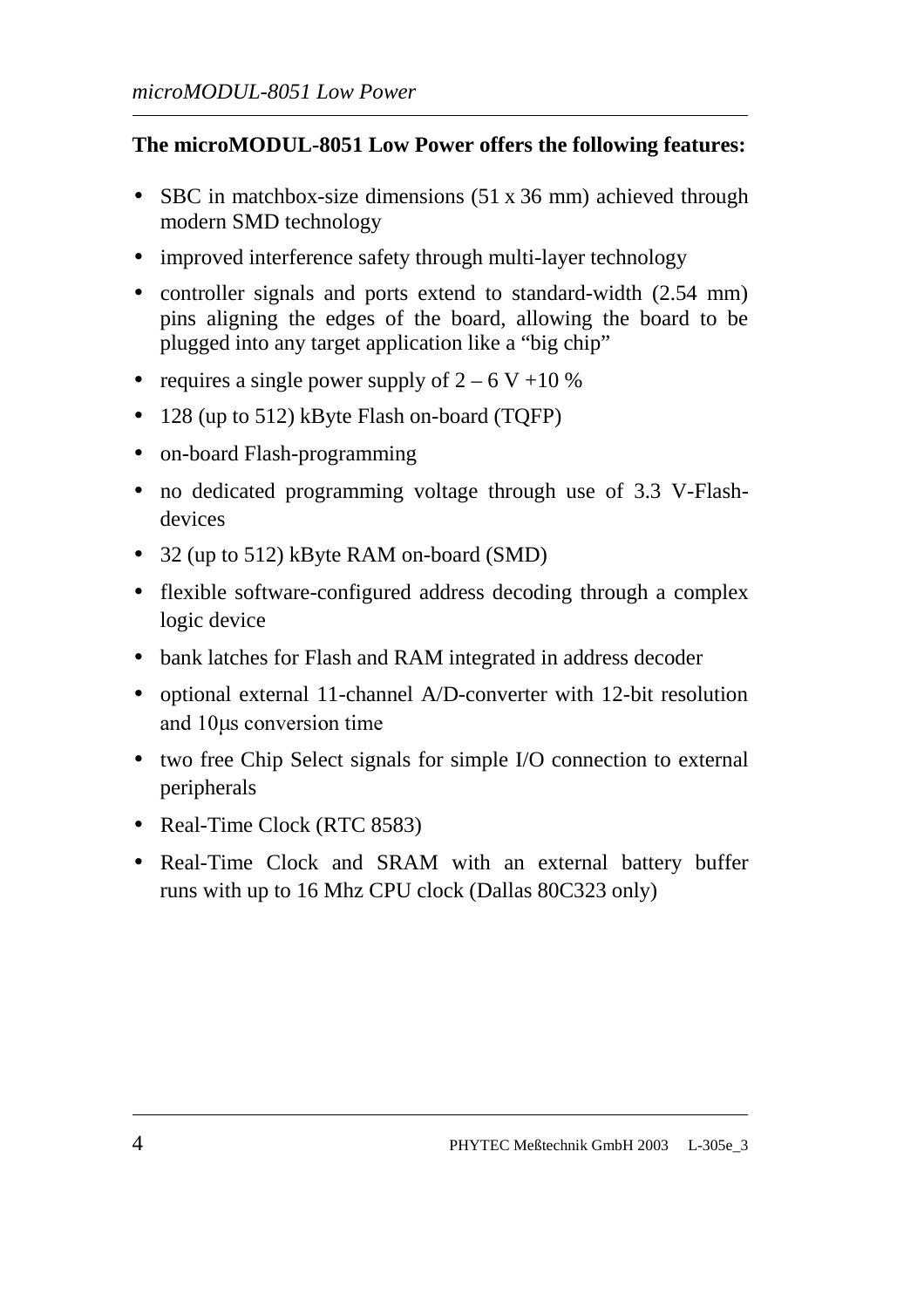#### <span id="page-10-0"></span>**1.1 Block Diagram**





#### **1.2 Overview of the microMODUL-8051 Low Power**



*Figure 2: Overview of the microMODUL-8051 Low Power*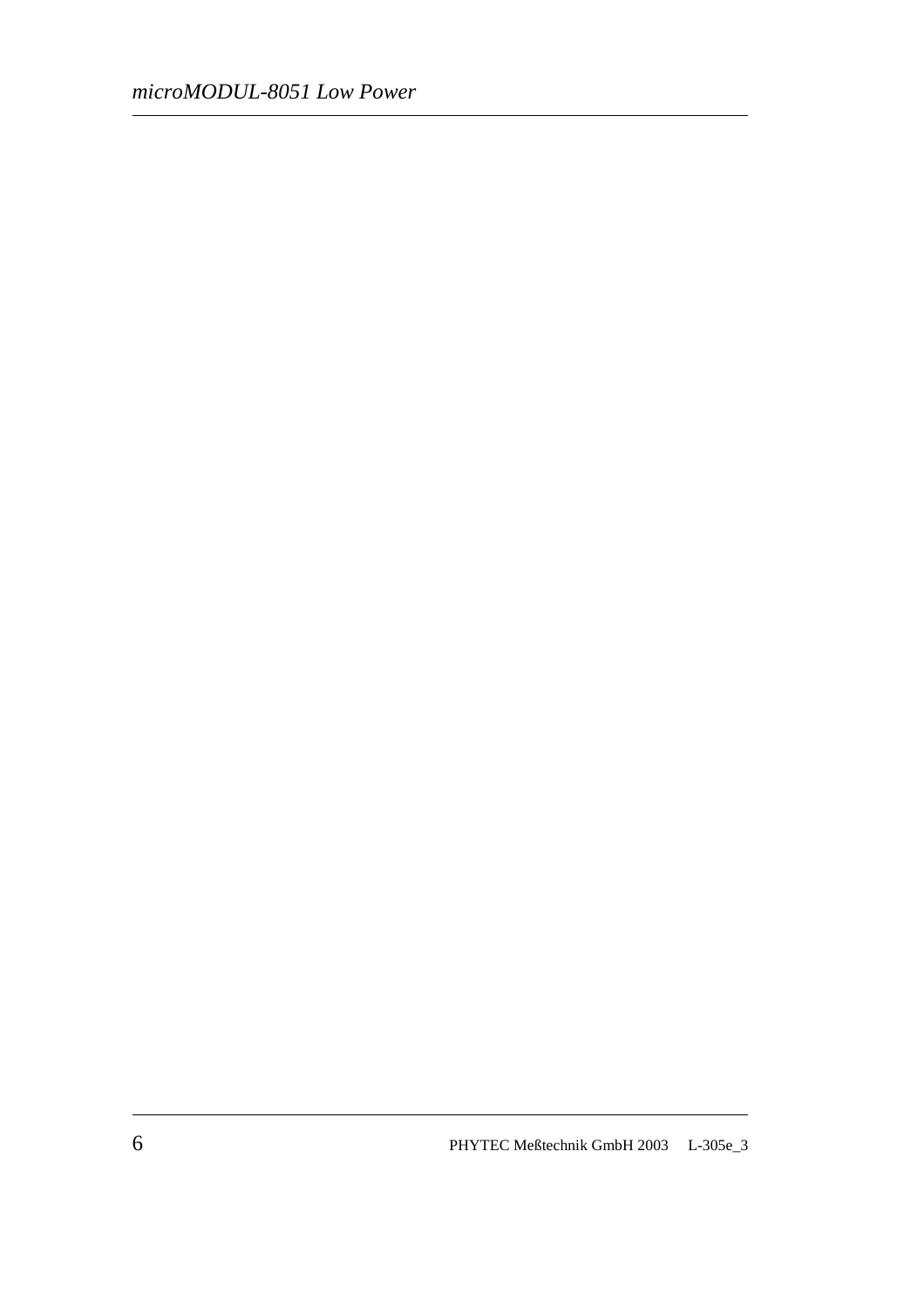#### <span id="page-12-0"></span>**2 Pin Layout**

Please note that all module connections are not to exceed their expressed maximum voltage (3.3 V) or current. Maximum input values are indicated in the corresponding controller manuals. As damage from improper connections varies according to use and application, it is the user's responsibility to take appropriate safety measures to ensure that the module connections are protected from overloading through connected peripherals.

As *Figure 3* indicates, all controller signals extend to standard-width (2.54 mm / 0.10 in.) pin rows lining three sides of the board (referred to as microMODUL-connector). This allows the board to be plugged into any target application like a "big chip".

Many of the controller port pins accessible at the edges of the board have been assigned alternate functions that can be activated via software. *[Table 1](#page-13-0)* provides an overview of the pinout of the microMODUL-connector.



PHYTEC-MESSTECHNIK *Figure 3: Pin Layout of the microMODUL-8051 Low Power*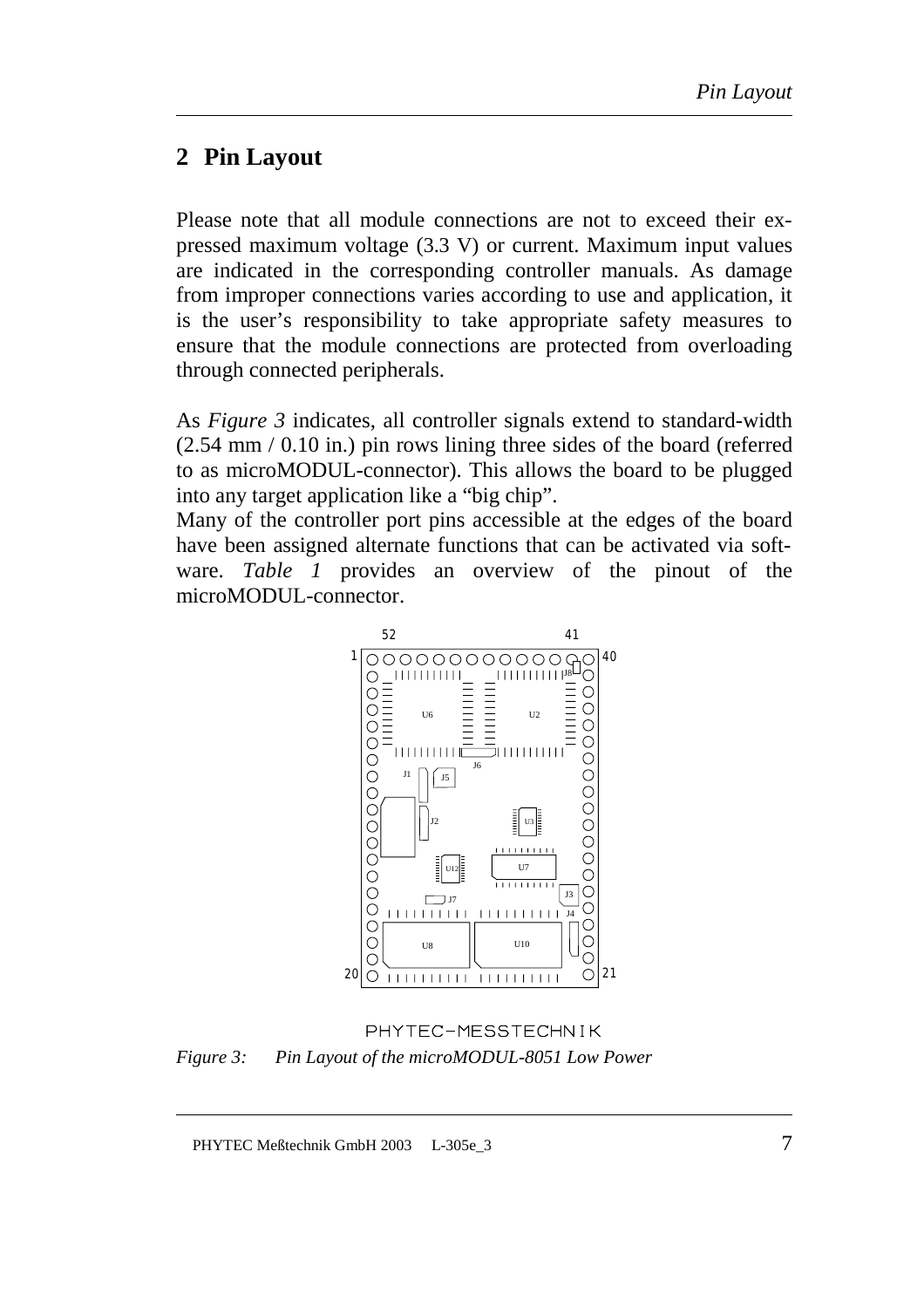<span id="page-13-0"></span>

| $\text{Pin}\,\text{\#}$ | <b>Connection</b> | <b>Description</b>                                |
|-------------------------|-------------------|---------------------------------------------------|
| $\mathbf{1}$            | <b>ALE</b>        | address latch enable                              |
| 29                      | D0D7              | data bus (port 0 of the controller)               |
| 10 <sup>1</sup>         | /PON              | power on                                          |
| 11                      | /Reset            | Reset input port of the module                    |
| 1219                    | AIN0AIN7          | analog inputs $0 - 7$                             |
| 20                      | <b>GND</b>        | ground potential 0 V                              |
| 2128                    | P1.0P1.7          | port 1                                            |
| 29                      | P3.7/RD           | port 3.7 or /RD signal                            |
| 30                      | P3.6 /WR          | port 3.6 or /WR signal                            |
| 31                      | P3.5 T1           | port 3.5 or Timer 1                               |
| 32                      | <b>SDA</b>        | data line of the I <sup>2</sup> C bus             |
| 33                      | P3.3 INT1         | port 3.3 or external INT1                         |
| 34                      | <b>SCL</b>        | clock of the <b>EMULATED</b> I <sup>2</sup> C bus |
| 35 <sup>2</sup>         | <b>P3.1 TXD</b>   | Port 3.1 or TXD (RS-232)                          |
| 36 <sup>2</sup>         | <b>P3.0 RXD</b>   | port 3.0 or RXD (RS-232)                          |
| 37                      | /CS1              | pre-decoded Chip Select signal #1                 |
| 38                      | /CS2              | pre-decoded Chip Select signal #2                 |
| 39                      | <b>VBAT</b>       | battery voltage                                   |
| 40                      | <b>VCC</b>        | supply voltage 2-6 $V=$                           |
| 41                      | <b>AGND</b>       | analog ground (GND) 0 V                           |
| 42                      | $A_{ref}$ AIN10   | analog reference voltage/                         |
|                         |                   | analog input 10                                   |
| 4344                    | AIN9AIN8          | analog inputs 9-8                                 |
| 4552                    | A8A15             | address bus (high byte)                           |
|                         |                   |                                                   |

*Table 1: Pinout of the microMODUL-Connector*

 $\overline{\phantom{a}}$ 

<sup>1:</sup> OFF-Mode only functions properly if the module is mounted with a battery or if a 3 to 3.3 V. power supply is connected at VBAT (Pin 39). If OFF-Mode is not used, module pin 10 (/PON) should be connected to GND in order to prevent an unintended shut-down of the microMODUL-8051 Low Power.

<sup>2:</sup> Following a Reset, the signal /SER\_SHDN = Low. This means that the RS-232 transceiver must be initialized prior to beginning a serial transmission.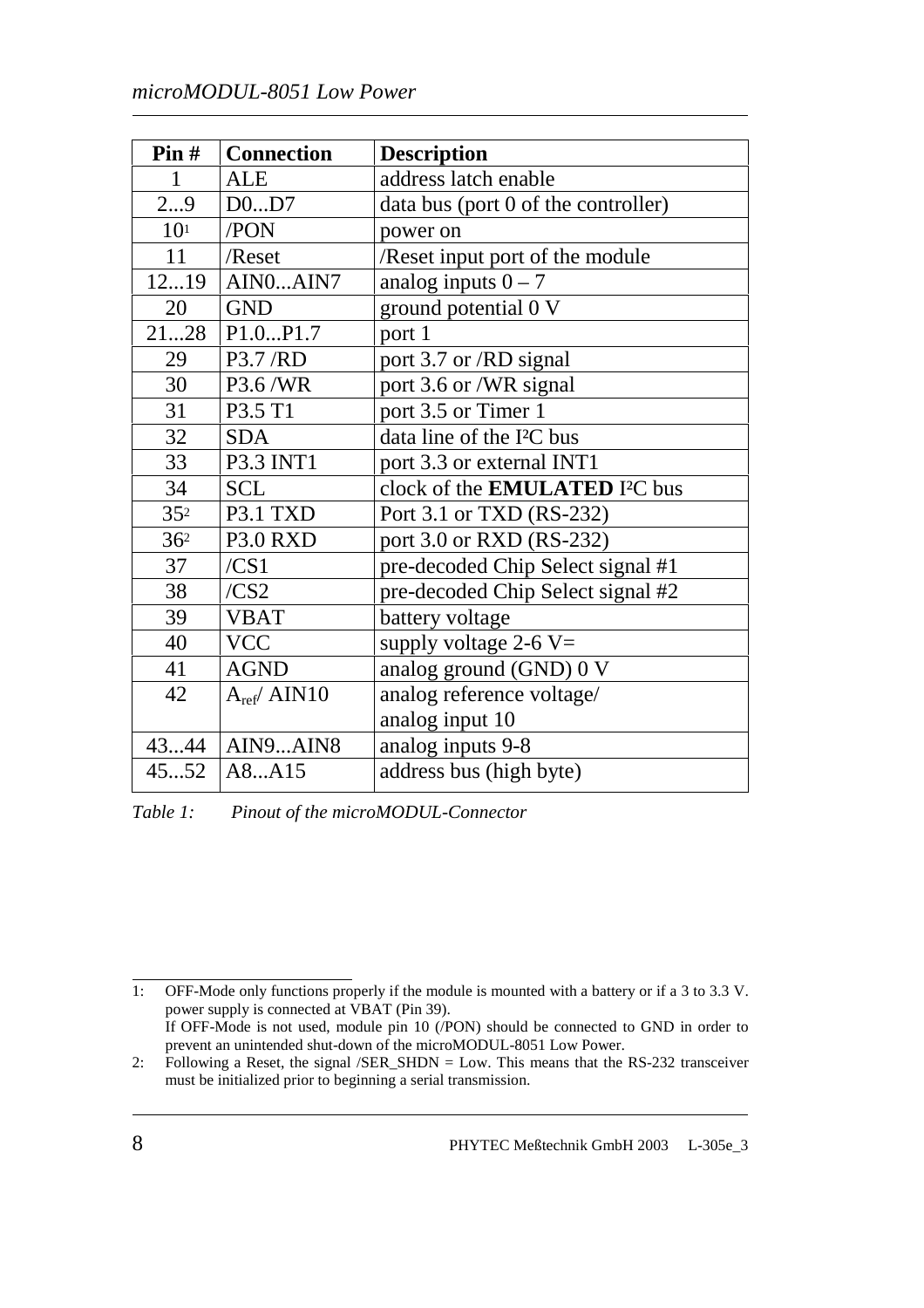# <span id="page-14-0"></span>**3 Jumpers**

For configuration purposes, the microMODUL-8051 Low Power has 8 solder jumpers, some of which have been configured prior to delivery. *Figure 4* illustrates the numbering of the jumper pads, while *Figure 5* indicates the location of the jumpers on the board.



*Figure 4: Numbering of the Jumper Pads*



*Figure 5: Location of the Jumpers (Top View)*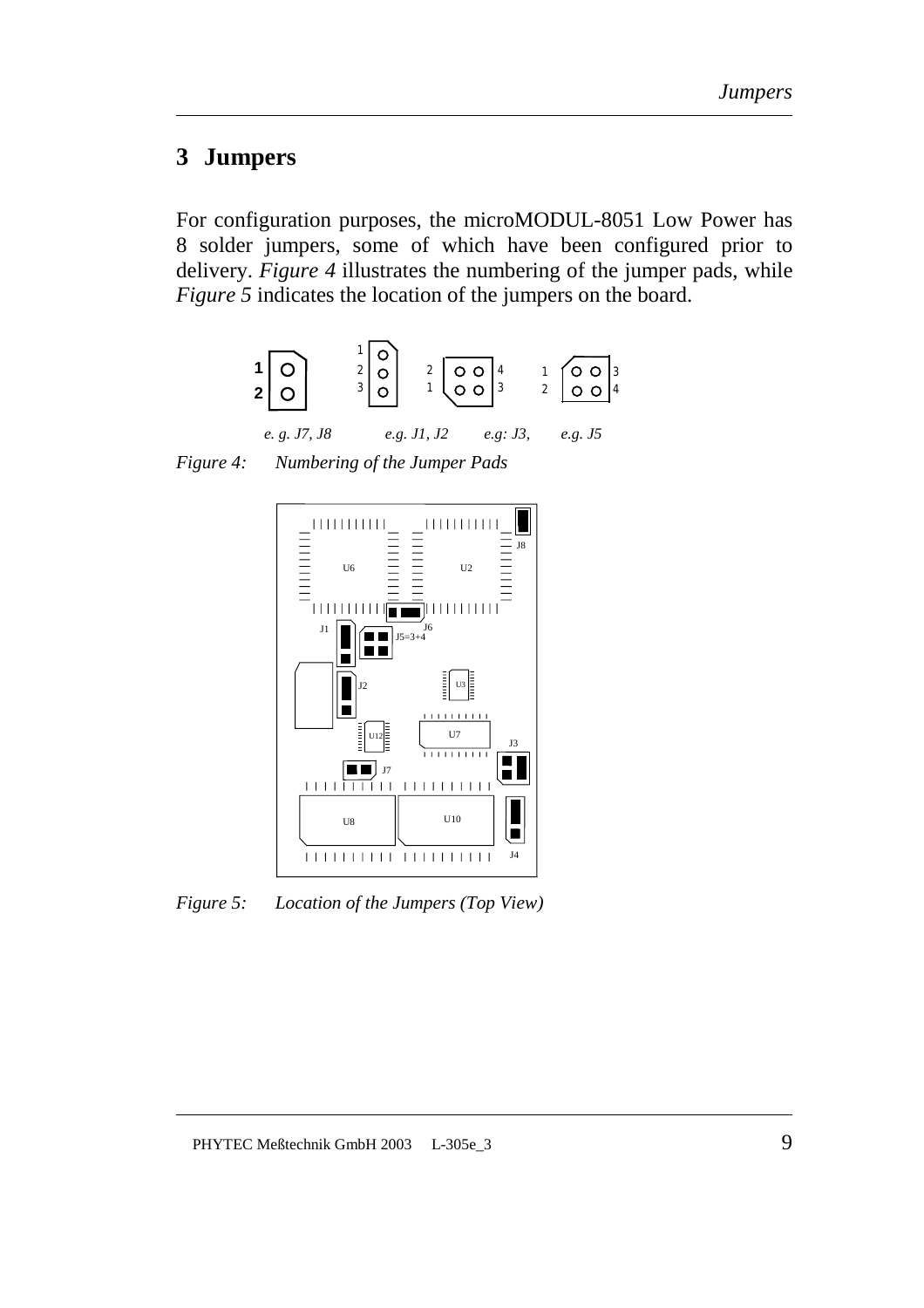|                |         | <b>Default Setting</b>      |         | <b>Alternate Setting</b>   |  |
|----------------|---------|-----------------------------|---------|----------------------------|--|
| J1             | $(1+2)$ | external ROM active         | $(2+3)$ | internal ROM active        |  |
| J2             | $(1+2)$ | RAM-size, 32 kByte          | $(2+3)$ | RAM size 512 kByte         |  |
|                |         | and 128 kByte               |         |                            |  |
| J3             | $(3+4)$ | Port pins 1.2               | $(1+3)$ | Port pin 1.2 as RxD        |  |
|                |         | freely available            | $(2+4)$ | of the second RS-232       |  |
| J <sub>4</sub> | $(2+3)$ | Port pin 1.3                | $(1+2)$ | Port pin 1.3 as TxD        |  |
|                |         | freely available            |         | of the second RS-232       |  |
| J <sub>5</sub> | $(1+2)$ | open                        | $(1+2)$ | Interrupt output of RTC    |  |
|                |         |                             |         | as Wake-Up source          |  |
|                | $(3+4)$ | closed                      | $(3+4)$ | open                       |  |
|                |         | Data transfer via RS-       |         |                            |  |
|                | 232     | as Wake-Up source           |         |                            |  |
| J6             | $(1+2)$ | no power down of the        | $(2+3)$ | Port P1.1 controls         |  |
|                |         | address decoder             |         | power down modes of        |  |
|                |         | Port P1.1 is not used.      |         | the EPM7032V               |  |
|                |         |                             |         | address decoder            |  |
| J7             | (open)  | module pin $42$ = analog    |         | (closed) Module pin $42 =$ |  |
|                |         | input 10                    |         | external reference         |  |
|                |         |                             |         | voltage                    |  |
| J <sub>8</sub> |         | (closed) Connection between | (open)  | no connection from         |  |
|                |         | analog Ground to            |         | analog Ground to           |  |
|                |         | digital Ground              |         | digital Ground Pin $41=$   |  |
|                |         |                             |         | external analog G round    |  |

<span id="page-15-0"></span>The jumpers  $(J = \text{ solder jumper})$  have the following functions:

*Table 2: Jumper Settings Overview*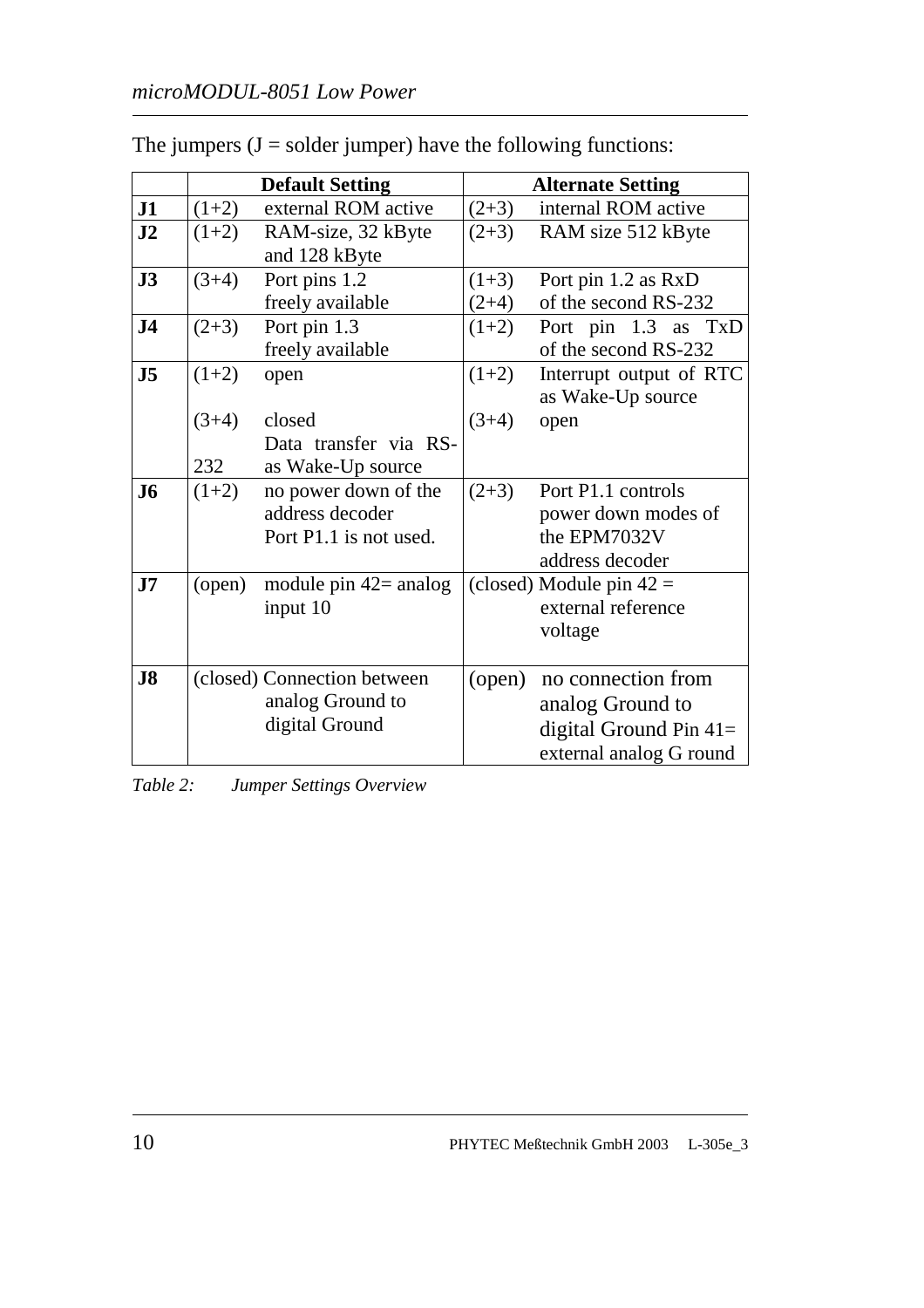#### <span id="page-16-0"></span>**3.1 J1 Internal or External Program Memory**

At the time of delivery, Jumper J1 is closed at pads 1+2. This default configuration means that the program stored in the external program memory is executed after a Reset. In order to allow the execution of a specific controller's internal program memory, Jumper J1 must be closed at pads 2+3.

The following configurations are possible:

| <b>Code Execution</b>        | AN.       |
|------------------------------|-----------|
| from external program memory | $1 + 2^*$ |
| from internal program memory | $2 + 3$   |

\*= Default setting

*Table 3: J1 Access to External or Internal Program Memory*

## **3.2 J2 Memory Size Selection**

The microMODUL-8051 Low Power is designed to house either a 32, 128 or 512 kByte RAM memory device (U5). Jumper J2 has been pre-configured in accordance to the particular RAM chip populating the module:

The following configurations are possible:

| <b>RAM Device Size</b> | $\bf{J2}$ |
|------------------------|-----------|
| 32 and 128 kByte RAM   | $1 + 2^*$ |
| 512 kByte RAM          | $2 + 3$   |

\*= Default setting

*Table 4: J2 RAM Size Configuration*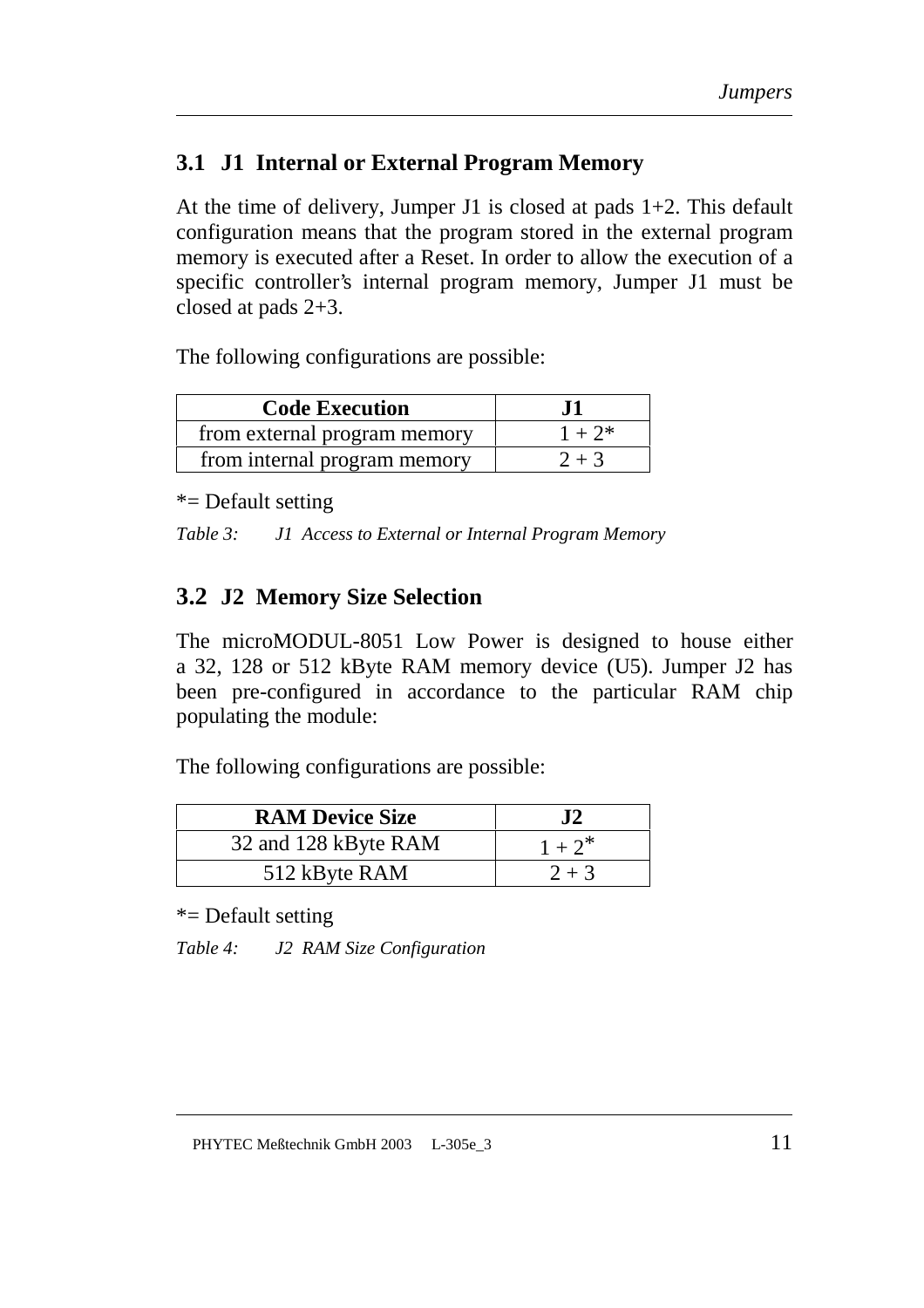## <span id="page-17-0"></span>**3.3 J3, J4 Special Features**

If populated with the Dallas DS80C323 controller, jumpers J3 and J4 enable configuration of a second RS-232 interface at port pins P1.2 and P1.3.

The following configurations are possible:

| Configuration P1.2 / P1.3        | .13      | <b>.14</b> |
|----------------------------------|----------|------------|
| Port P1.2/P1.3 used as port pins | $3 + 4*$ | $2 + 3^*$  |
| Port P1.2/P1.3 used as second    | $1 + 3$  | $1 + 2$    |
| RS-232 interface                 | $2 + 4$  |            |

\*= Default setting

*Table 5: J3 and J4 Second RS-232 Interface Configuration*

## **3.4 J5 Wake-Up Source**

Jumper J5 selects the signals that switch the board from power save mode to normal operation (Wake-Up source).

The following configurations are possible:

| <b>Wake-up Source</b>     | <b>.15</b> |
|---------------------------|------------|
| no Wake-up source         | $open^*$   |
| Real-Time Clock interrupt | $1 + 2$    |
| RS-232 data transfer      | $3 + 4*$   |

\*= Default setting

*Table 6: J5 Wake-up Source Configuration*

#### **Note:**

It is also possible to combine both Wake-Up sources.

Connecting the external signal /PON always results in Wake-Up of the microMODUL-8051 Low Power from OFF-Mode.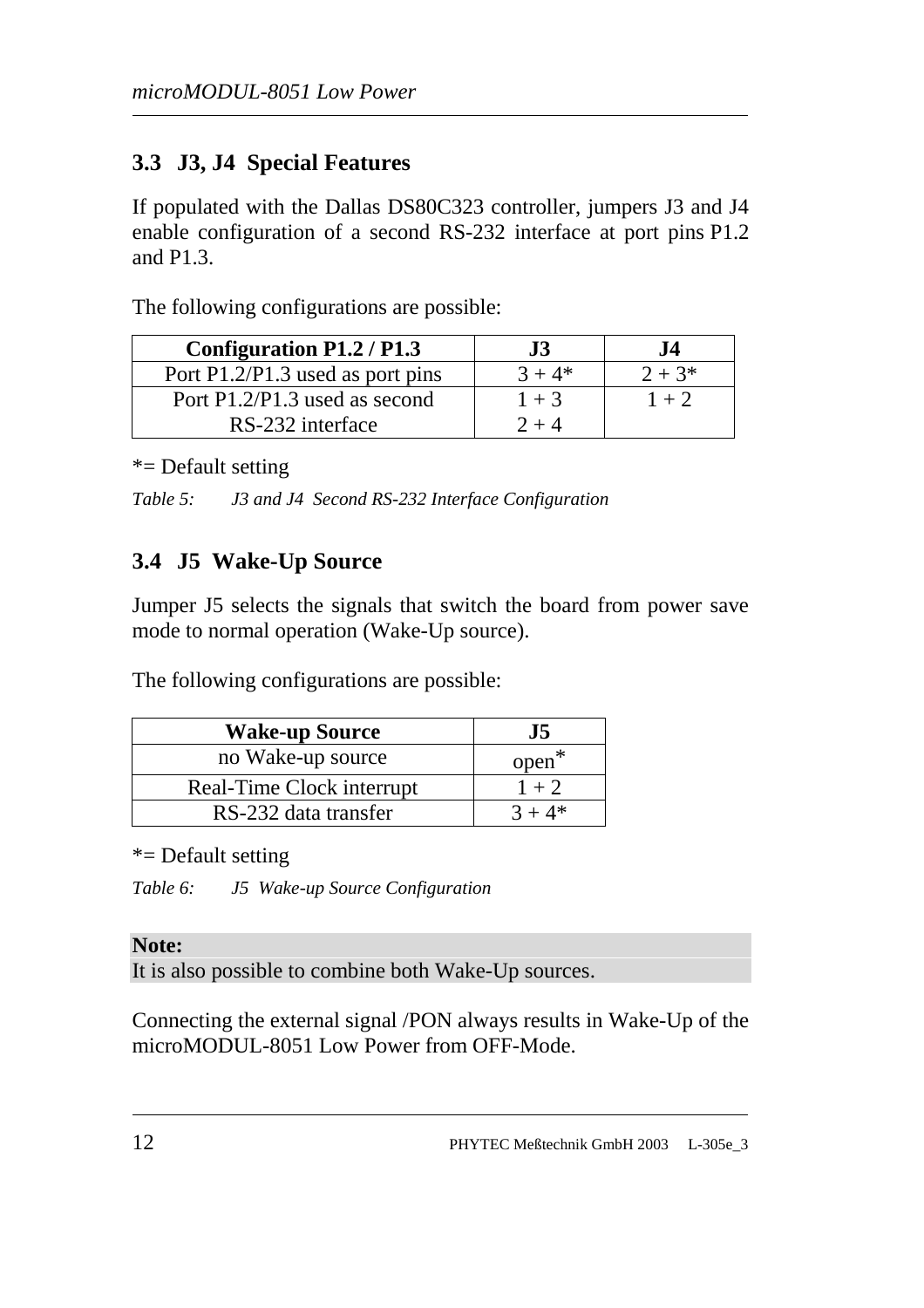## <span id="page-18-0"></span>**3.5 J6 Address Decoder Power-Down**

Jumper J6 determines the function of the controller port pin P1.1 in conjunction with the address decoder populating the microMODUL-8051 Low Power.

The following configurations are possible:

| <b>Address Decoder Power Down</b> | J6      |
|-----------------------------------|---------|
| Board populated with a            | $1+2^*$ |
| PZ3032Device or P1.1 freely       |         |
| available                         |         |
| Board populated with EPM7032V,    | $2 + 3$ |
| P1.1 used for PLD power down      |         |

\*= Default setting

*Table 7: J6 Address Decoder Power-Down Configuration*

#### **3.6 J7 Configuration of Connector Pin 42**

Jumper J7 determines the function of connector pin 42 on the microMODUL-8051 Low Power.

The following configurations are possible:

| microMODUL-connector Pin 42       | J7       |
|-----------------------------------|----------|
| Analog Input 10                   | $open^*$ |
| external Analog Reference Voltage | closed   |

\*= Default setting

*Table 8: J7 Connector Pin 42 Configuration*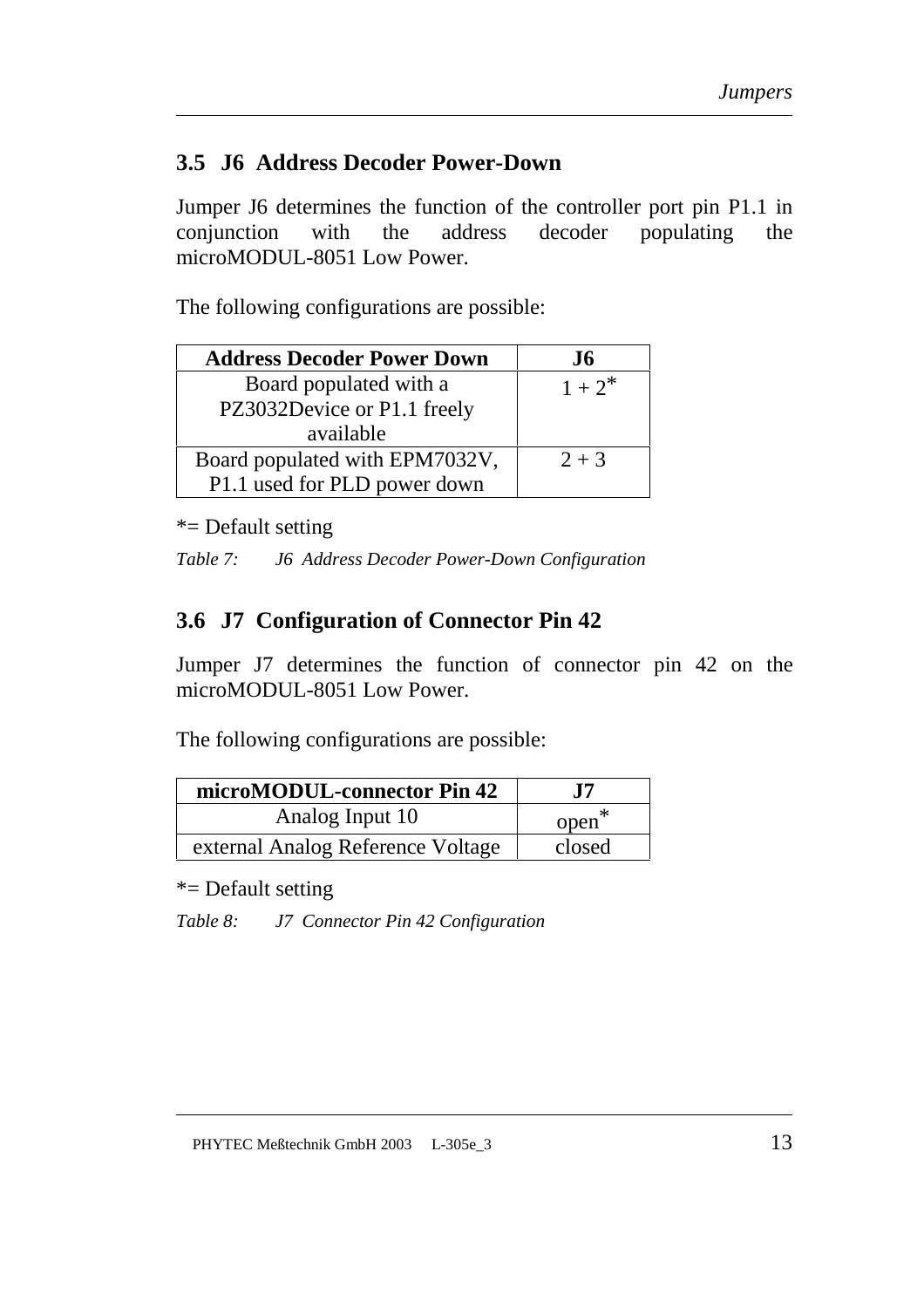## <span id="page-19-0"></span>**3.7 J8 Analog Ground**

At the time of delivery, this jumper is closed by a short wire trace connecting the analog Ground and digital Ground. This connection can be separated using a scalpel or other suitable tool if analog to digital Ground connection is not desired. Analog Ground must be connected to microMODUL-connector pin 41 in this latter case.

The following configurations are possible:

| <b>Supply Voltage for U10</b>      | J8.       |
|------------------------------------|-----------|
| analog Ground connected to         | $closed*$ |
| digital Ground                     |           |
| analog Ground must be connected to | open      |
| connector pin 41                   |           |

\*= Default setting

*Table 9: J8 Analog Ground Configuration*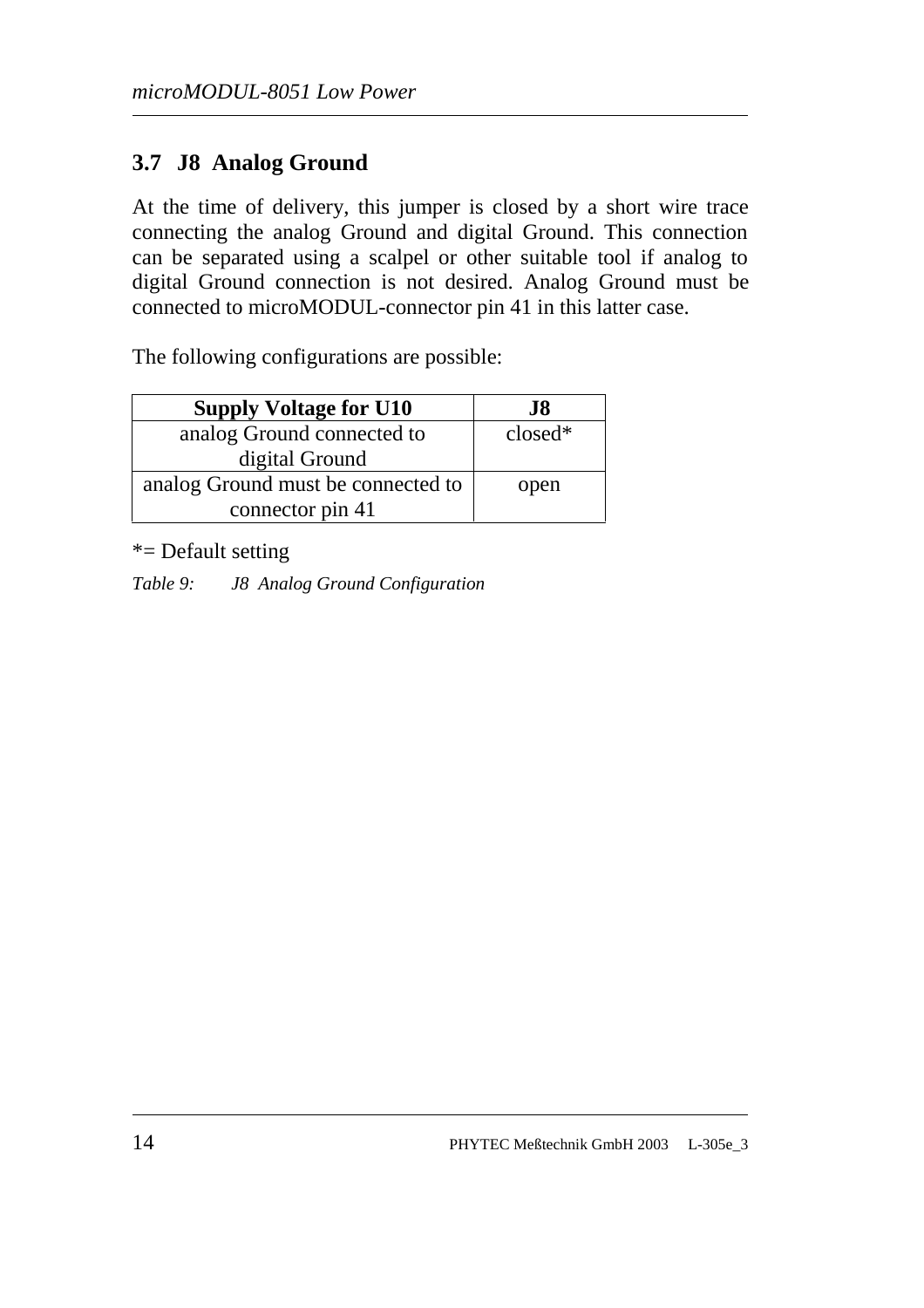## <span id="page-20-0"></span>**4 Memory Model**

The microMODUL-8051 Low Power allows flexible address decoding which can be adjusted by software to different memory models. A hardware reset activates a default memory configuration that is suitable for a variety of applications. However, this memory model can be changed or adjusted at the beginning of a particular application.

Configuration of the memory is done within the address decoder by means of 4 internal decoder registers: two Control Registers, one Address Register and one Mask Register. All registers are carried out as write-only registers with access through the controller's XDATA memory space. There are two distinct address areas - selectable by means of the bit IO-SW in Control Register 1 - by which the registers can be accessed (*refer to the description of the bit IO-SW below*). Due to a lack of read access, a copy of all register contents should be maintained within your application. Reserved bits may not be changed during the writing of the register; contents must remain at 0. A hardware reset erases all registers while preserving the configuration of the default memory model.

The Input/Output registers are located within the I/O area. The register configures the communication with the A/D-converter as well as the power-down function. *Please refer to section [4.5](#page-32-0) fore more details on* the Input/Output register.

#### **Note:**

In the event that you use FlashTools – PHYTEC's proprietary firmware allowing convenient on-board Flash programming - the address FA16 is preset at the start of your application software (*refer to section [4.1,](#page-22-0) ["Control Register 1"](#page-22-0)*). This is to be noted upon installation of the software copy of the register contents.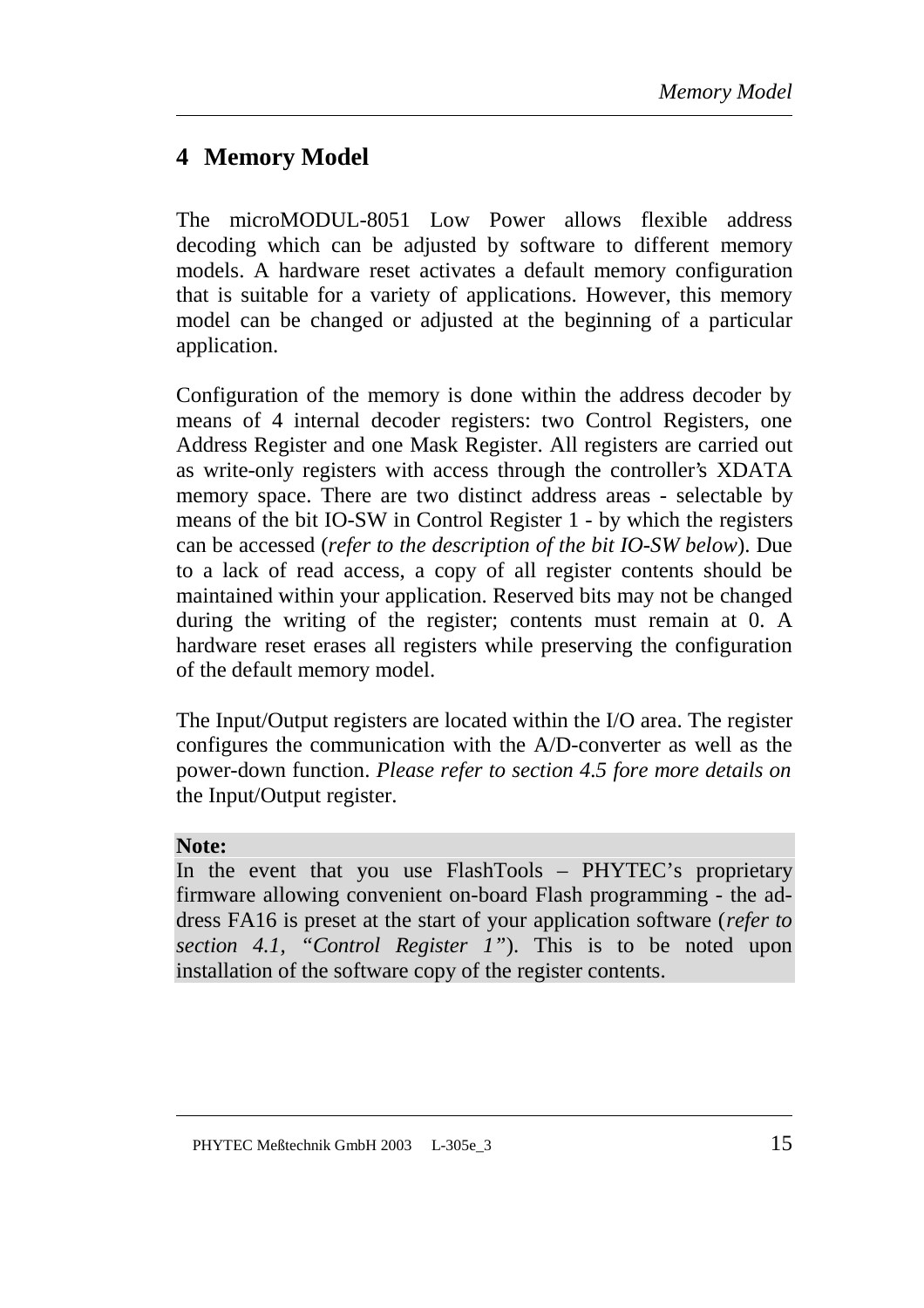<span id="page-21-0"></span>The following figure illustrates the default memory model:



*Figure 6: Default Memory model after Hardware-Reset*

It should be noted that in case of modules equipped with only 32 kByte RAM, the RAM memory block U5 is mirrored in the XDATA area starting at 8000H. In this case U5 is located in the XDATA address range from 0000H - 7FFFH, as well as from 8000H - FFFFH. The corresponding I/O area is mapped to the XDATA memory space. Within this I/O area; there is no access to any available RAM.

The following sections describe the address decoder's registers for configuration of the memory model.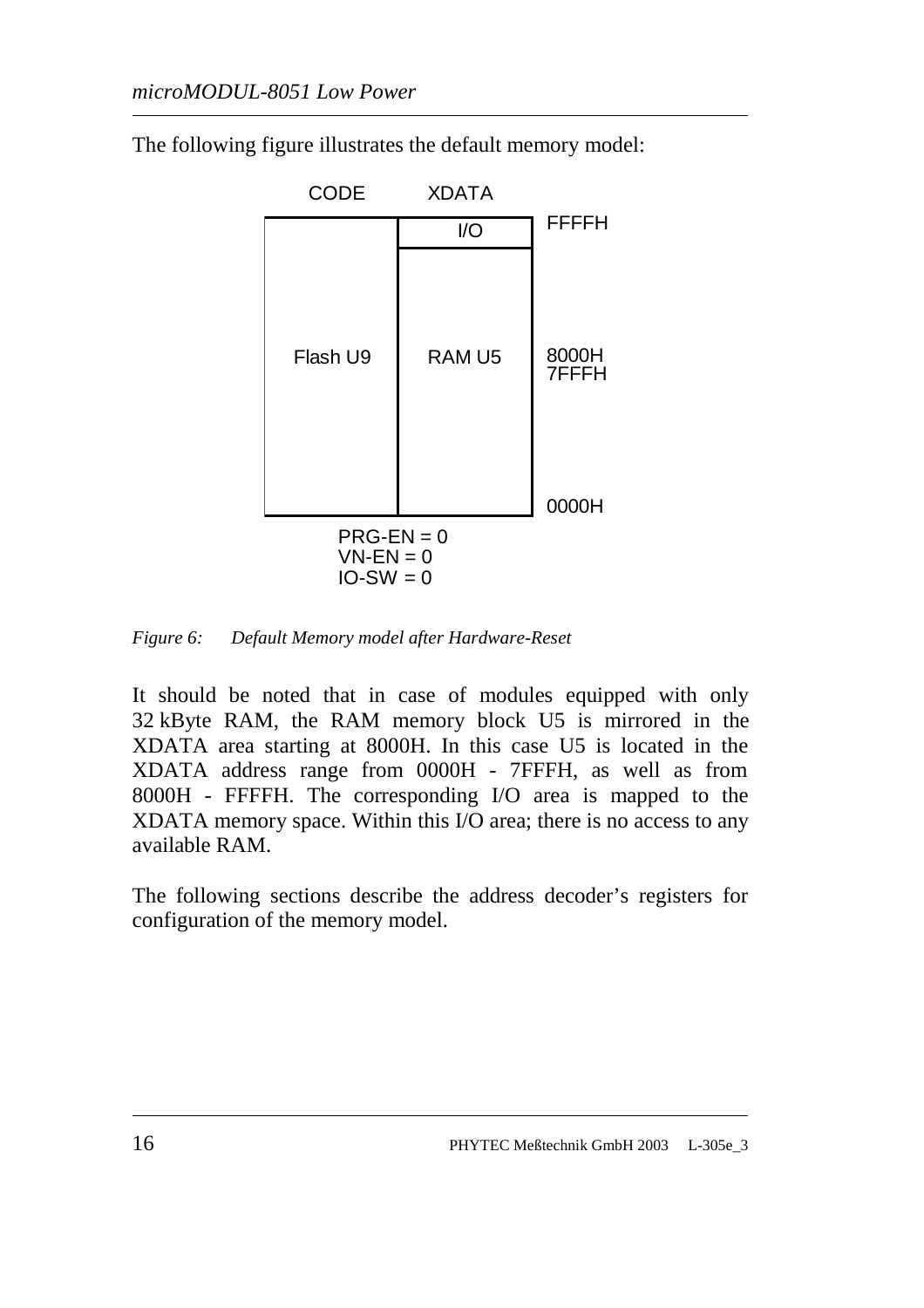#### <span id="page-22-0"></span>**4.1 Control Register 1**

| Control Register 1 (Address 7C00H / FC00H) |                |            |              |             |      |                   |             |
|--------------------------------------------|----------------|------------|--------------|-------------|------|-------------------|-------------|
| Bit 7                                      |                |            |              |             |      |                   | Bit 0       |
| PRG-                                       | IO-SW          | Res.       | <b>VN-EN</b> | <b>FA18</b> | FA17 | FA16 <sup>1</sup> | <b>FA15</b> |
| EN                                         |                |            |              |             |      |                   |             |
|                                            | Default Value: |            |              |             |      |                   |             |
| <b>Reset Value:</b>                        |                | 00000000 b |              |             |      |                   |             |
| <b>Run Time Model</b><br>0000 0010 b       |                |            |              |             |      |                   |             |

*Table 10: Control Register 1 of the Address Decoder*

Bit invalid in programming-model (refer to PRG-EN) Bit valid only in programming-model (refer to PRG-EN)

PRG-EN: Can be used to activate the special Flash programming memory model (PRG-EN = 1). This model is used within FlashTools<sup>2</sup> for Flash programming purposes and is of limited use within user applications because of its special restrictions.

> In this model, 32 kByte Flash memory located within the address range 0000H - 7FFFH is accessible, as well as 32 kByte RAM within the range 8000H - FFFFH. The Flash memory can only be written in the XDATA memory space and can only be read from the CODE memory space. The RAM can be read from and written to in the XDATA memory space. RAM can also be read from the CODE memory space. The address line A15 of the Flash is derived from the Control Register 1 (Bit 0, FA15) only in the programming configuration. In the Runtime configuration (PRG-EN  $= 0$ ), the address line A15 of the controller leads directly to the Flash device.

-

<sup>&</sup>lt;sup>1</sup>: If using FlashTools - a firmware allowing convenient on-board Flash-programming it should be noted that the bit FA16 will be preset at the start of user code. This is to be noted upon installation of the software copy of the register contents.

<sup>2:</sup> The FlashTools firmware is pre-installed in the external Flash device upon delivery of the module.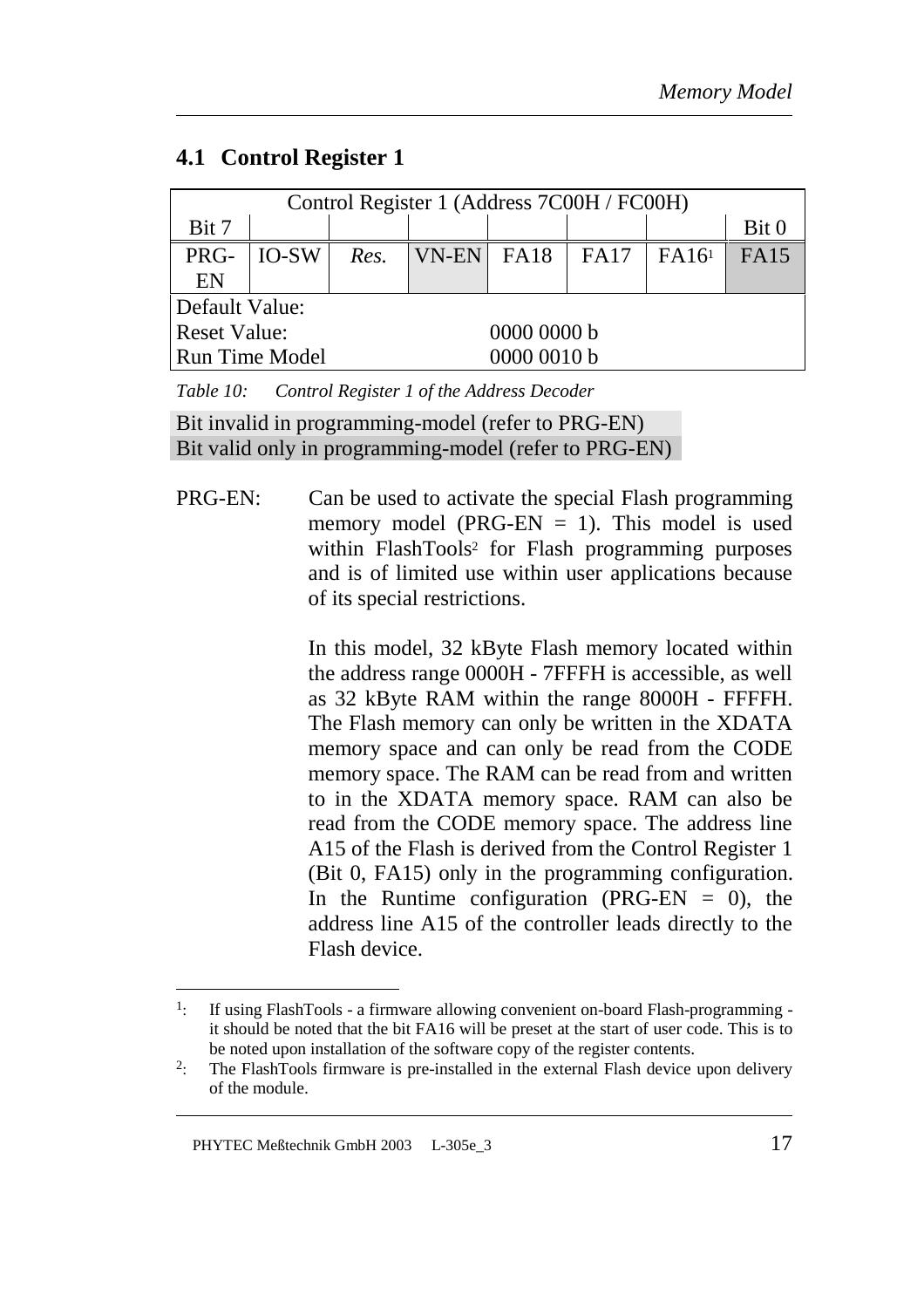<span id="page-23-0"></span>The bit IO-SW is also relevant to the programming model; whereas the bit VN-EN is not relevant. The following figure illustrates the programming model (the I/O area is not represented):





*Figure 7: Memory Model for Flash Programming*

IO-SW: By means of this bit the I/O area of the module can be mapped either to the upper or to the lower 32 kByte of the address space. With  $IO-SW = 0$  following a hardware reset, the I/O area is accessible in the range between FC00H - FFFFH. Setting bit  $IO-SW = 1$  maps the I/O area to 7C00H - 7FFFH.

> This I/O area generally consists of 4 blocks of 256 bytes each. In three of these blocks, the address decoder provides a pre-decoded Chip Select signal that simplifies the connection of peripheral hardware to the module.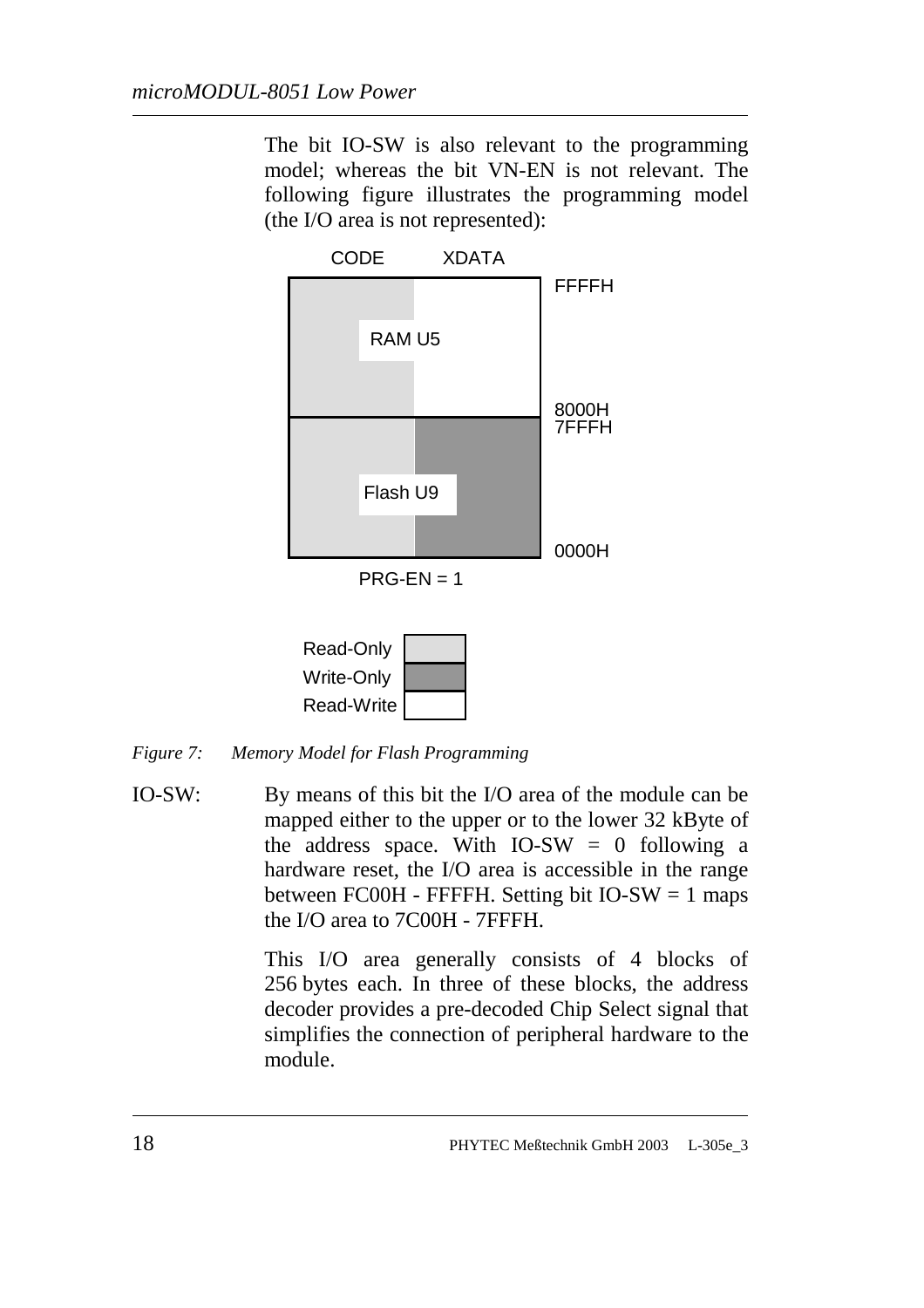<span id="page-24-0"></span>These Chip Select signals will be activated on read/write access to the XDATA memory space within the appropriate address range. The third block is reserved for generation of the power save signals as well as communication with the external A/D converter. The fourth block is reserved for internal access to the decoder's internal register (write-only access). This block is **not** available for use of connecting external devices.

The I/O area configuration is shown in the picture below:



*Figure 8: Configuration of the I/O Area*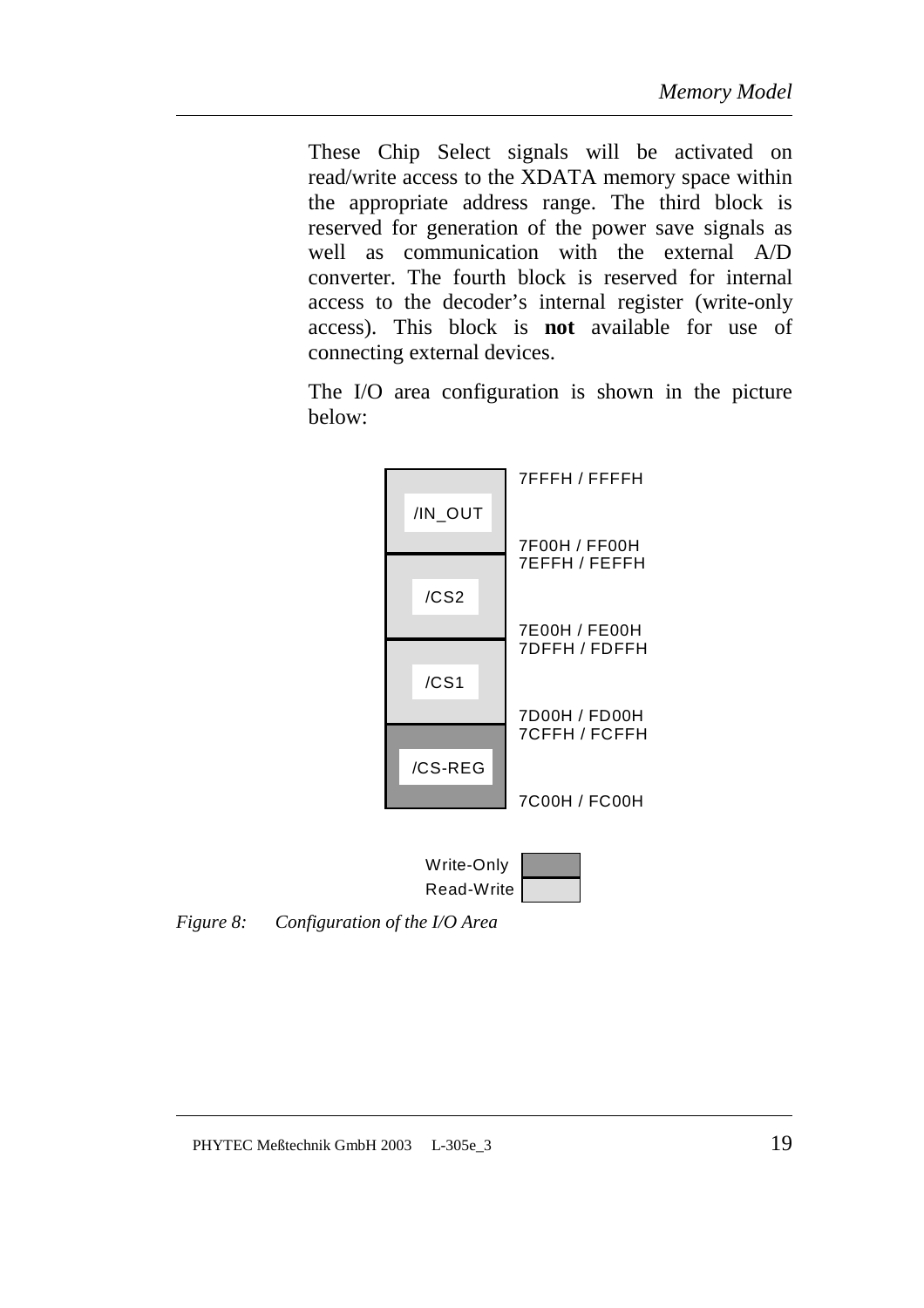The areas referred to as /CS1 to /CS2 are the freely available Chip Select signals; while the signals /IN\_OUT and /CS-REG is the decoder's internal signal. The signal IN\_OUT is required to access the A/D converter, /CS-REG is required to access the internal registers. These latter signals are not available to the user and no external circuitry should be connected within the address area valid for the /IN\_OUT and /CS-REG signals. In order to ensure proper functioning of FlashTools<sup>1</sup> firmware, enabling on-board programming of the Flash memory, it is essential that the /IN\_OUT and /CS-REG signals be used as described herein. These internal registers are located at address  $7C00H - 7C03H (IO-SW = 1)$  or FC00H - FC03H (IO-SW  $= 0$ ). The rest of the /CS-REG block remains unused and is reserved for future expansion.

VN-EN: This bit enables free selection of von Neumann memory<sup>2</sup> within the address space of the controller. Following a hardware reset, the Harvard<sup>3</sup> architecture is configured as default. The von Neumann memory is especially useful when programming code is to be downloaded and subsequently run during runtime, as is the case with a Monitor program. The location of the optional von Neumann memory areas is defined by the Address and Mask Registers (*see below*).

 $\overline{a}$ 

<sup>&</sup>lt;sup>1</sup>: Firmware portion of the utility program for on-board Flash programming and is pre-installed in the Flash at time of delivery.

<sup>2:</sup> Memory area in which no difference is made between CODE- and XDATA-access. This means that both accesses use the same physical memory device, usually a RAM.

<sup>&</sup>lt;sup>3</sup>: Memory space in which CODE and XDATA accesses use physical different memory devices. CODE access typically uses a ROM or Flash device, whereas XDATA access uses a RAM.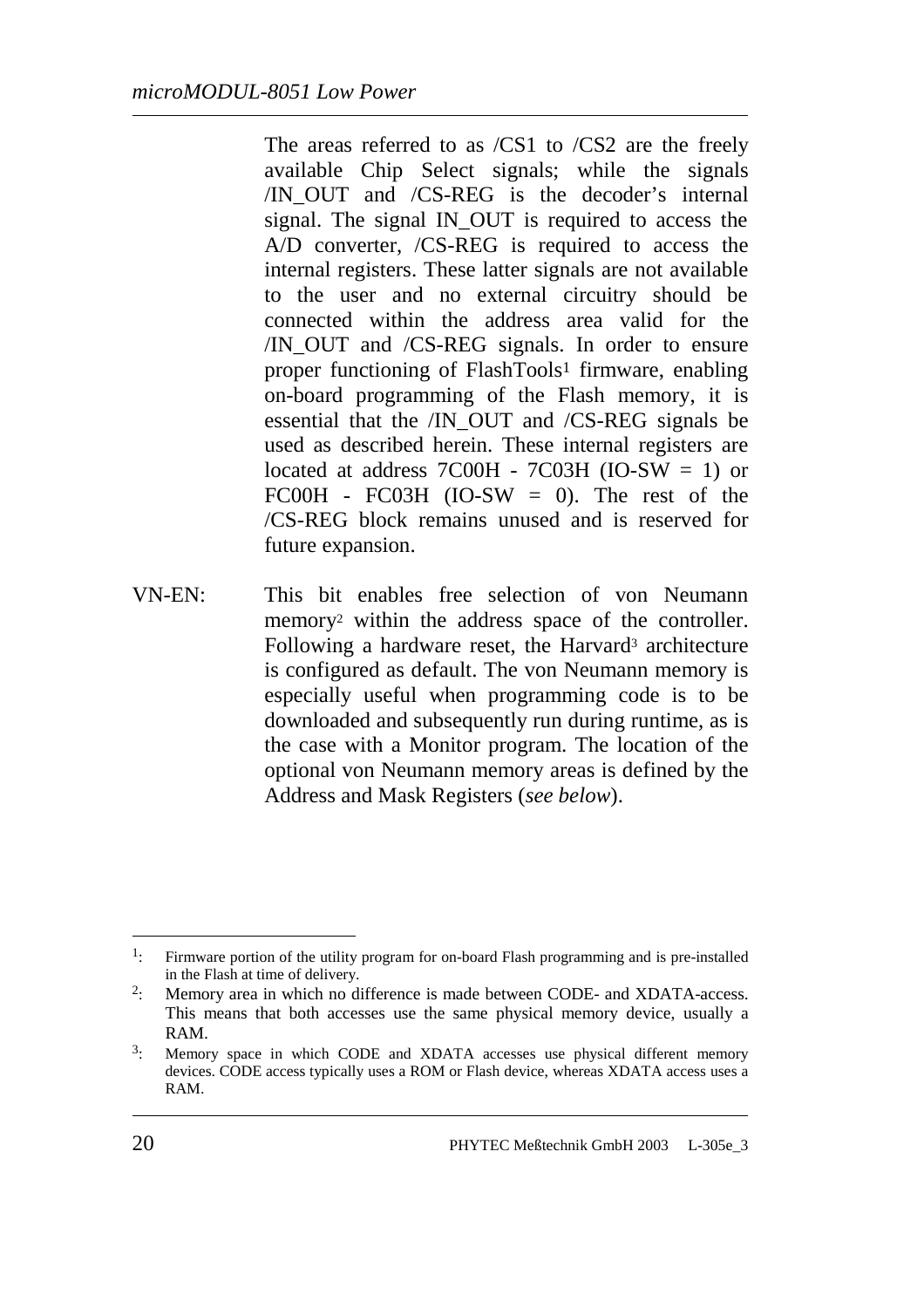Following a hardware reset (VN-EN  $= 0$ ), the settings in the Address and Mask Registers are not released. The von Neumann memory is not available at this time. Setting bit  $VN-EN = 1$  activates the Address and Mask Registers and incorporates their settings into access control for von Neumann memory areas. This bit is only relevant in the runtime model (PRG-EN = 0). In the programming model  $(PRG-EN = 1)$  bit VN-EN is unimportant and will be ignored.

FA[18..15]: The module can be optionally populated with a Flash device of 512 kByte capacity. Because of the limited 64 kByte address space of the microcontroller, the remainder of the Flash memory can only be accessed by bank switching.

> In the runtime model (PRG-EN  $= 0$ ), 64 kByte banks can be switched by controlling the upper address lines A[18..16] for the Flash through software. For this purpose, register bits FA[18..16] of the address decoder provide a latch to which the desired upper addresses can be written.

> Of particular note is the bit FA15, which is solely relevant in the programming model ( $PRG-EN = 1$ ). As in this model only 32 kByte of Flash can be accessed, it serves as address line A15 for the Flash memory. In the runtime model (PRG-EN  $= 0$ ) with a 64 kByte Flash memory area, to contrast, the address line A15 of the controller is attached directly to the Flash.

> The function of the bits FA[18..16] depends on the hardware configuration of the module. As described above, these bits are only relevant if the microMODUL-8051 Low Power is populated with a Flash device of 512 kByte capacity.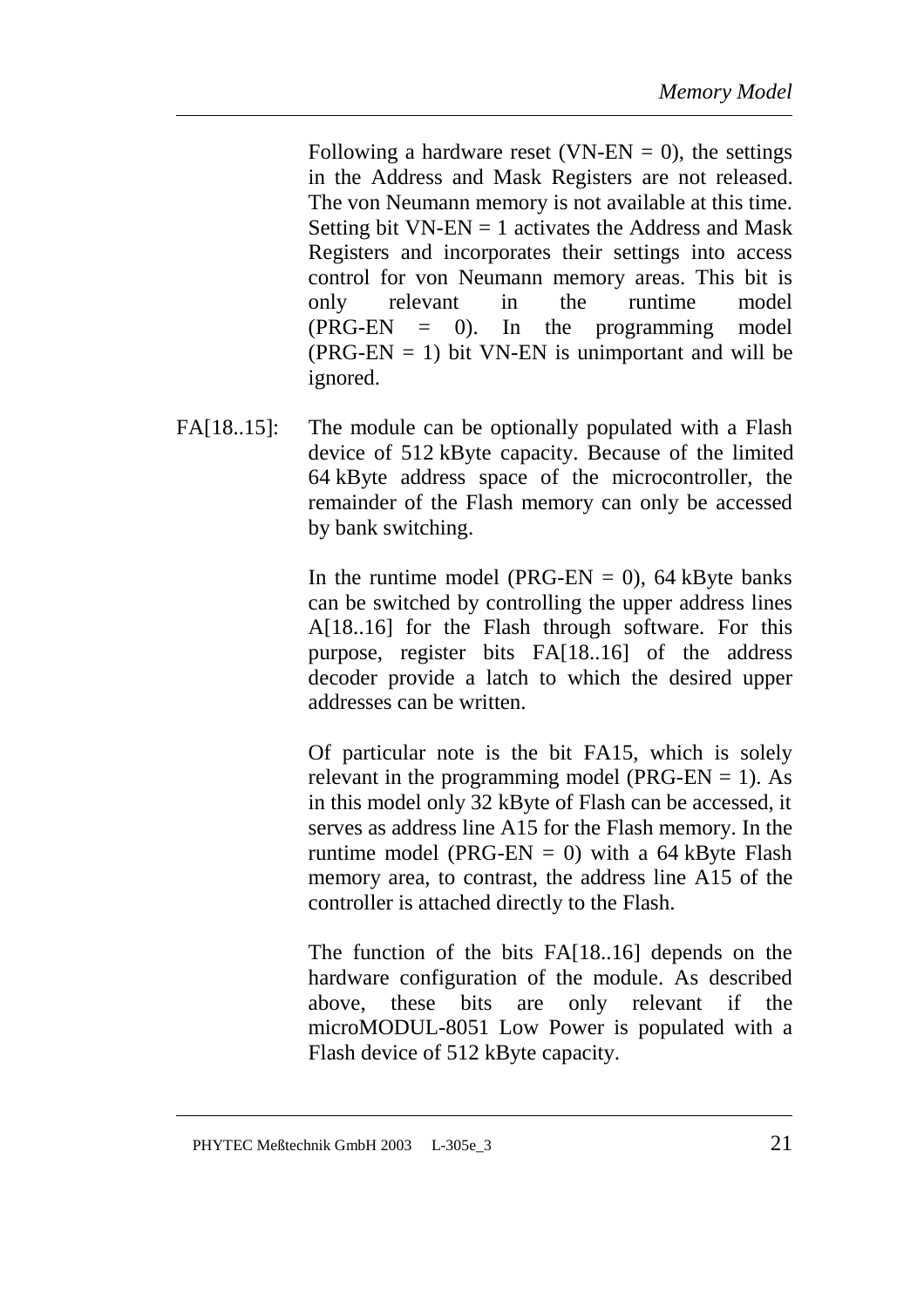## <span id="page-27-0"></span>**4.2 Control Register 2**

|                  |     |     |     | Control Register 2 (Address 7C01H / FC01H) |             |            |       |
|------------------|-----|-----|-----|--------------------------------------------|-------------|------------|-------|
| Bit 7            |     |     |     |                                            |             |            | Bit ( |
| N/A <sup>1</sup> | N/A | N/A | N/A | N/A                                        | <b>RA18</b> | RA17  RA16 |       |

RA16: The module can accommodate a 512 kByte RAM. As the address space is limited to 64 kByte in the XDATA memory space of the controller, the remainder of the RAM can only be accessed by bank switching.

> 64 kByte banks can be switched by setting the high address lines A[18..16] through software. For this purpose, register bits RA[18..16] of the address decoder provides a latch to which the desired upper addresses can be written.

> The purpose of these bits depends on the hardware configuration of the module. As described above, these bits are only relevant if the microMODUL-8051 Low Power is populated with a RAM device of 512 kByte capacity.

 $\overline{a}$ 

<sup>&</sup>lt;sup>1</sup>: N/A: Not Accessible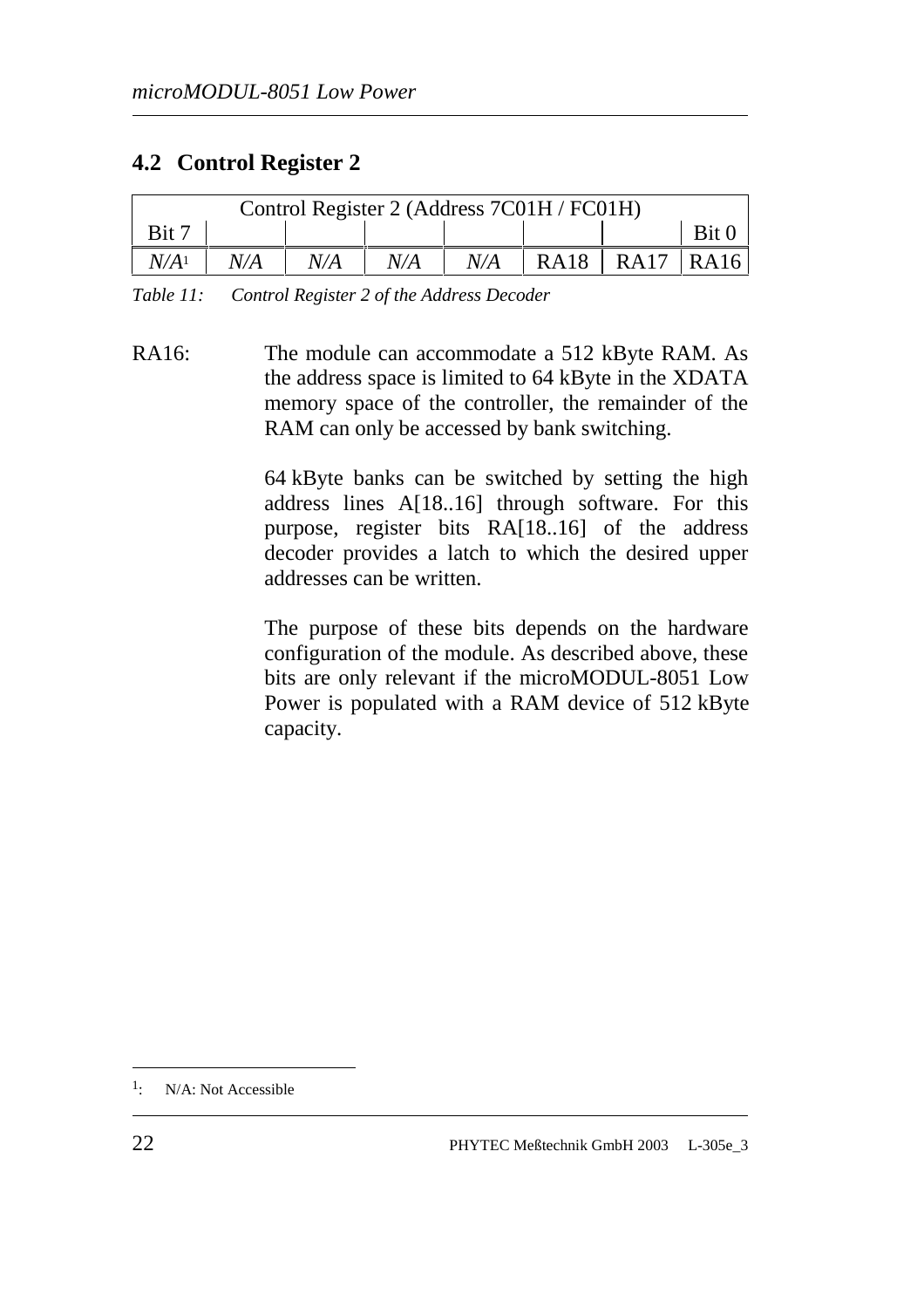## <span id="page-28-0"></span>**4.3 Address Register**

The Address Register 7C02H / FC02H functions in conjunction with the Mask Register (*see section [4.4](#page-29-0)*) to define the von Neumann<sup>1</sup> and Harvard<sup>2</sup> memory area in the controller's memory space. By setting the bit VN-EN in Control Register 1, the values of the Address and the Mask Register become valid for the definition of von Neumann and Harvard memory areas and will be incorporated in address decoding. (*refer to section [4.1,](#page-22-0) "[Control Register 1"](#page-22-0)*)

The location of one or more Harvard memory areas can be configured with both registers. The remaining areas of the memory space are configured as von Neumann memory in which RAM is accessible in both XDATA and CODE memory space.

The mechanism for the memory space distinction is based on a comparison of the current address with a pre-defined address pattern of variable width. If the relevant bit positions of the address matches the pre-defined address pattern, memory access occurs according to the Harvard architecture. If the current address is different to the pre-defined address pattern, memory access occurs according to the von Neumann architecture.

|       |                                         |  | Address Register (Address 7C02H / FC02H) |                  |       |
|-------|-----------------------------------------|--|------------------------------------------|------------------|-------|
| Bit 7 |                                         |  |                                          |                  | Bit 0 |
|       | HA15   HA14   HA13   HA12   HA11   HA10 |  |                                          | N/A <sup>3</sup> | N/A   |

*Table 12: Address Register of the Address Decoder*

<sup>-</sup><sup>1</sup>: Memory space in which no difference exists between CODE and XDATA access. This means that both accesses use the same physical memory device, usually a RAM.

<sup>&</sup>lt;sup>2</sup>: Memory space in which CODE and XDATA accesses use different physical memory devices, usually CODE access uses a ROM or Flash device, whereas XDATA access uses a RAM.

 3: N/A: Not Accessible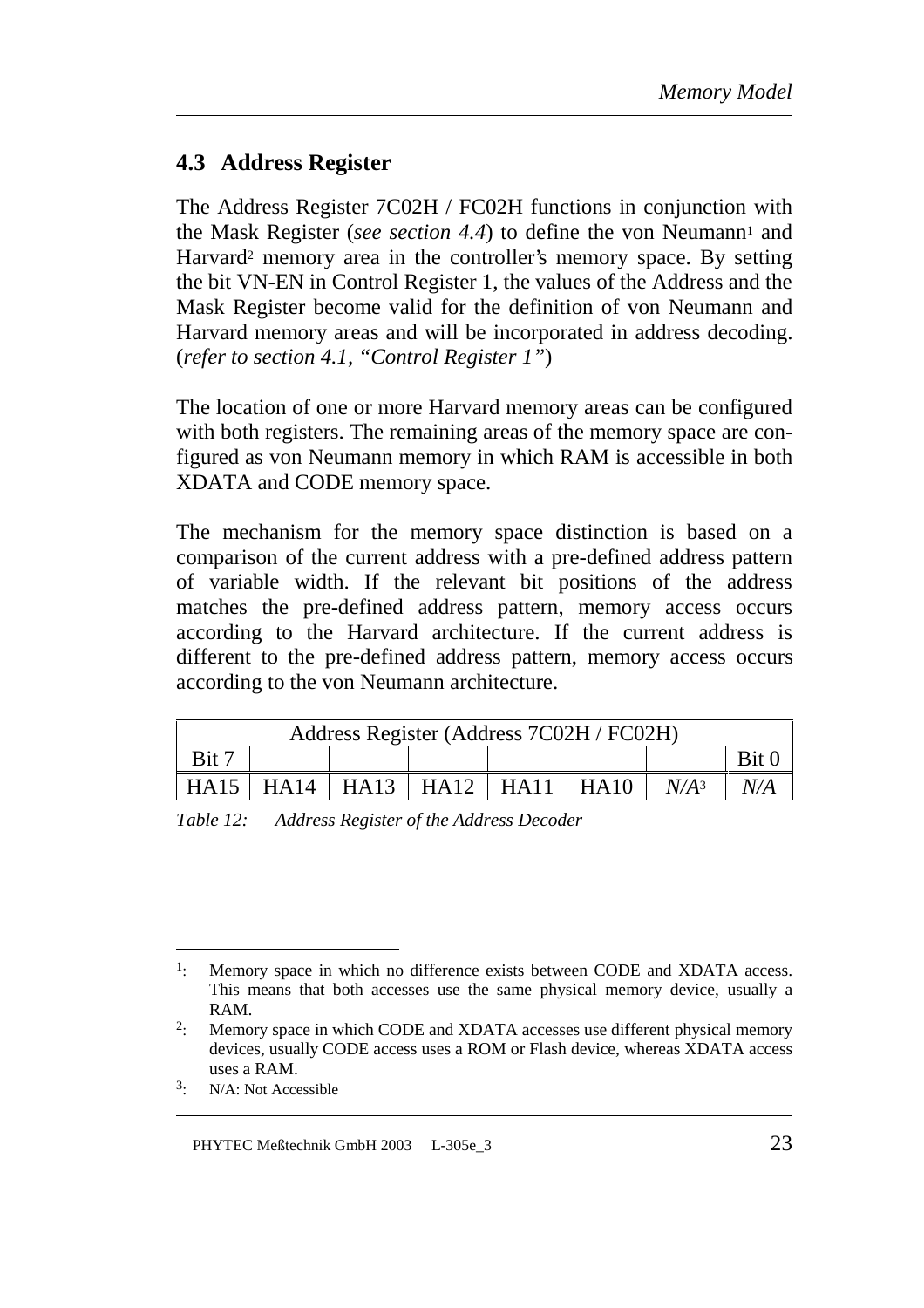<span id="page-29-0"></span>The Address Register holds the address pattern mentioned above. Each bit of the pattern is compared with the corresponding address line of the controller (HA15 with A15, ..., HA10 with A10). As address lines A15 .. A10 are used to define Harvard memory space, only Harvard areas of at least 1 kByte can be configured. Memory areas smaller than 1 kByte can not be configured.

#### **4.4 Mask Register**

The Mask Register (7C03H / FC03H) can be used to mask single bits in the Address Register (see above). Following a hardware reset, all bits within the Address Register are relevant. By setting the individual bits in the Mask Register, all corresponding bits in the Address Register will no longer be regarded in the address comparison.

| Mask Register (Address 7C03H / FC03H) |                                           |  |  |  |     |                  |
|---------------------------------------|-------------------------------------------|--|--|--|-----|------------------|
| Bit 7                                 |                                           |  |  |  |     | Bit <sub>0</sub> |
|                                       | $MAI5$   MA14   MA13   MA12   MA11   MA10 |  |  |  | N/A | N/A              |

*Table 13: Mask Register of the Address Decoder*

#### **Note:**

On modules populated with only 32 kByte of SRAM installed, the RAM device is mirrored within the XDATA memory space of the controller. Due to the fact that address line A15 is not recognized in this configuration, access to memory addresses above 8000H will result in physical access of memory addresses starting at 0H. This should be taken into consideration when configuring the memory model and the application software. Otherwise, functional failures could result from overlapping access.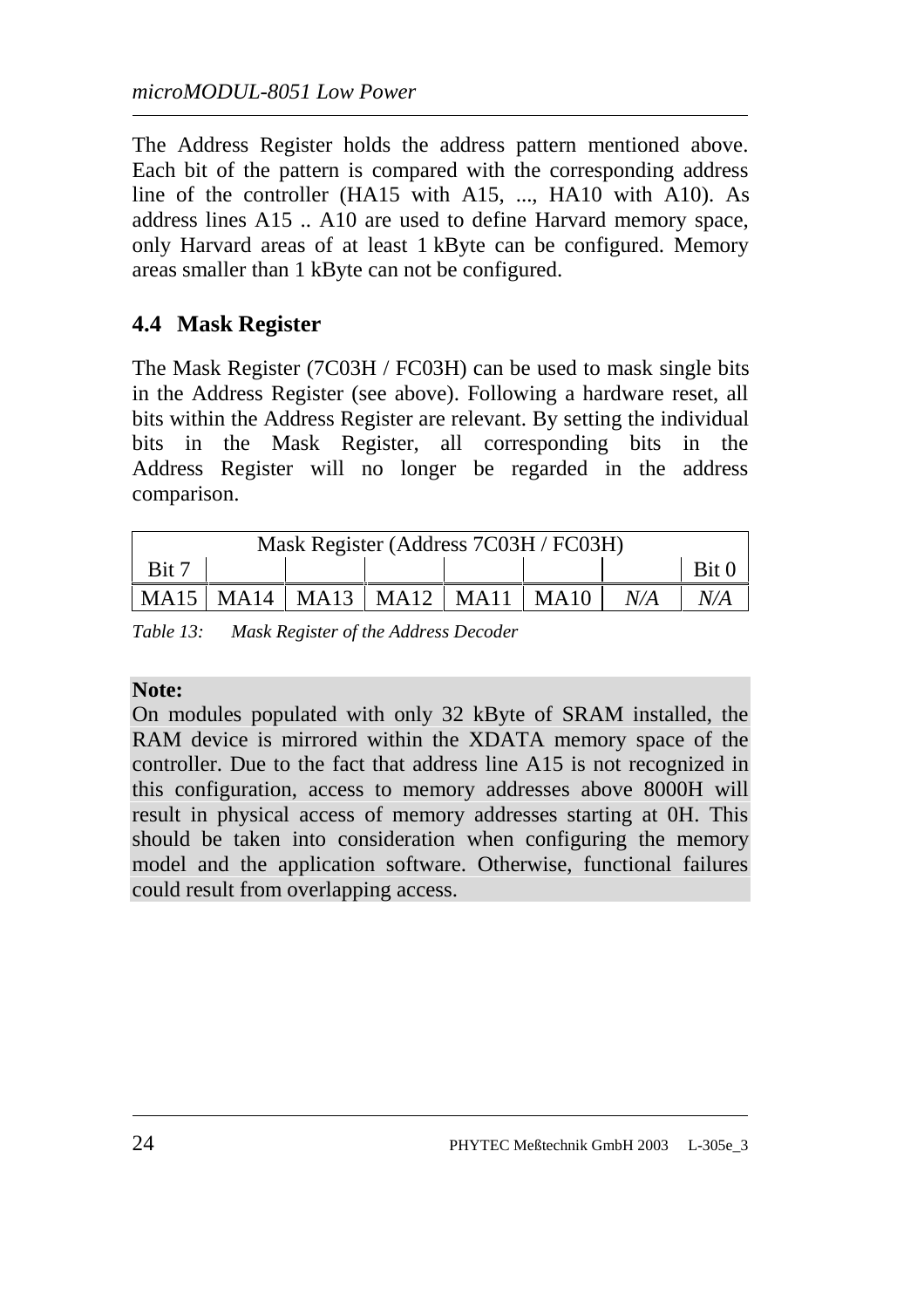| <b>Address Reg.</b>   | <b>Mask Reg.</b>    |             | Comments (only for $VN-EN = 1$ ) |
|-----------------------|---------------------|-------------|----------------------------------|
| 1XXXXX00b 01111100b   |                     | Harvard     | 8000H-FFFFH,                     |
|                       |                     | von Neumann | 0000H-7FFFH                      |
| 0XXXXX00b 01111100b   |                     | Harvard     | 0000H-7FFFH,                     |
|                       |                     | von Neumann | 8000H-FFFFH                      |
|                       | 11111100b 00000000b | Harvard     | FC00H-FFFFH,                     |
|                       |                     | von Neumann | 0000H-FBFFH                      |
| 010X0000b 00010000b   |                     | Harvard     | 4000H-43FFH                      |
|                       |                     | and         | 5000H-53FFH,                     |
|                       |                     | von Neumann | 0000H-3FFFH,                     |
|                       |                     |             | 4400H-4FFFH                      |
|                       |                     | and         | 5400H-FFFFH                      |
| 10000000b             | 00000000b           | Harvard     | 8000H-83FFH,                     |
|                       |                     | von Neumann | 0000H-7FFFH                      |
|                       |                     | and         | 8400H-FFFFH                      |
| 10100X00 b 00000100 b |                     | Harvard     | A000H-A7FFH,                     |
|                       |                     | von Neumann | 0000H-9FFFH                      |
|                       |                     | and         | A800H-FFFFH                      |

<span id="page-30-0"></span>The following examples of different combinations of the Address and Mask Registers illustrate these functions (only A15 to A8 are shown):

| Table 14: | <b>Examples of Different Combinations of the Address- and Mask</b> |
|-----------|--------------------------------------------------------------------|
|           | Registers                                                          |

Reserved bits without function for address decoding (*refer to description of the register*).

 $X =$  irrelevant (on account of a bit set in the Mask Register)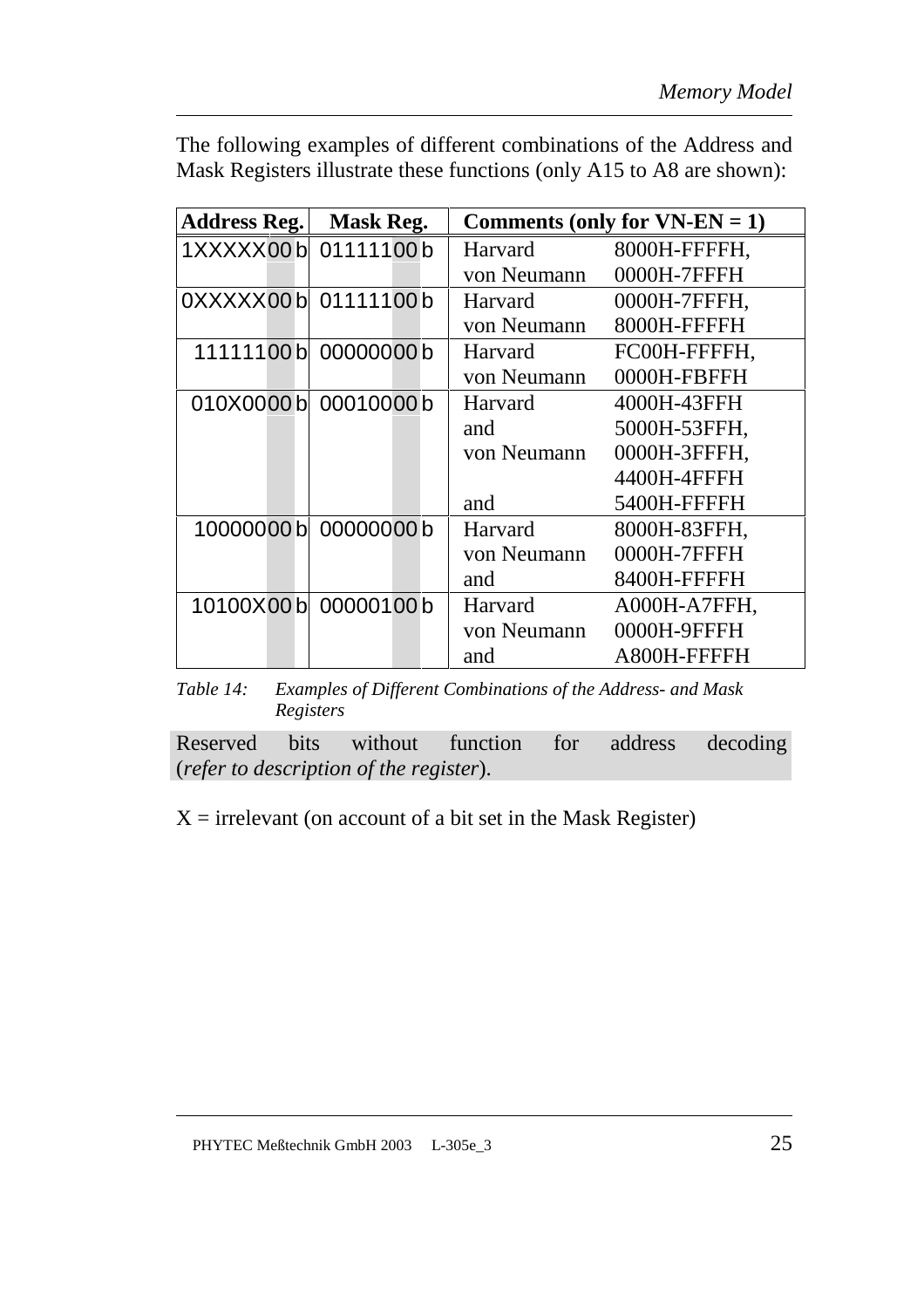<span id="page-31-0"></span>The last example from the above table is further illustrated by the following figure:

| CODE     | <b>XDATA</b> |                |             |
|----------|--------------|----------------|-------------|
|          | I/O          | <b>FFFFH</b>   |             |
|          |              |                | von Neumann |
|          |              | A800H          |             |
| Flash U9 |              | A7FFH<br>A000H | Harvard     |
|          |              | 9FFFH          |             |
| RAM U5   |              |                | von Neumann |
|          |              | 0000H          |             |

 $PRG-EN = 0$  $IO-SW = 0$  $VN$ - $EN = 1$ Adr.-Reg. = 10100X00b Mask.-Reg. = 00000100b

*Figure 9: Example of a Memory Model*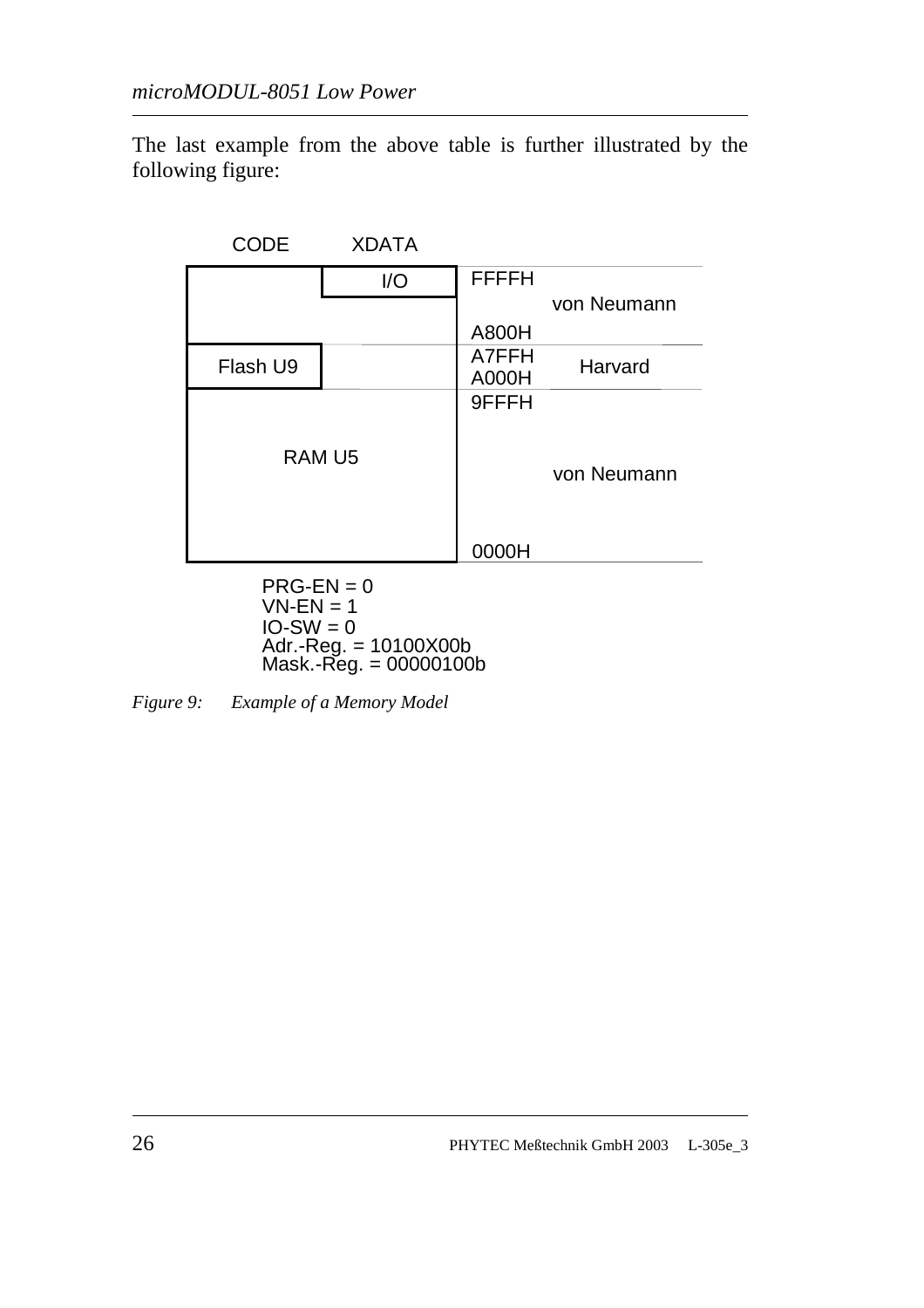## <span id="page-32-0"></span>**4.5 Input/Output Register**

The Input/Output Register provides two separate registers enabling write-only access (Output Register) or read-only access (Input Register). The functions shown below in *Table 15* are executed during a write access to the Output Register. The contents of the Output Register cannot be read back. This means that a copy of the register contents should be maintained within the user code.

| Output Register (Addresses 7F00H / FF00H) Write Access! |  |  |  |  |                                                                    |       |
|---------------------------------------------------------|--|--|--|--|--------------------------------------------------------------------|-------|
| BIT 7                                                   |  |  |  |  |                                                                    | BIT 0 |
|                                                         |  |  |  |  | AD_CS   SCL   A/D_CLK   A/D_IN   Res.   /SER_SHDN   /SER_EN   POFF |       |

*Table 15: Output Register of the Address Decoder (Write Access Only)*

#### **Note**

All bits are set to "0" following a hardware reset.

| $AD$ <sub><math>CS</math>:</sub> | Chip Select signal for the A/D converter.                                                                                      |
|----------------------------------|--------------------------------------------------------------------------------------------------------------------------------|
| A/D_CLK:                         | This bit creates the clock for data transfer to and<br>from the $A/D$ -converter.                                              |
| $A/D$ IN:                        | This bit transmits configuration data to the A/D-<br>converter.                                                                |
| $Res.$ :                         | This bit is reserved for future use.                                                                                           |
| /SER_SHDN:                       | If this bit is set to "0", the voltage generator of the<br>RS-232 transceiver is shut off and no data transfer<br>is possible. |
| /SER EN:                         | If this bit is set to "0", the receiver circuit of the<br>serial interface is on and data receipt is possible.                 |
| POFF:                            | If this it is set to "1", the microMODUL-8051 Low<br>Power is set to OFF-Mode.                                                 |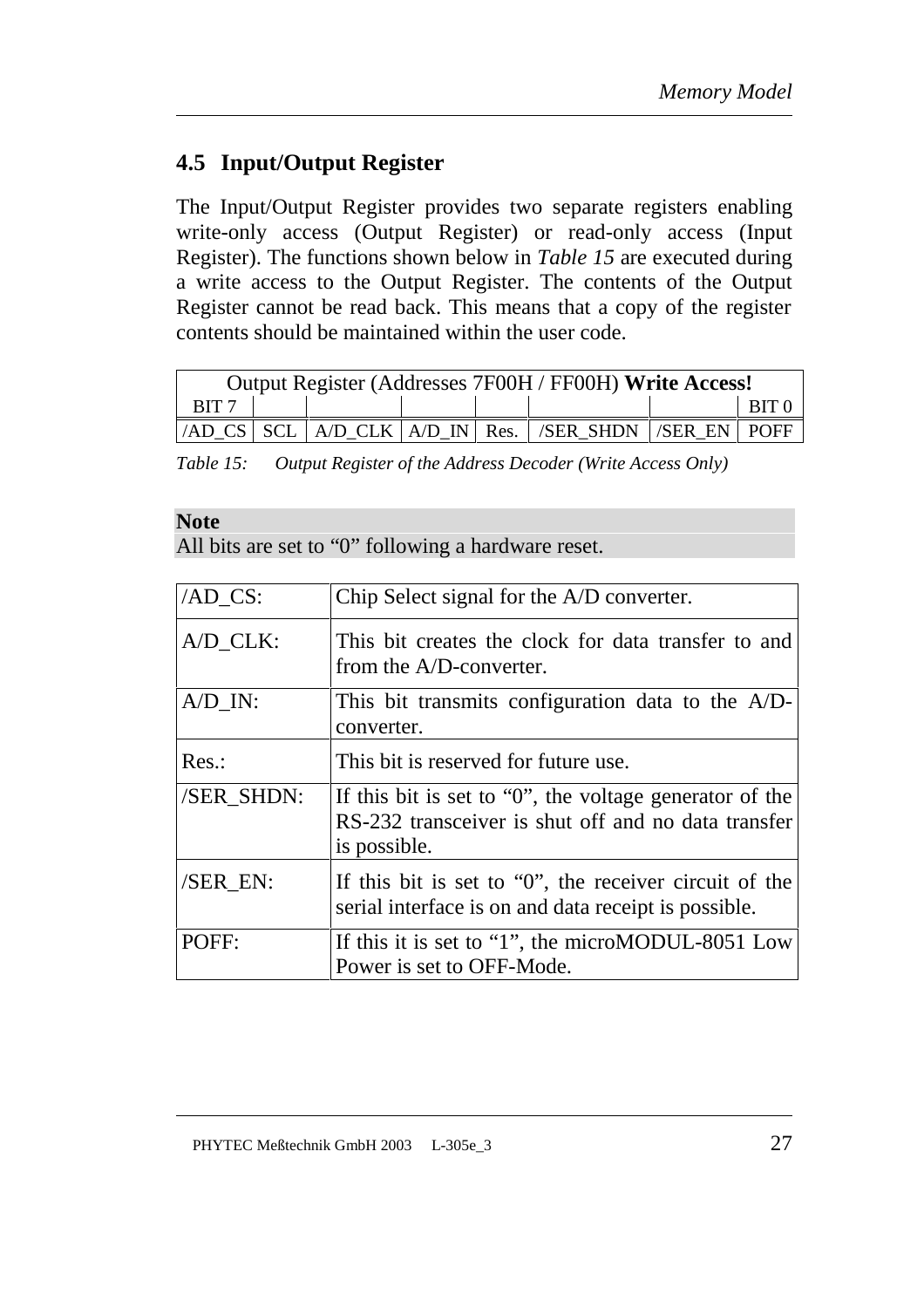<span id="page-33-0"></span>All data shown below in *Table 16* is read during a read access from the Input Register.

| Input Register (Addresses 7F00H / FF00H) Read Access |           |     |     |     |                  |                  |
|------------------------------------------------------|-----------|-----|-----|-----|------------------|------------------|
| BIT <sub>7</sub>                                     |           |     |     |     |                  | BIT <sub>0</sub> |
| $N\!/\!A$                                            | $N\!/\!A$ | N/A | N/A | N/A | $/PPO$   A/D EOC | A/D OUT          |

*Table 16: Input Register of the Address Decoder (Read Access Only)*

- /PFO: If the voltage of the battery buffer drops below 2.474 V, this bit will be set to "0".
- A/D\_EOC: If this bit is set to "1", the A/D-converter indicates the end of a data conversion cycle.
- A/D\_OUT: This bit outputs the conversion result of the A/D-converter over a serial data stream.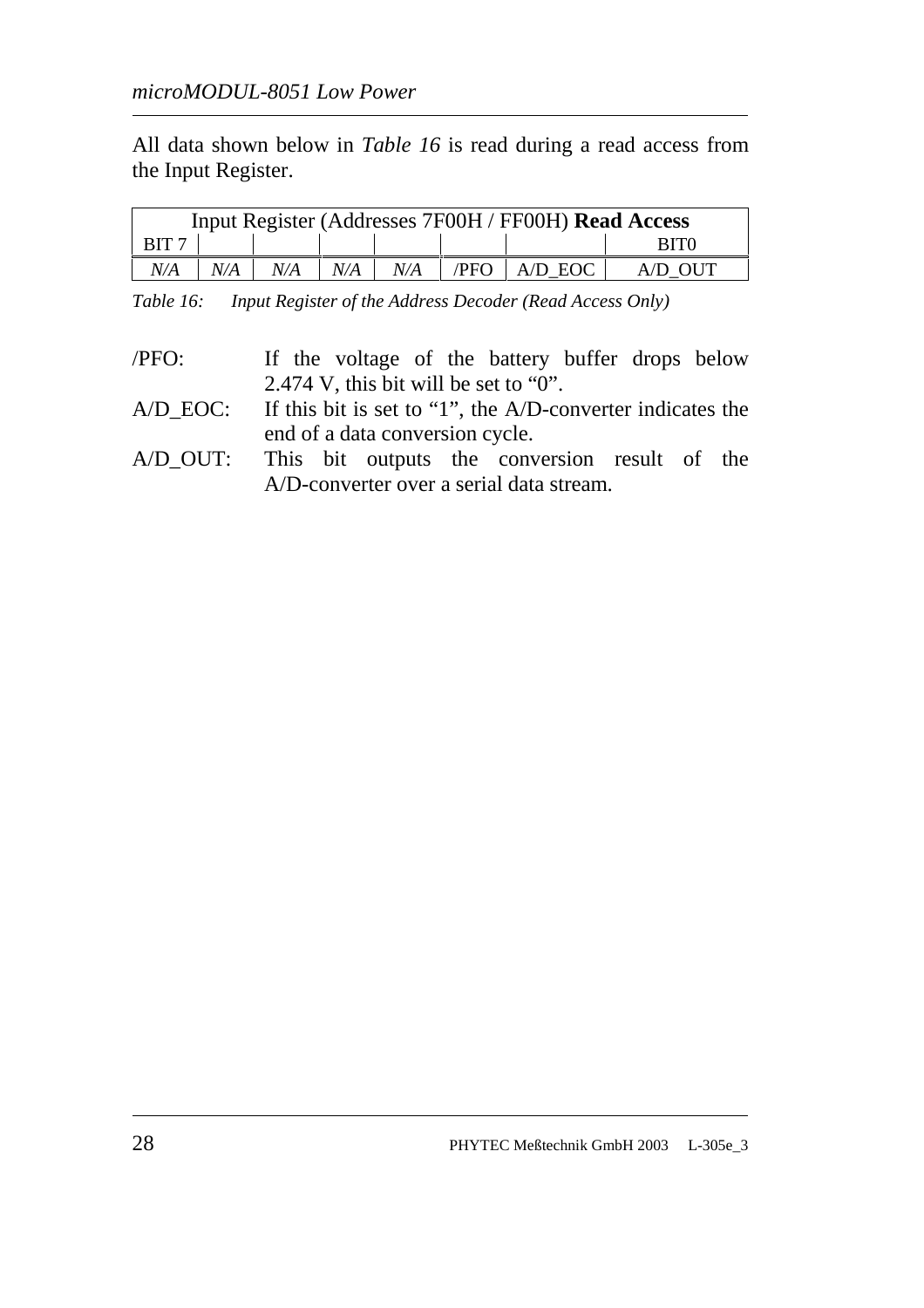# <span id="page-34-0"></span>**5 Flash Memory**

Flash, as non-volatile memory on the microMODUL-8051 Low Power, provides an easily reprogrammable means of code storage to the user. The microMODUL-8051 Low Power can be populated at U9 by a single Flash device of type 29F010 with two banks of 64 kByte each or device type 29F040 with 8 banks of 64 kByte each.

Flash memory devices offer up to 100,000 reprogramming cycles, and enable on-board programming of user code. These Flash devices are programmable with 3.3 VDC. No dedicated programming voltage is required. All standard versions of the microMODUL-8051 Low Power feature a programming utility firmware – FlashTools (*refer to applicable QuickStart Instruction for more details*) – resident in the Flash device.

This firmware enables on-board download, as well as subsequent erasure and reprogramming, of user code into the Flash with the help of an intuitive PC-side software. The FlashTools firmware portion resides in the initial bank of Flash memory, which is not available for storage of user code. The total memory available for user programs is 64 kByte (29F010) or 448 kByte (29F040) *(refer to [Figure 10\)](#page-35-0)*.

#### **Note:**

Should the FlashTools firmware portion be erased from the Flash device without having a back-up or an equivalent replacement, reprogramming is no longer possible!

Please note that this firmware protects itself against any intentional or accidental erasure or overwriting. As the Flash device's hardware protection mechanism is not utilized, protection is limited to the software level. In the event that a user wishes to download his or her own programming algorithms or tools into the Flash, the user must ensure that a programming tool remains in the Flash memory. *Refer to the "QuickStart Instructions" for a detailed description of the on-board programming procedure.*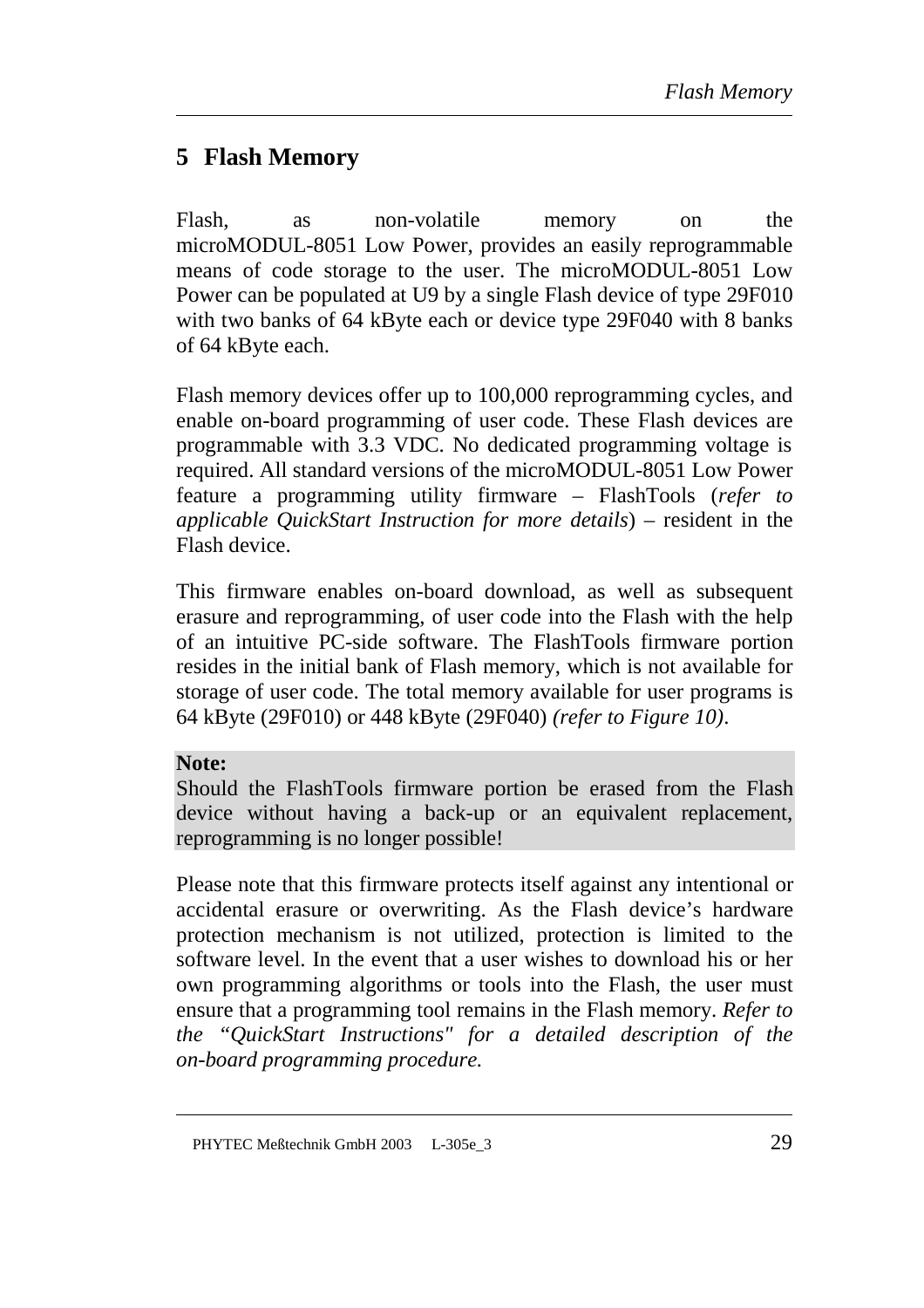<span id="page-35-0"></span>

*Figure 10: Memory Areas of the Flash Device*

Use of a Flash device as the only code memory results in limited usability of the Flash as non-volatile memory for data. This is due to the internal structure of the Flash device as, during the Flash's internal programming process, the reading of data from Flash is not possible. For Flash programming, program execution must be transferred out of Flash (such as into von Neumann RAM). This usually equals the interruption of a "normal" program execution cycle.

As of the printing of this manual, Flash devices generally have a life expectancy of at least 100,000 erase/program cycles.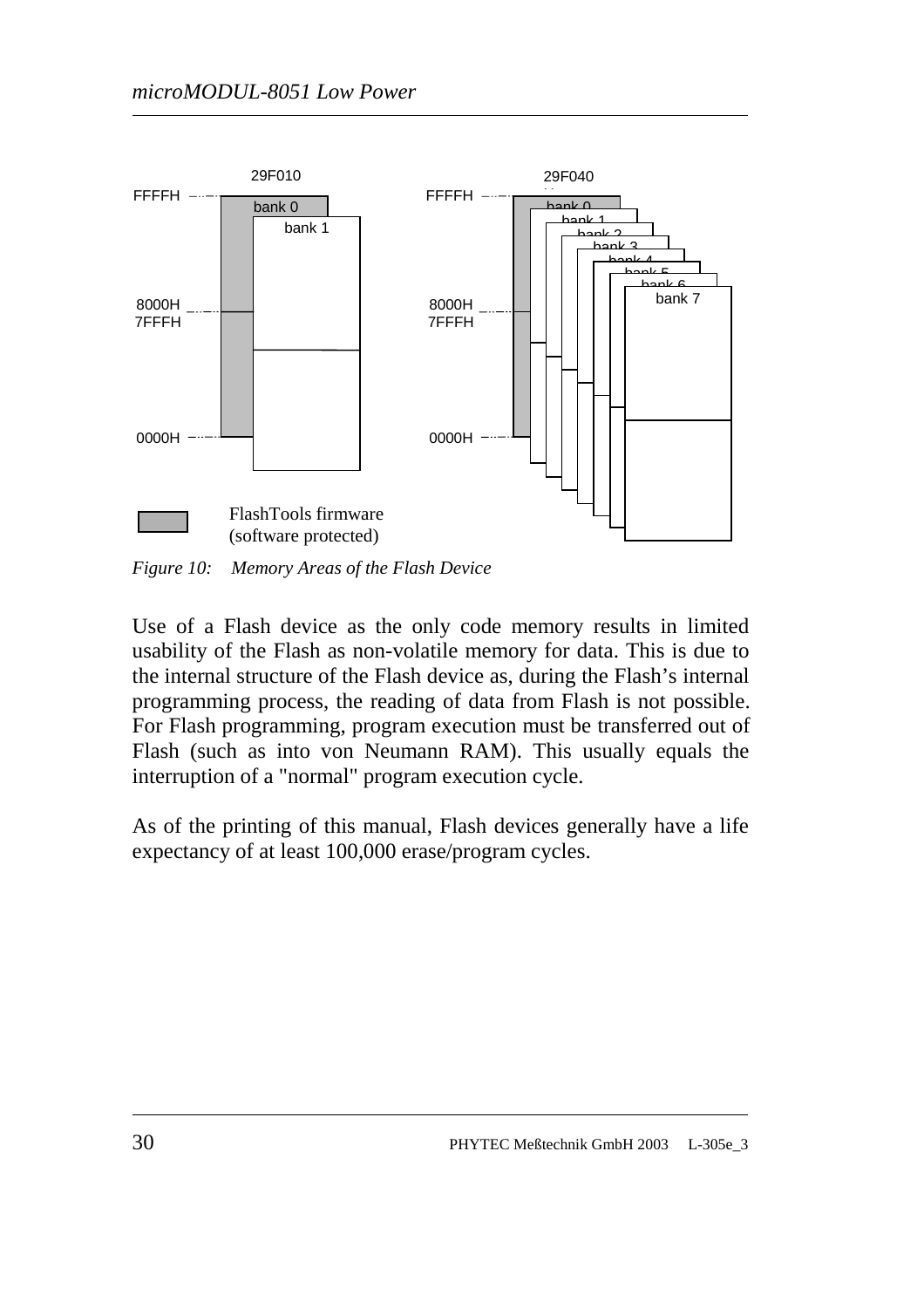# <span id="page-36-0"></span>**6 Battery Buffer**

The microMODUL-8051 Low Power can accommodate an external battery that connects to the board via pin 39. This battery buffer serves two purposes:

- 1) Back-up of data contents in the RAM device at U5
- 2) Provision of a power supply for Wake-Up logic (at U11 and U13) of the board when it is in OFF-Mode

In OFF-Mode, the board consumes approximately 10  $\mu$ A. Such use gives the battery (lithium type CR2032) a life expectancy of approximately 2 years. As of the printing of this manual, a CR2032 lithium battery is recommended as it offers relatively high capacity at low discharge.

#### **Note:**

Be advised that despite the battery buffer, changes in the data content within the RAM can occur. The battery buffer does not completely remove the danger of data destruction.

Use of the OFF-Mode on the microMODUL-8051 Low Power requires use of a battery buffer. Otherwise the Shut-Down signal (SHDN) remains undefined The Shut-Down signal is generated by setting bit POFF in the Output Register (*refer to [4.5](#page-32-0)*).

Should the on-board Real-Time Clock not be initializes, then an interrupt occurs in a one second interval. This results in higher power consumption and faster discharge of the battery. For this reason we recommend that the Real-Time Clock be initialized prior to use of the OFF-Mode. The RTC can be initialized by setting bit 2 in the Control/Status Register (address 00) of the RTC. This must be done by user code.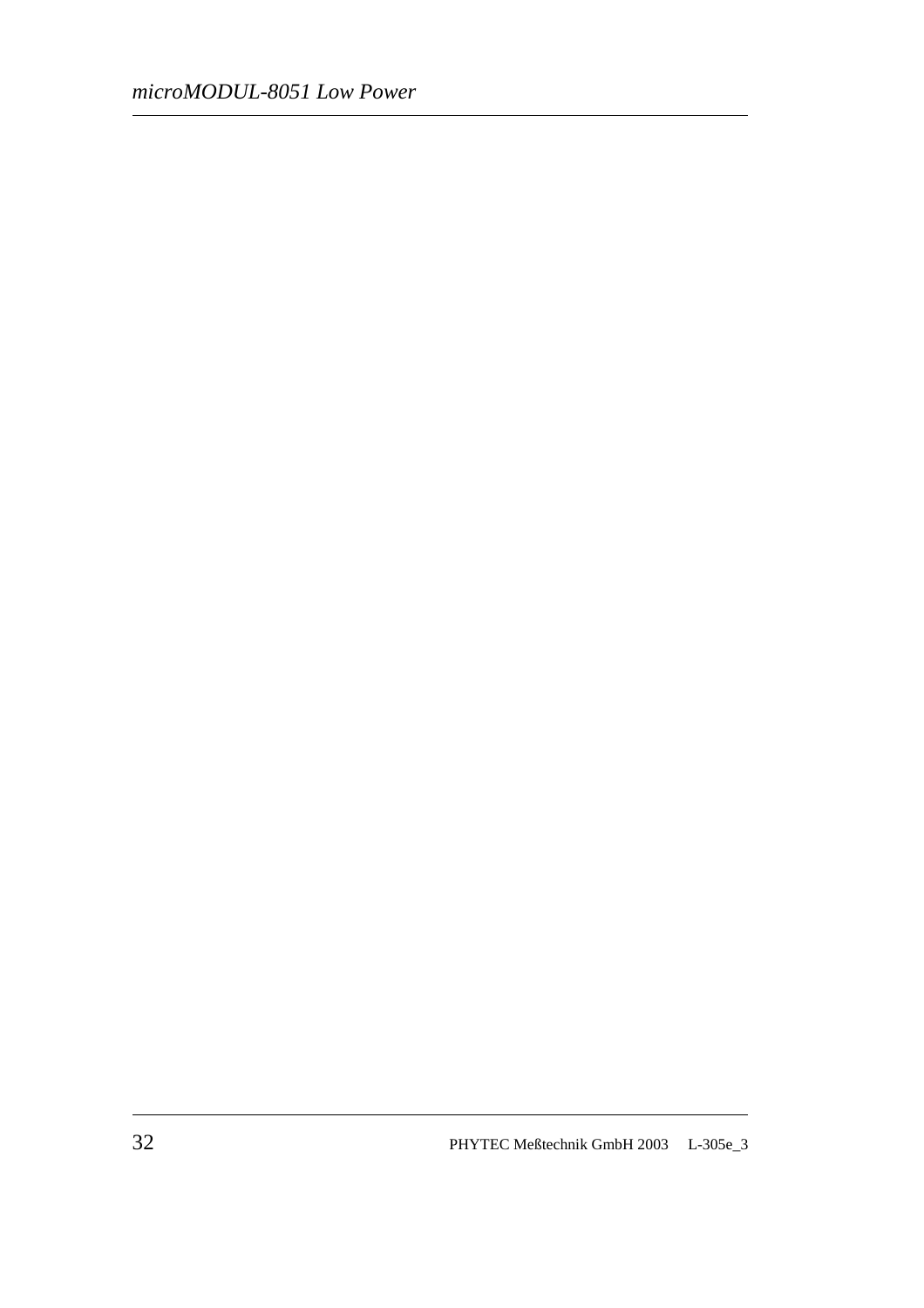# <span id="page-38-0"></span>**7 Power Saving Modes**

Various features to increase the battery lifetime are provided on the microMODUL-8051 Low Power. Please refer to the corresponding controller User's Manual for specific details on the controller's power down / idle mode. Additional devices supporting power saving modes are mounted on the module, such as ICs at U2, U10, U12 and U8. *Refer to the corresponding Data Sheets for details on their power saving modes.*

- Address decoder at U2
- RS-232 transceiver at U10
- Reference Voltage Device at U12 and
- optional A/D-converter at U8

*Refer to the corresponding Data Sheets for details on their power saving modes.*

## **7.1 OFF-Mode**

The OFF-Mode of the microMODUL-8051 Low Power offers maximum power saving capabilities. If the module operates in this mode, the power supply via VCC is shut off and only essential board components (RAM, RTC and the Wake-Up logic at U2, U10, U12 and U8 are supplied via the battery buffer. Power consumption in OFF-Mode is approximately  $10 \mu A$ .)

#### **Note:**

Please be advised that in OFF-Mode the controller is also disconnected from the supply voltage. During Wake-Up, a hardware reset is executed during power-on. For this reason, it is important that all register contents is copied into the battery-buffered RAM!

The microMODUL-8051 Low Power is switched into OFF-Mode by setting bit "0" to address FF00H. Depending on the configuration of Jumper J5, the module can be woken up via an interrupt of the RTC, an external /PON signal or data received via the RS-232 interface.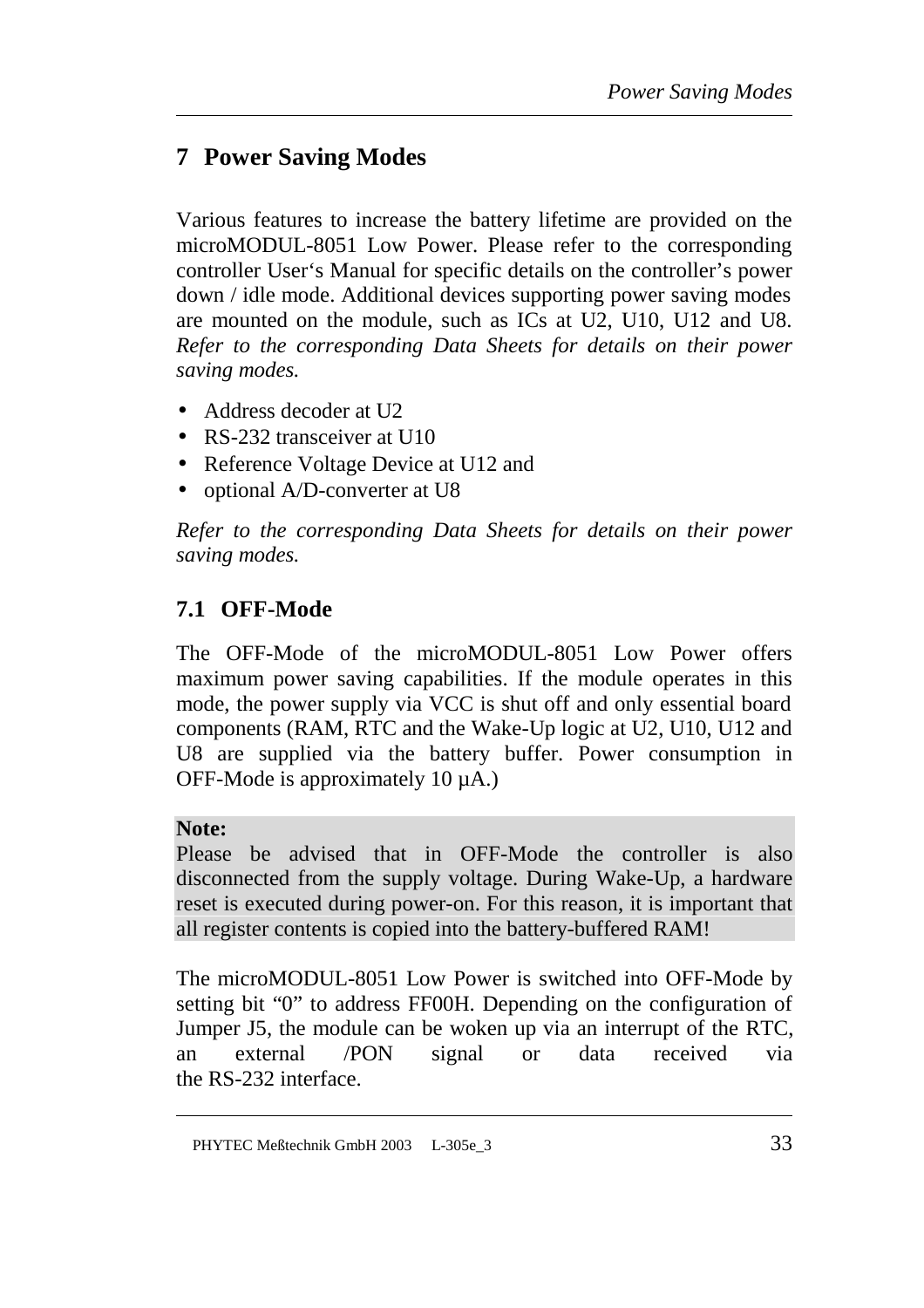#### <span id="page-39-0"></span>**Caution:**

OFF-Mode only functions properly if the module is mounted with a battery or if a 3 to 3.3 V power supply is connected at VBAT (Pin 39). If OFF-Mode is not used, module pin 10 (/PON) should be connected to GND in order to prevent an unintended shut-down of the microMODUL-8051 Low Power.

#### **7.2 Power-Down Mode**

Power-Down mode only switches the controller into Low Power mode and is a function of the underlying controller mounted on the board. *Precise specifications can be found in the corresponding controller User's Manual.*

#### **7.3 IDLE-Mode**

The IDLE-Mode is also a function of the controller mounted on the microMODUL-8051 Low Power. While IDLE-Mode offers less power savings, it offers the advantage that the microMODUL can quickly react to interrupts or other external events.

|             | <b>Invoked via:</b> |                 | <b>Comments:</b>         | Wake-Up via:             |
|-------------|---------------------|-----------------|--------------------------|--------------------------|
| 1.          | <b>MOV</b>          |                 | RTC, RAM, U13, U11       | Interrupt output of the  |
| OFF-        |                     | DPTR,#0FF00H    | supplied via the battery | RTC, external /PON-      |
| Mode        | <b>MOVX</b>         |                 | buffer. All other de-    | Signal or data flow via  |
|             |                     | DPTR,#xxxxxxx1B | vices are not supplied.  | the RS-232.              |
| 2.          | <b>SETB</b>         | PCON.1          | The controller is in     | Interrupt output of the  |
| Power-      |                     |                 | PD-/Stop mode; while     | RTC, external /PON-      |
| Down        |                     |                 | the Clock is shut off.   | Signal, external event   |
| mode        |                     |                 | The supply at VCC is     | at /INT1 or data         |
|             |                     |                 | active.                  | received via RS-232.     |
| 3.          | <b>SETB</b>         | PCON.0          | The controller is in     | release of any interrupt |
| <b>IDLE</b> |                     |                 | Idle-mode. The Clock     |                          |
| mode        |                     |                 | is active and supply at  |                          |
|             |                     |                 | VCC is active.           |                          |

The following table summarizes the various Low Power modes:

*Table 17: Power Saving Modes of the microMODUL-8051 Low Power*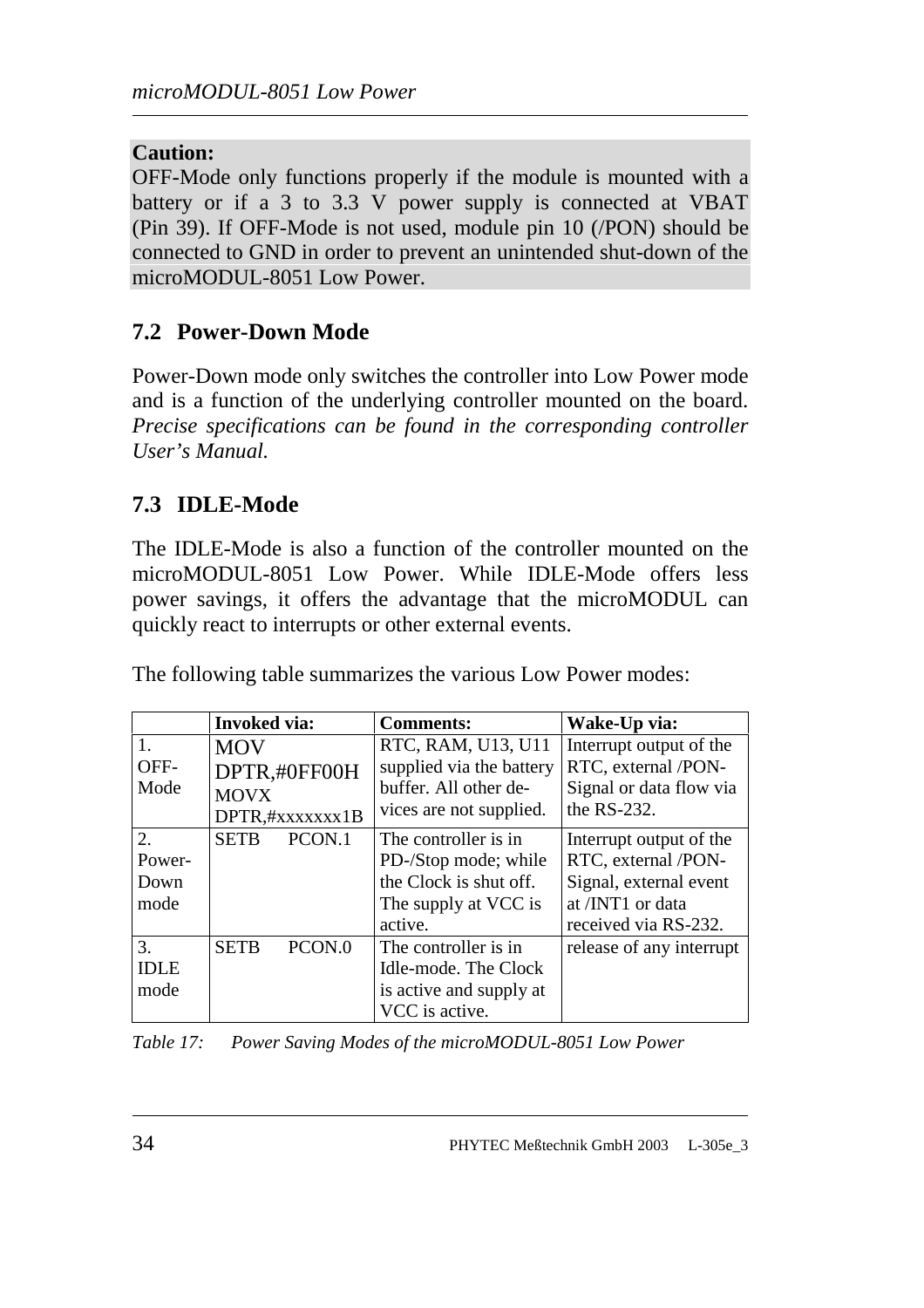## <span id="page-40-0"></span>**7.4 RS-232, Address Decoder, Reference Voltage Source and A/D-Converter Power-Down**

The RS-232 transceiver at U10, the EPM7032V address decoder at U2 and the A/D-converter at U8 have internal power saving features as described below:

#### **RS-232 Transceiver**

The signal /SER\_SHDN, which is generated by erasing bit 2 at address FF00H, can shut down the RS-232 transceiver's voltage generator. In this case, the device consumes less that 1µA of power.

#### **Note:**

Following a hardware reset, the signal /SER\_SHDN = Low. This means that the RS-232 transceiver must be initialized prior to start of any serial transmission.

#### **Address Decoder**

If mounted with a EPM7032V address decoder and if Jumper J6 is closed at pads 2+3, the address decoder can be switched into Power-Down mode via port pin P1.1. In Power-Down mode, the microMODUL can only access controller-internal functions (such as RS-232) and the Flash device.

If a PZ3032 address decoder populates the module, no Power-Down mode can be invoked as the decoder already offers minimal power consumption.

#### **A/D-Converter**

The A/D-converter can be switched into Power Down mode via transmission of the status message E0h into its data input register. No subsequent conversion is then possible and the power consumption of the IC drops to typically  $4 \mu A$ .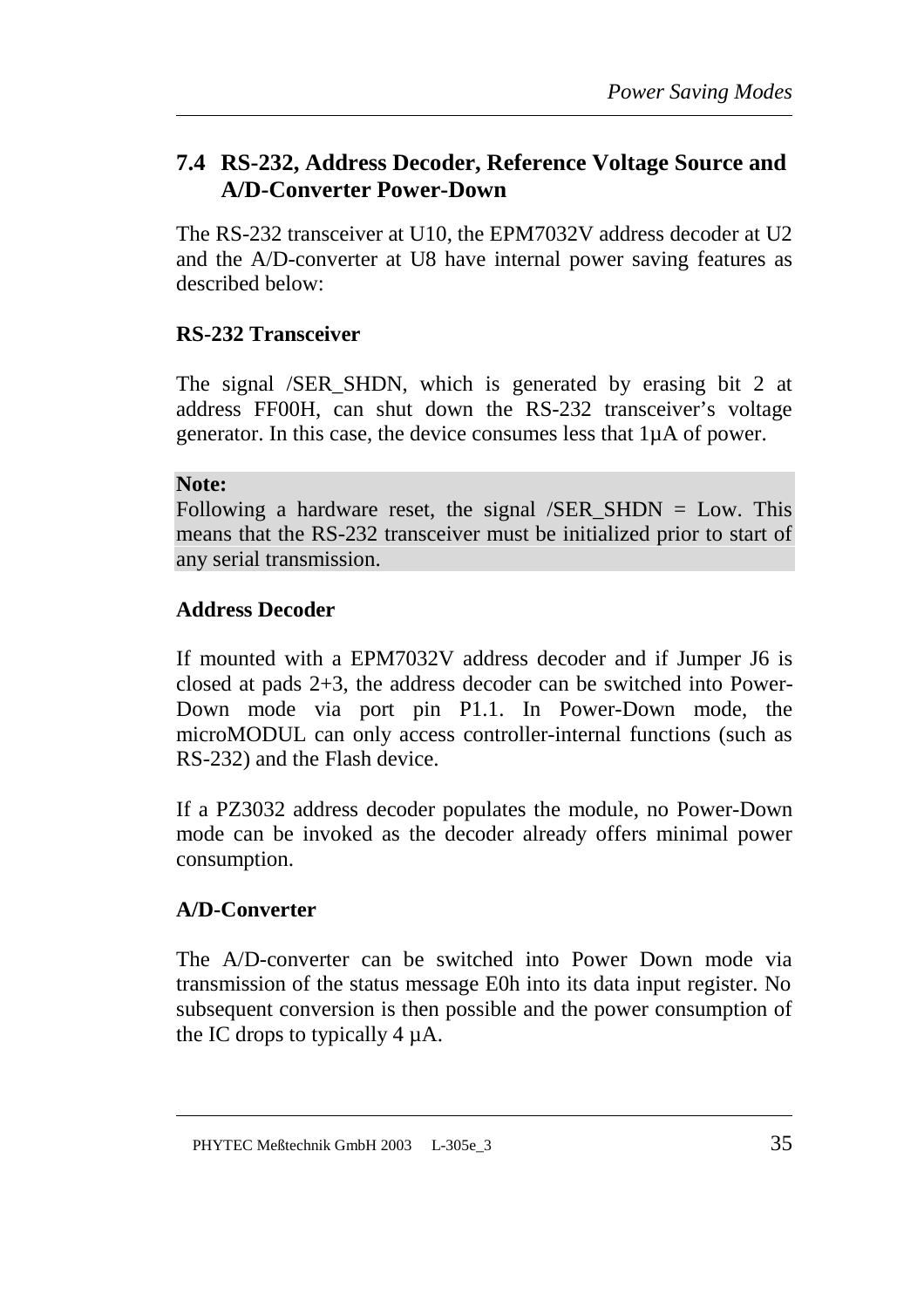# <span id="page-41-0"></span>**8 A/D-Converter U8**

The micoMODUL-8051 can be populated with an optional TLV2543 A/D-converter in order to support data acquisition. This device offers the following features:

- 11 input channels
- 12-bit resolution
- 10 µs conversion time over the specified temperature range
- integrated "Sample and Hold" function
- "Power Down" function
- configurable data length  $(8, 12 \text{ or } 16 \text{-bit})$

An on-board reference voltage also supports analog input signals in a range between 0 and 2.5 V. The LT1004CS8-2.5 reference voltage device features a stable conversion temperature characteristic of  $20$  ppm/ $\mathrm{C}$ .

Closing Jumper 7 allows connection of an external reference voltage to connector pin 42.

Communication with the A/D-converter is enabled via the Input/Output Register (*refer to section [4.5](#page-32-0) of this manual*).

The following table indicates the conversion time of a 12-bit value via any of the available channels and its subsequent storage in memory. These conversion times were obtained using the included *adc.inc* test program.

| <b>Controller Type</b> | <b>Quartz Frequency</b> | <b>Conversion and</b><br><b>Storage Time</b> |
|------------------------|-------------------------|----------------------------------------------|
| Dallas 80C323          | 16 MHz                  | $177 \,\mathrm{u}$ s                         |
| Dallas 80C323          | 11.05 MHz               | $256 \,\mathrm{\mu s}$                       |
| Oki80C154              | 11.05 MHz               | $504 \text{ }\mu\text{s}$                    |
| Oki80C154              | 3.686 MHz               | $1.51$ ms                                    |

*Table 18: Sample Times of the A/D-Converter*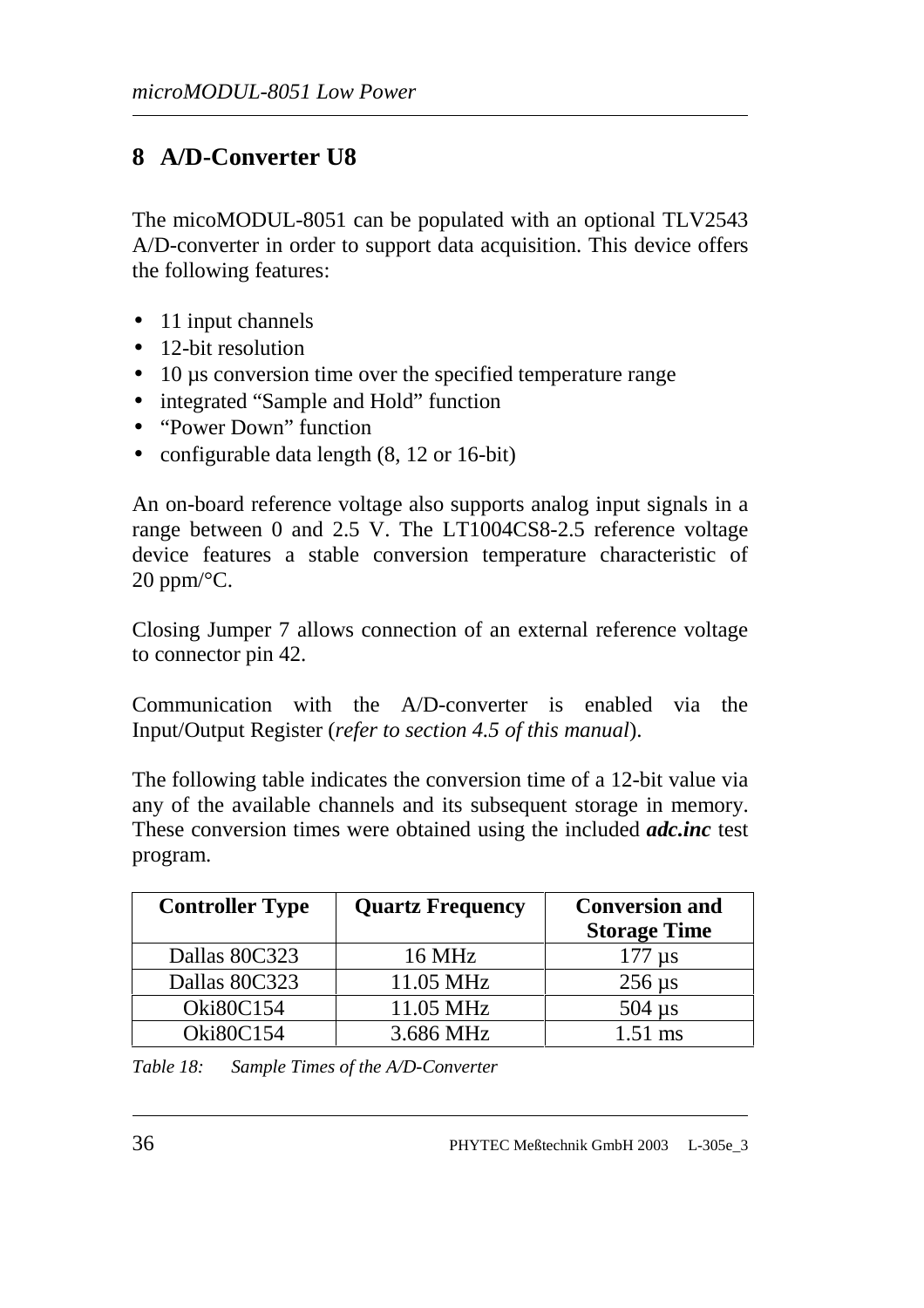## <span id="page-42-0"></span>**9 Real-Time Clock RTC-8583 (U7)**

For real-time or time-driven applications the microMODUL-8051 Low Power is equipped with an RTC-8583 Real-Time Clock (RTC) at U7. This RTC device provides the following features:

- serial input/output bus  $(I^2C)$
- power consumption  $(f = 0 Hz)$  max. 50  $\mu$ A (important for battery buffer)
- clock function with four year calendar
- universal timer with alarm and overflow indication
- 24- and 12-hour format
- automatic word address incrementing
- programmable alarm, timer and interrupt function

If the microMODUL-8051 Low Power is equipped with a battery, the Real-Time Clock runs independently of the module's power supply.

Programming of the Real-Time Clock is done via the  $I^2C$  bus by means of the Output Registers bit 6 (SCL) and port P3.4 (SDA) on the controller. The Real-Time Clock also provides an interrupt output which extends to the Wake-Up logic on the board as well as to /INT0.

An interrupt occurs in case of a clock alarm, timer alarm, timer overflow and event counter alarm. All interrupts must then be cleared by software. With the interrupt function, the Real-Time Clock can be utilized in various applications. For more information on the features of the RTC-8583, refer to the corresponding Data Sheet located on the Spectrum CD.

#### **Note:**

Following attachment of a power supply to the board, the RTC generates **no** interrupts, as the RTC is not yet initialized.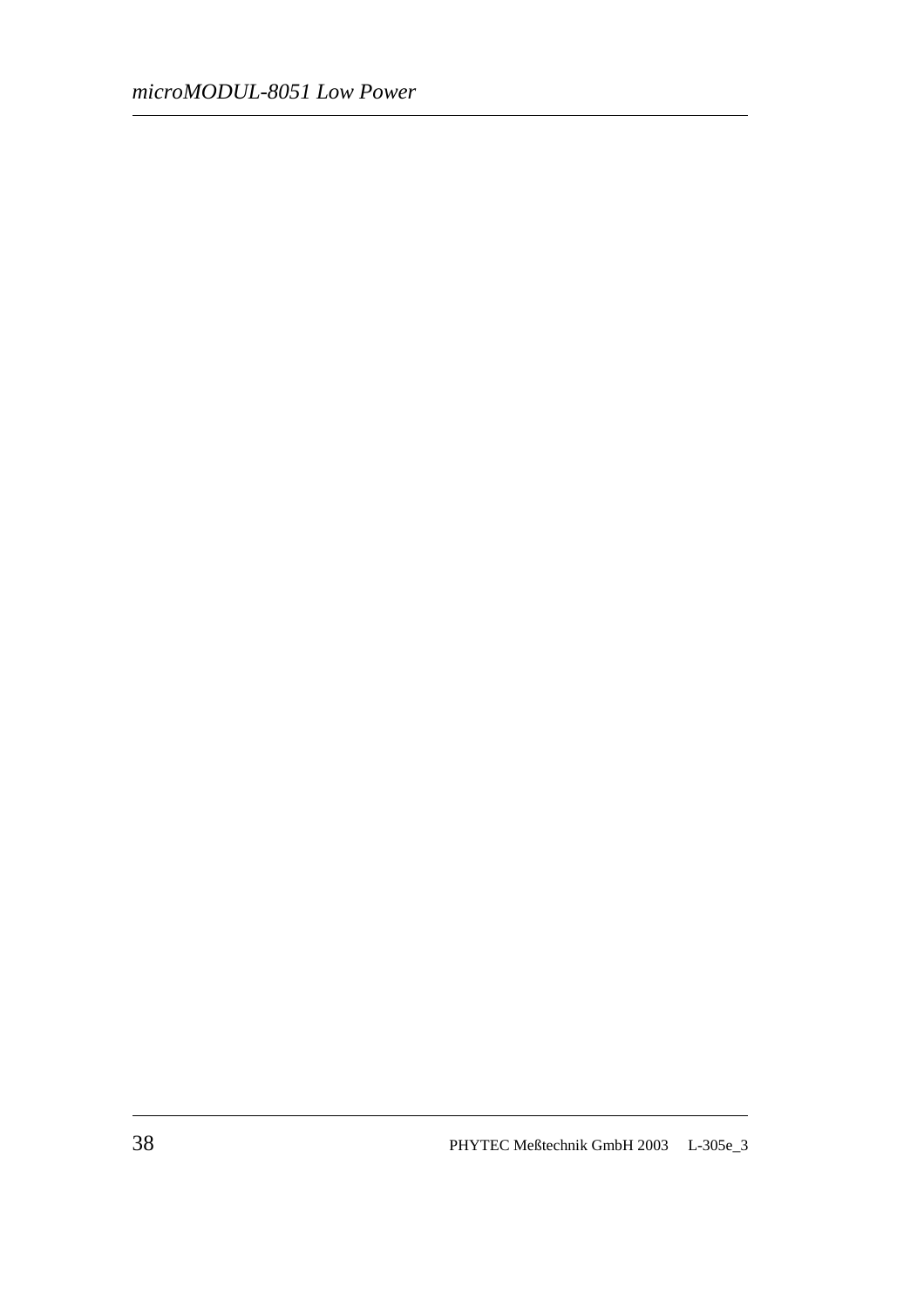#### <span id="page-44-0"></span>**10 Technical Specifications**

The physical dimensions of the microMODUL-8051 Low Power are represented in *Figure 11*. The module's profile is about 11.5 mm thick, with a maximum component height of 4 mm on the back-side of the PCB and approximately 5 mm on the front-side. The PCB itself is approximately 1.5 mm thick.



*Figure 11: Physical Dimensions (not Shown at Scale)*

#### **Caution:**

The microMODUL-8051 Low Power is a 3,3 V device. Attaching a higher supply voltage than 3,3 V to any of the modules pins will destroy the microMODUL-8051 Low Power!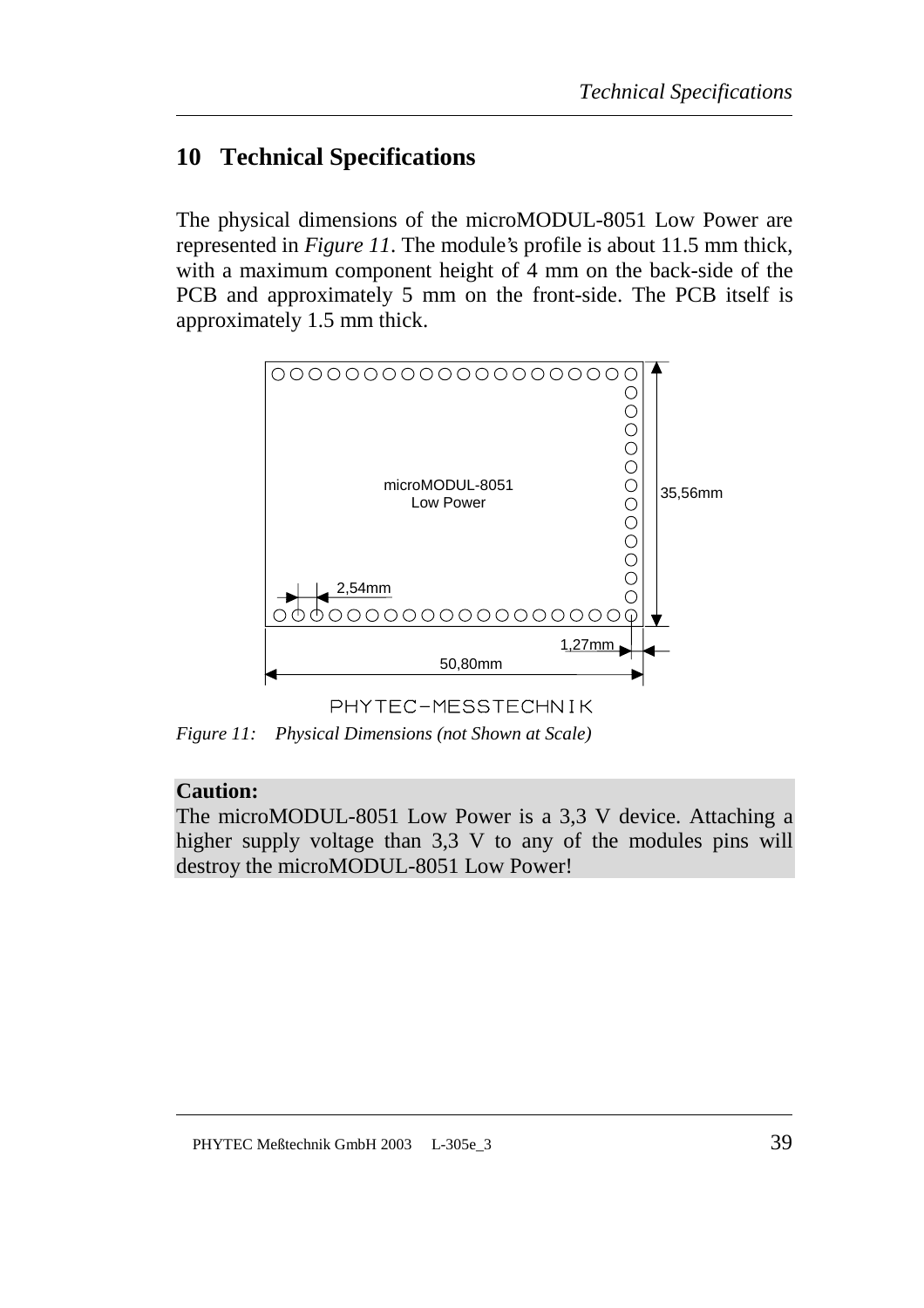<span id="page-45-0"></span>Additional specifications:

- Dimensions:  $50.8 \times 35.56 \text{ mm}$ ,  $\pm 0.01 \text{ mm}$
- 
- 
- Weight: approximately 18 g with 512 kByte RAM
- Storage temperature:  $-40^{\circ}$ C to  $+90^{\circ}$ C
- Operating temperature: standard  $0^{\circ}$ C to +70 $^{\circ}$ C
- 
- Humidity: maximum 95 % r.F. not condensed
- Operating voltage:  $2 6 \text{ V } \pm 10 \text{ %}$ , VBAT 3 V  $\pm 20 \text{ %}$
- Power consumption: *refer to Figure 12*
- Power Consumption in OFF-Mode:  $V_{BAT} < 10\mu A$  (typ.)



*Figure 12: Power Consumption of the microMODUL-8051 Low Power*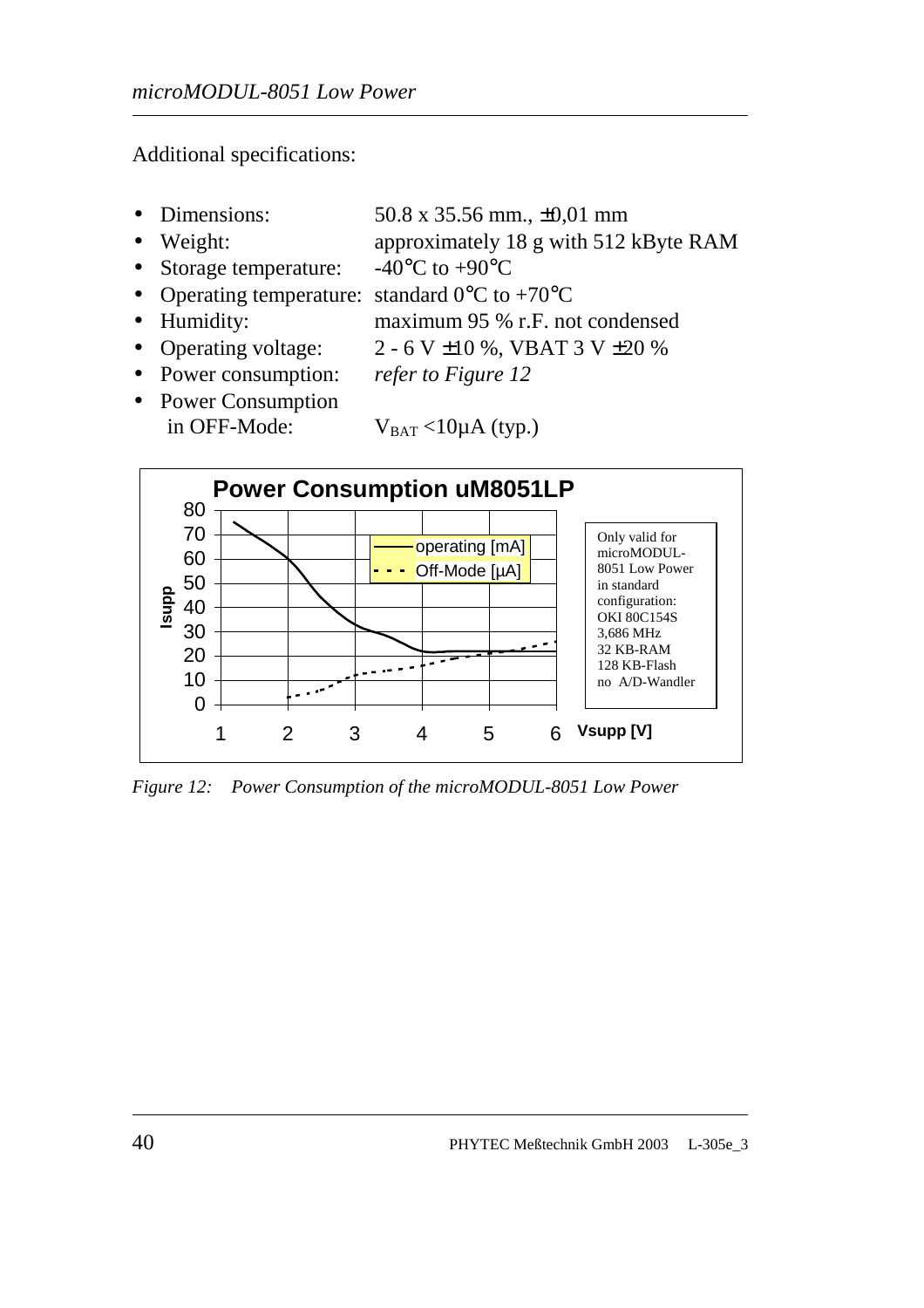## <span id="page-46-0"></span>**11 Hints for Handling the Module**

Removal of the standard quartz or oscillator is not advisable given the compact nature of the module. Should this nonetheless be necessary, please ensure that the board remains undamaged while removing components. Overheating the PCB can cause the solder pads to loosen, rendering the module inoperable. Carefully heat neighboring connections in pairs. After a few alternations, components can be removed with the solder-iron tip. Alternatively, a hot air gun can be used to heat and loosen the bonds.

When changing the controller it has to be taken care that the controller to be used is pin-compatible to the 8051 controller and that special hardware features are compatible with the layout of the module.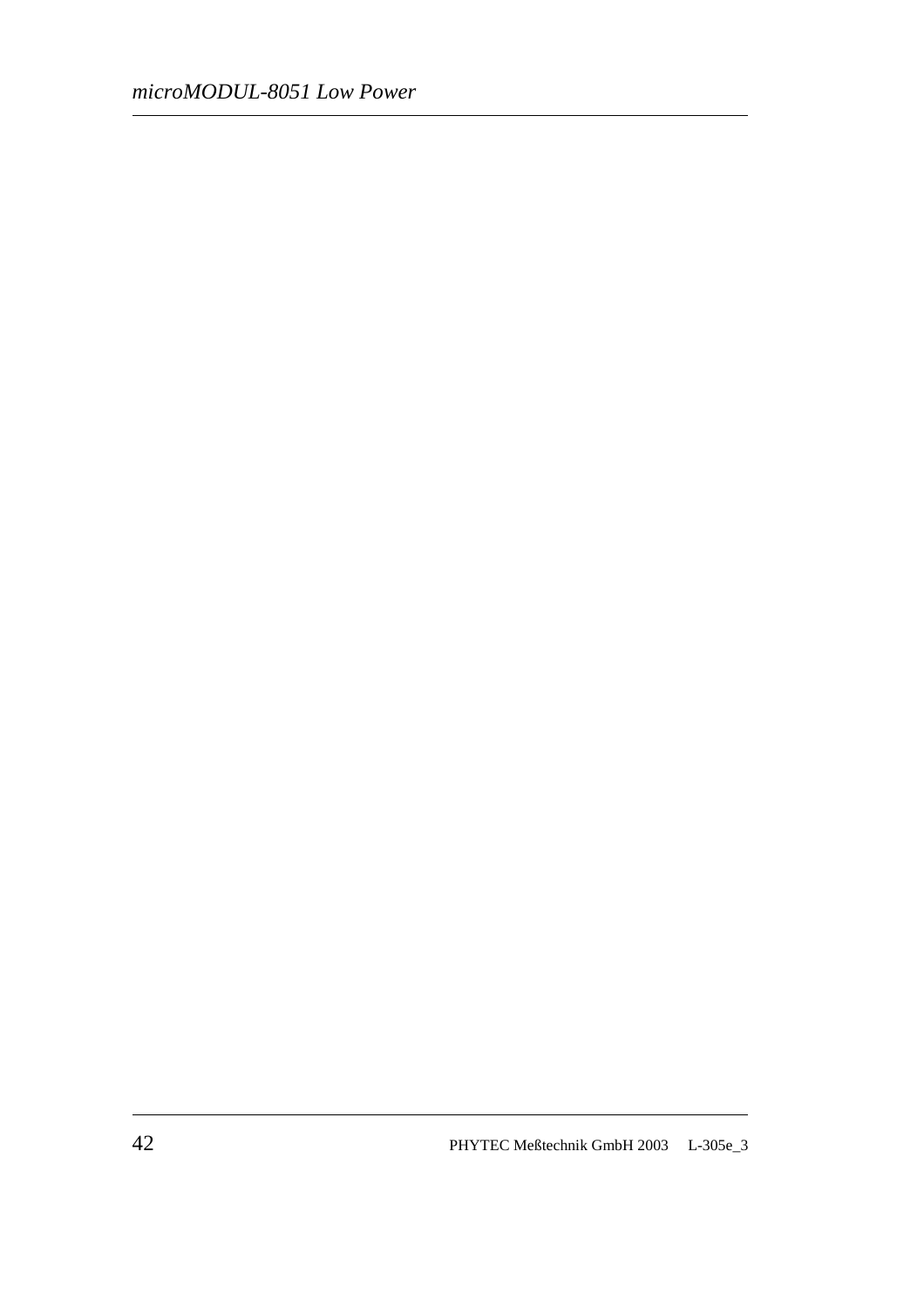# <span id="page-48-0"></span>**Appendice A Summary of Useful Hints**

The microMODUL-8051 Low Power features some specific characteristics that should be taken into consideration before starting operation of the module and especially before writing application software. The following summary just highlights these special features. More information can be found in the appropriate sections within this manual.

- The internal execution speed of the controller can be calculated as follows: quartz frequency / 12. This means that the controller needs 1µs per instruction cycle at 12 MHz.
- Due to the fact that the microMODUL-8051 Low Power is designed as 3.3 V-only board, it is essential that no voltages higher than 3.3 V are attached to the module as this will destroy the board!
- Following a Reset, the serial interface device is shut down as default. If the RS-232 interface is used in your application, the transceiver needs to be activated as described in *section [4.5](#page-32-0)*.
- The on-board Real-Time Clock generates an interrupt every second in the default configuration. This causes an increased power consumption which can be avoided by initializing the RTC at the beginning of an application program. We recommed initialization of the RTC no matter if it is used or not. Refer to *section [9](#page-42-0)* for details.
- If OFF-Mode is not used, module pin 10 (/PON) should be connected to GND (module pin 20) in order to prevent an unintended shut-down of the microMODUL-8051 Low Power.
- If a Philips 80C51RA+ controller populates the microMODUL-8051 Low Power we recommend setting the bit LPEP in special function register AUX1 (to logic 1) during initialization of your application code. This results in lower power consumption.
- In the event that you use Control Register 1 at address FC00H, note that the address FA16 is preset (logic 1) at the start of your application software (*refer to section [4.1,](#page-22-0) "[Control Register 1"](#page-22-0)*). Erase this bit only if you are familiar with its function.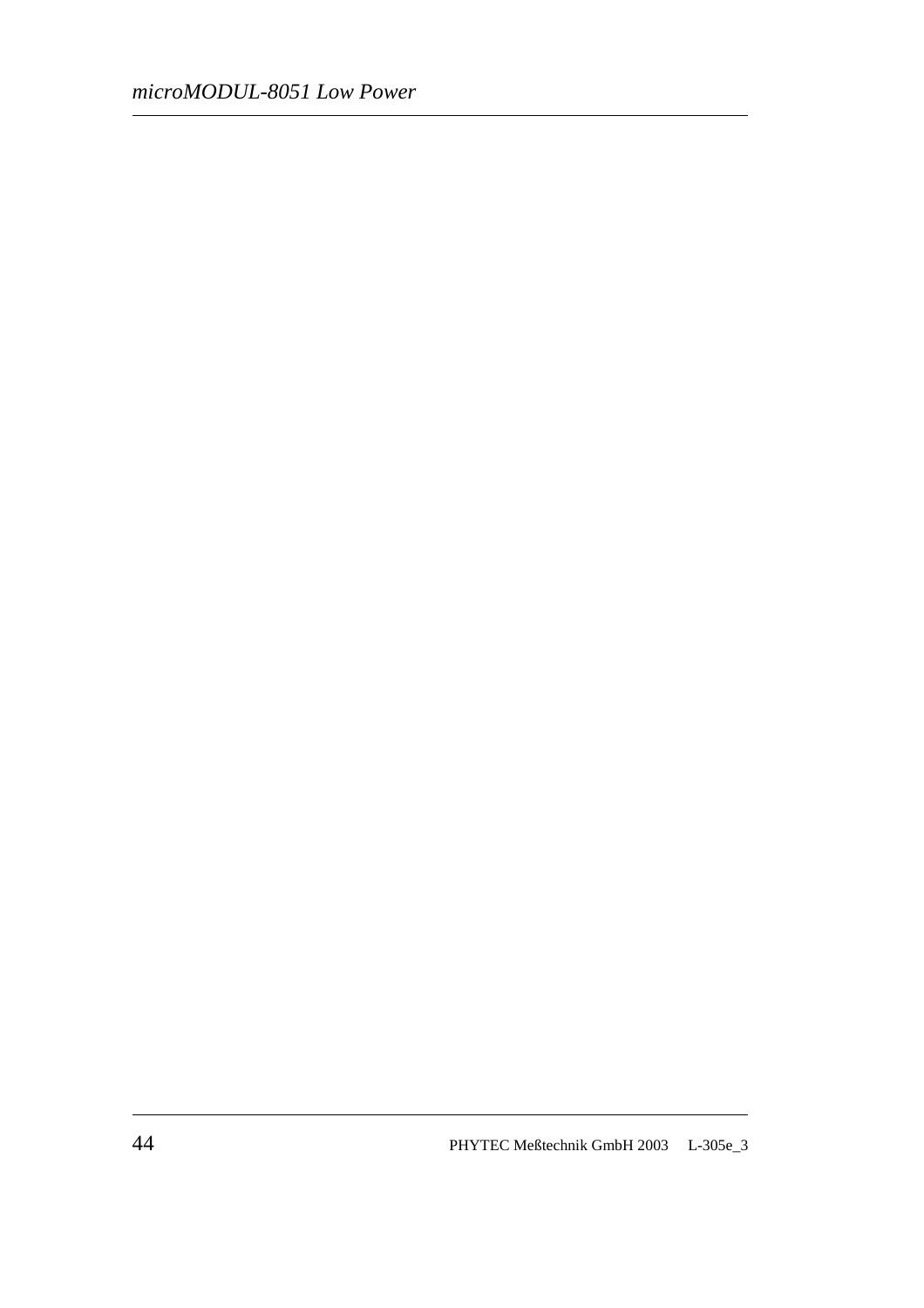# <span id="page-50-0"></span>Index

#### $\overline{1}$

| /SER SHDN 39 |  |
|--------------|--|

#### $\boldsymbol{A}$

| A/D-Converter39, 40           |  |
|-------------------------------|--|
| Address Decoder Registers  19 |  |
| Address Decoder,              |  |
|                               |  |
|                               |  |
|                               |  |

#### $\boldsymbol{B}$

| Battery Buffer34 |  |
|------------------|--|
|                  |  |

## $\boldsymbol{C}$

## $\boldsymbol{D}$

Default Memory Model............. 18

## $\boldsymbol{E}$

## $\overline{F}$

| Flash Memory 32 |  |
|-----------------|--|

## $\boldsymbol{H}$

Hints for Handling the Module .45

# $\boldsymbol{I}$

| IDLE-Mode38 |  |
|-------------|--|
|             |  |

#### $\boldsymbol{J}$

| Jumper Settings 12 |  |
|--------------------|--|
|                    |  |

## $\boldsymbol{L}$

```
Lithium Battery ..........................34
```
#### $\boldsymbol{M}$

| Mask Register27       |  |
|-----------------------|--|
|                       |  |
| microMODUL-connector7 |  |

## $\boldsymbol{o}$

```
OFF-Mode...................................36
```
## $\boldsymbol{P}$

| Physical Dimensions 43    |  |
|---------------------------|--|
|                           |  |
| Pinout of the microMODUL- |  |
|                           |  |
| Power Consumption44       |  |
| Power Saving Modes36      |  |
|                           |  |
| Power-Down Mode38         |  |
|                           |  |
|                           |  |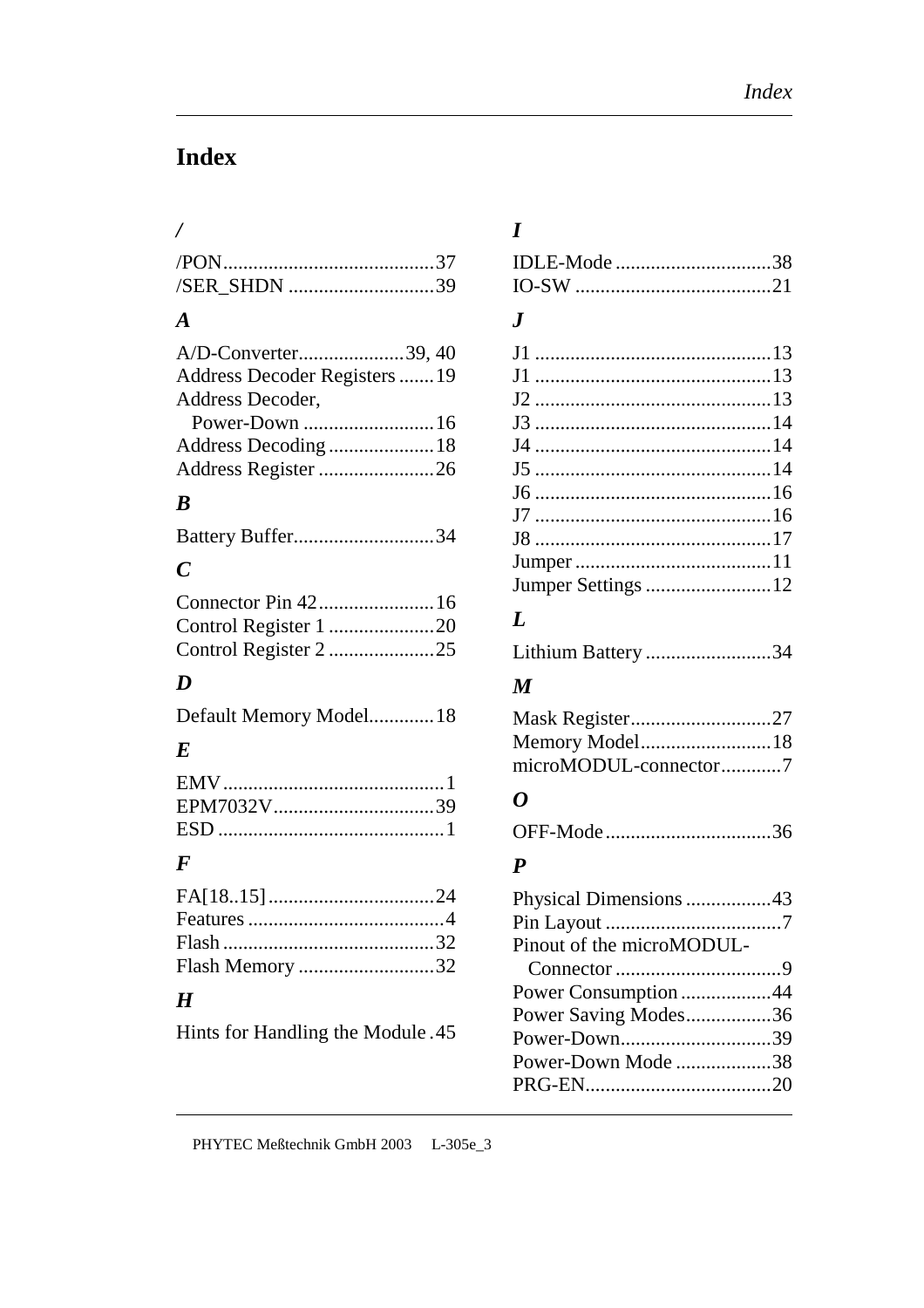## *R*

| S                          |
|----------------------------|
| Special Features  14       |
| $\boldsymbol{T}$           |
| Technical Specifications43 |

#### *U*

| $\boldsymbol{V}$  |  |
|-------------------|--|
|                   |  |
| W                 |  |
| Wake-Up Source 14 |  |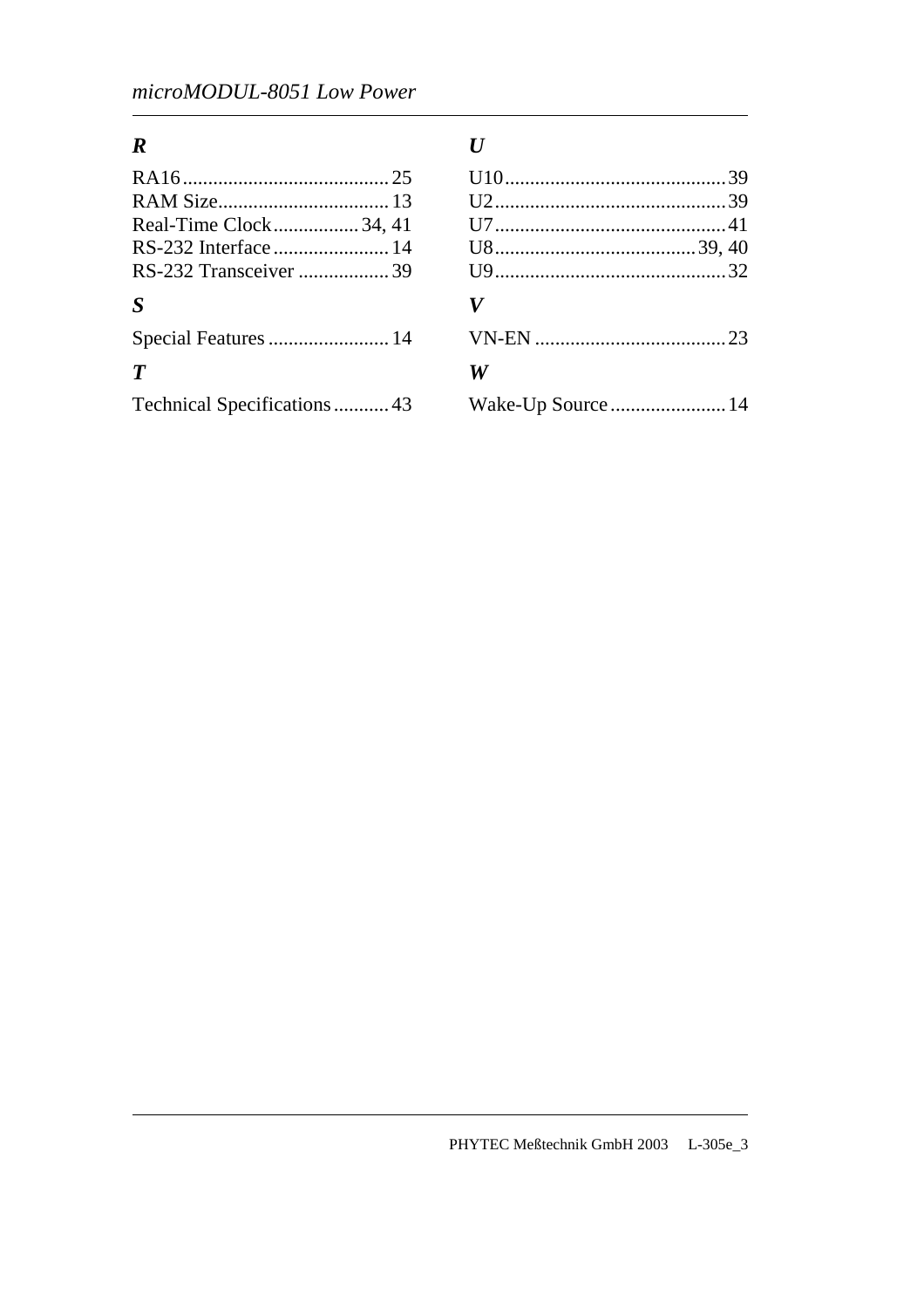| Document:                                | microMODUL-8051 Low Power                                                                                |      |
|------------------------------------------|----------------------------------------------------------------------------------------------------------|------|
|                                          | Document number: L-305e_3, May 2003                                                                      |      |
|                                          | How would you improve this manual?                                                                       |      |
|                                          |                                                                                                          |      |
|                                          | Did you find any mistakes in this manual?                                                                | page |
|                                          |                                                                                                          |      |
|                                          |                                                                                                          |      |
| <b>Submitted by:</b><br>Customer number: |                                                                                                          |      |
| Name:                                    |                                                                                                          |      |
| Company:                                 |                                                                                                          |      |
| Address:                                 |                                                                                                          |      |
| <b>Return to:</b>                        | PHYTEC Technologie Holding AG<br>Postfach 100403<br>D-55135 Mainz, Germany<br>Fax: $+49(0)$ 6131 9221-33 |      |